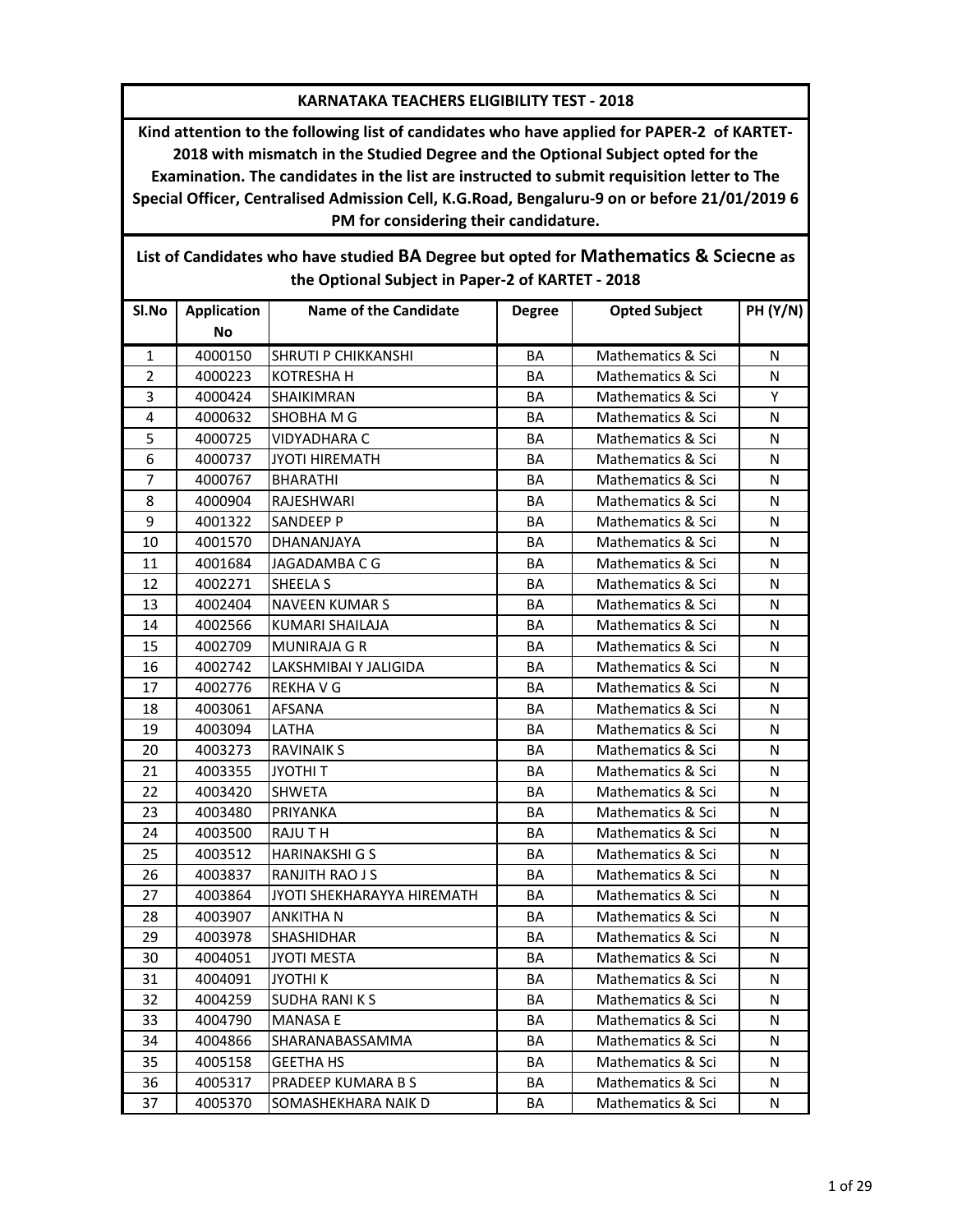| Sl.No | <b>Application</b> | <b>Name of the Candidate</b> | <b>Degree</b> | <b>Opted Subject</b> | <b>PH (Y/N)</b> |
|-------|--------------------|------------------------------|---------------|----------------------|-----------------|
|       | No                 |                              |               |                      |                 |
| 38    | 4005487            | VINOD TIMMU GOUDA            | BA            | Mathematics & Sci    | N               |
| 39    | 4005512            | <b>ANITHA R</b>              | ΒA            | Mathematics & Sci    | N               |
| 40    | 4005789            | <b>JYOTHIK</b>               | ΒA            | Mathematics & Sci    | N               |
| 41    | 4005890            | PUSHPAVATHI J                | ΒA            | Mathematics & Sci    | N               |
| 42    | 4005957            | <b>TRIVENI</b>               | BA            | Mathematics & Sci    | N               |
| 43    | 4006010            | <b>CHAITHANYA K N</b>        | BA            | Mathematics & Sci    | N               |
| 44    | 4006100            | <b>CHANDRASHEKARA R</b>      | BA            | Mathematics & Sci    | N               |
| 45    | 4006337            | <b>HUSNA</b>                 | ΒA            | Mathematics & Sci    | N               |
| 46    | 4006378            | <b>MUNTAHA PATEL</b>         | BA            | Mathematics & Sci    | N               |
| 47    | 4006488            | PARVATHIDEVI K N             | BA            | Mathematics & Sci    | N               |
| 48    | 4006533            | JAYASHREE M                  | BA            | Mathematics & Sci    | N               |
| 49    | 4006543            | <b>PALLAVIDJ</b>             | ΒA            | Mathematics & Sci    | N               |
| 50    | 4006740            | <b>SHILPARANI</b>            | ΒA            | Mathematics & Sci    | N               |
| 51    | 4006786            | <b>RAVI UPPAR</b>            | ΒA            | Mathematics & Sci    | N               |
| 52    | 4006894            | <b>SHREEDEVI B GOUDAR</b>    | BA            | Mathematics & Sci    | N               |
| 53    | 4006900            | <b>KUMARS</b>                | BA            | Mathematics & Sci    | N               |
| 54    | 4006933            | <b>SAVITA GANJIHAL</b>       | BA            | Mathematics & Sci    | N               |
| 55    | 4007019            | SWAPNA SHRIDHAR BHANDARI     | BA            | Mathematics & Sci    | N               |
| 56    | 4007047            | <b>JALAJAKSHI S C</b>        | BA            | Mathematics & Sci    | N               |
| 57    | 4007086            | PALLAVI D J                  | ΒA            | Mathematics & Sci    | N               |
| 58    | 4007172            | <b>BARIKARA ROOPA</b>        | <b>BA</b>     | Mathematics & Sci    | N               |
| 59    | 4007177            | <b>SHASHIKALA S</b>          | BA            | Mathematics & Sci    | N               |
| 60    | 4007496            | <b>MANJUNATHA B P</b>        | ΒA            | Mathematics & Sci    | Y               |
| 61    | 4007648            | <b>MOUSIN TAJ</b>            | BA            | Mathematics & Sci    | N               |
| 62    | 4008140            | <b>IRFAN AHMED KALADGI</b>   | BA            | Mathematics & Sci    | N               |
| 63    | 4008148            | <b>BHARATHI H</b>            | ΒA            | Mathematics & Sci    | N               |
| 64    | 4008341            | <b>DEEPTHID</b>              | BA            | Mathematics & Sci    | N               |
| 65    | 4008377            | <b>MANJULA</b>               | BA            | Mathematics & Sci    | N               |
| 66    | 4008664            | <b>GEETA MAHADEV PATAGAR</b> | BA            | Mathematics & Sci    | N               |
| 67    | 4008725            | PADMA BHAJANTRI              | <b>BA</b>     | Mathematics & Sci    | N               |
| 68    | 4008876            | POOJA R M                    | BA            | Mathematics & Sci    | N               |
| 69    | 4009092            | VASANT AMBIG                 | ВA            | Mathematics & Sci    | N               |
| 70    | 4009442            | NAYYAR JAHAN MULLA           | BA            | Mathematics & Sci    | N               |
| 71    | 4009550            | <b>AMBIKA</b>                | BA            | Mathematics & Sci    | N               |
| 72    | 4009591            | LAKSHMI R N                  | BA            | Mathematics & Sci    | N               |
| 73    | 4009621            | MALAKAJAPPA ANGADI           | ВA            | Mathematics & Sci    | N               |
| 74    | 4009721            | <b>SHARANAPPA</b>            | BA            | Mathematics & Sci    | N               |
| 75    | 4009808            | NAGARAJA PUJARA              | BA            | Mathematics & Sci    | N               |
| 76    | 4009859            | <b>RENUKA</b>                | BA            | Mathematics & Sci    | N               |
| 77    | 4010158            | ANIL BHIMASING CHAVAN        | BA            | Mathematics & Sci    | N               |
| 78    | 4010349            | SAMPATHKUMAR                 | BA            | Mathematics & Sci    | N               |
| 79    | 4010378            | <b>BHARATI KAMBLE</b>        | BA            | Mathematics & Sci    | N               |
| 80    | 4010415            | <b>BHEEMAWWA TYAPI</b>       | BA            | Mathematics & Sci    | N               |
| 81    | 4010424            | <b>SUSHMA S</b>              | BA            | Mathematics & Sci    | N               |
| 82    | 4010552            | ANURADHA                     | BА            | Mathematics & Sci    | N               |
| 83    | 4010753            | SHEELA M                     | BA            | Mathematics & Sci    | Y               |
| 84    | 4010848            | LOHIT MARIYAPPA HALAGI       | ВA            | Mathematics & Sci    | N               |
| 85    | 4010857            | RAGHAVENDRA J                | BA            | Mathematics & Sci    | N               |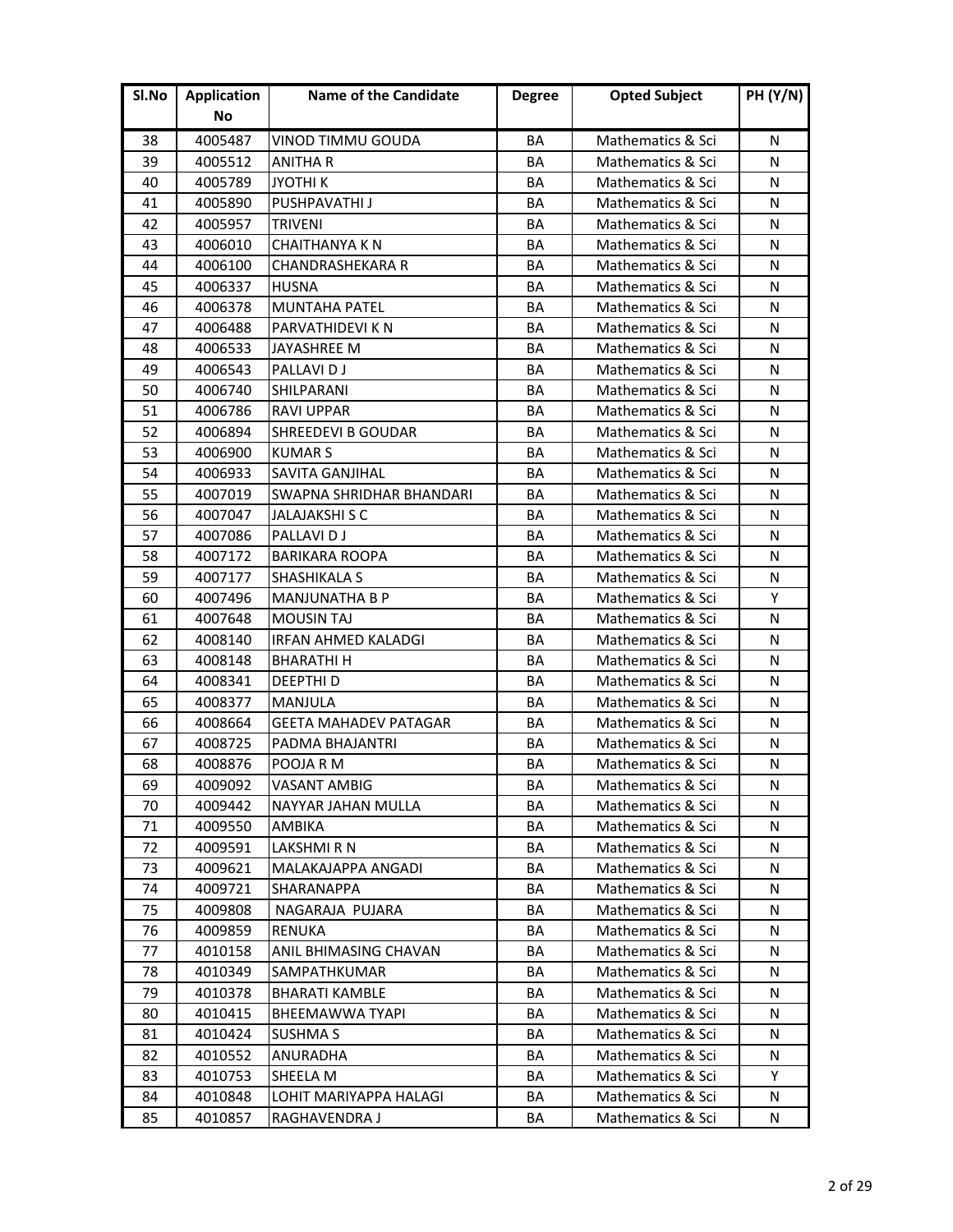| Sl.No | <b>Application</b> | <b>Name of the Candidate</b>       | <b>Degree</b> | <b>Opted Subject</b> | <b>PH (Y/N)</b> |
|-------|--------------------|------------------------------------|---------------|----------------------|-----------------|
|       | No                 |                                    |               |                      |                 |
| 86    | 4011561            | MALASHREE RAMACHANDRA NAIK         | ΒA            | Mathematics & Sci    | N               |
| 87    | 4011726            | SYEDA ZEENATH FATIMA               | ΒA            | Mathematics & Sci    | N               |
| 88    | 4011853            | PARVATI MALINGAPPA LAMANI          | ΒA            | Mathematics & Sci    | N               |
| 89    | 4011885            | <b>ARUNA METI</b>                  | BA            | Mathematics & Sci    | N               |
| 90    | 4011900            | UMESHA J                           | ΒA            | Mathematics & Sci    | N               |
| 91    | 4012585            | <b>JAGADEVI</b>                    | BA            | Mathematics & Sci    | N               |
| 92    | 4012650            | <b>RAGHUY</b>                      | BA            | Mathematics & Sci    | N               |
| 93    | 4012738            | <b>GOVINDAPPA</b>                  | ΒA            | Mathematics & Sci    | N               |
| 94    | 4012894            | <b>SONY MAHESHWARI</b>             | BA            | Mathematics & Sci    | N               |
| 95    | 4013053            | <b>SHARADA PATIL</b>               | BA            | Mathematics & Sci    | N               |
| 96    | 4013158            | <b>SHIVAKUMARA R</b>               | BA            | Mathematics & Sci    | N               |
| 97    | 4013488            | <b>PRAVEENKUMAR S MALIYAPPANAV</b> | <b>BA</b>     | Mathematics & Sci    | N               |
| 98    | 4013548            | <b>AMRUTHATG</b>                   | BA            | Mathematics & Sci    | N               |
| 99    | 4013586            | <b>ROOPINI Y R</b>                 | BA            | Mathematics & Sci    | N               |
| 100   | 4013720            | <b>FOUZIYA NASREEN</b>             | BA            | Mathematics & Sci    | Y               |
| 101   | 4013769            | <b>GAYATRI NAGAPPA KAYAKAD</b>     | ΒA            | Mathematics & Sci    | N               |
| 102   | 4013850            | VANI SHREE S P                     | BA            | Mathematics & Sci    | N               |
| 103   | 4014033            | NAZEEYA PARVEEN                    | BA            | Mathematics & Sci    | N               |
| 104   | 4014079            | SHIVAKUMARA P K                    | BA            | Mathematics & Sci    | N               |
| 105   | 4014182            | <b>MAMATHAN</b>                    | BA            | Mathematics & Sci    | N               |
| 106   | 4014228            | <b>VANITHA B T</b>                 | BA            | Mathematics & Sci    | N               |
| 107   | 4014540            | PAVITHRAMADIVALA                   | BA            | Mathematics & Sci    | N               |
| 108   | 4014790            | <b>IBRAHIM AGASIMANI</b>           | ΒA            | Mathematics & Sci    | N               |
| 109   | 4014937            | <b>SANGHEETHA S D</b>              | BA            | Mathematics & Sci    | N               |
| 110   | 4015037            | ANNADATE PRADNYA CHANDRAKA         | BA            | Mathematics & Sci    | N               |
| 111   | 4015360            | MANGALAGOWRAMMA B J                | BA            | Mathematics & Sci    | N               |
| 112   | 4015375            | JYOTHI K                           | BA            | Mathematics & Sci    | N               |
| 113   | 4015859            | <b>DEEPAV</b>                      | BA            | Mathematics & Sci    | N               |
| 114   | 4015985            | <b>SUNITHA V</b>                   | BA            | Mathematics & Sci    | N               |
| 115   | 4016109            | <b>HEMA NAIK</b>                   | BA            | Mathematics & Sci    | N               |
| 116   | 4016169            | AISHWARYA KALLIMANI V              | BA            | Mathematics & Sci    | N               |
| 117   | 4016263            | <b>MANJULA B N</b>                 | ΒA            | Mathematics & Sci    | N               |
| 118   | 4016283            | <b>RESHMA ML</b>                   | BA            | Mathematics & Sci    | N               |
| 119   | 4016382            | SAKAMMA KANADAL                    | BA            | Mathematics & Sci    | N               |
| 120   | 4016781            | KATHYAYINI H M                     | BA            | Mathematics & Sci    | N               |
| 121   | 4017081            | <b>TIRUPATI KARABULLI</b>          | ВA            | Mathematics & Sci    | N               |
| 122   | 4017177            | <b>REKHANS</b>                     | ВA            | Mathematics & Sci    | N               |
| 123   | 4017591            | <b>DIVYA PATGAR</b>                | BA            | Mathematics & Sci    | N               |
| 124   | 4017655            | ROOPA JINDRALI                     | BA            | Mathematics & Sci    | N               |
| 125   | 4017730            | SHILPA YARAGATTI                   | ВA            | Mathematics & Sci    | N               |
| 126   | 4017732            | SHASHIKALA N                       | BA            | Mathematics & Sci    | N               |
| 127   | 4018378            | <b>SATEESH SULIKERI</b>            | BA            | Mathematics & Sci    | N               |
| 128   | 4018395            | <b>KRISHNA B</b>                   | BA            | Mathematics & Sci    | N               |
| 129   | 4018429            | <b>KHASIMALI</b>                   | BA            | Mathematics & Sci    | N               |
| 130   | 4018707            | <b>KUMARIBS</b>                    | ΒA            | Mathematics & Sci    | N               |
| 131   | 4018839            | <b>NAINA BHADRI</b>                | BA            | Mathematics & Sci    | N               |
| 132   | 4019074            | BHARAMAPPA MADAR                   | BA            | Mathematics & Sci    | N               |
| 133   | 4019437            | PRABHA PURAD                       | ВA            | Mathematics & Sci    | Y               |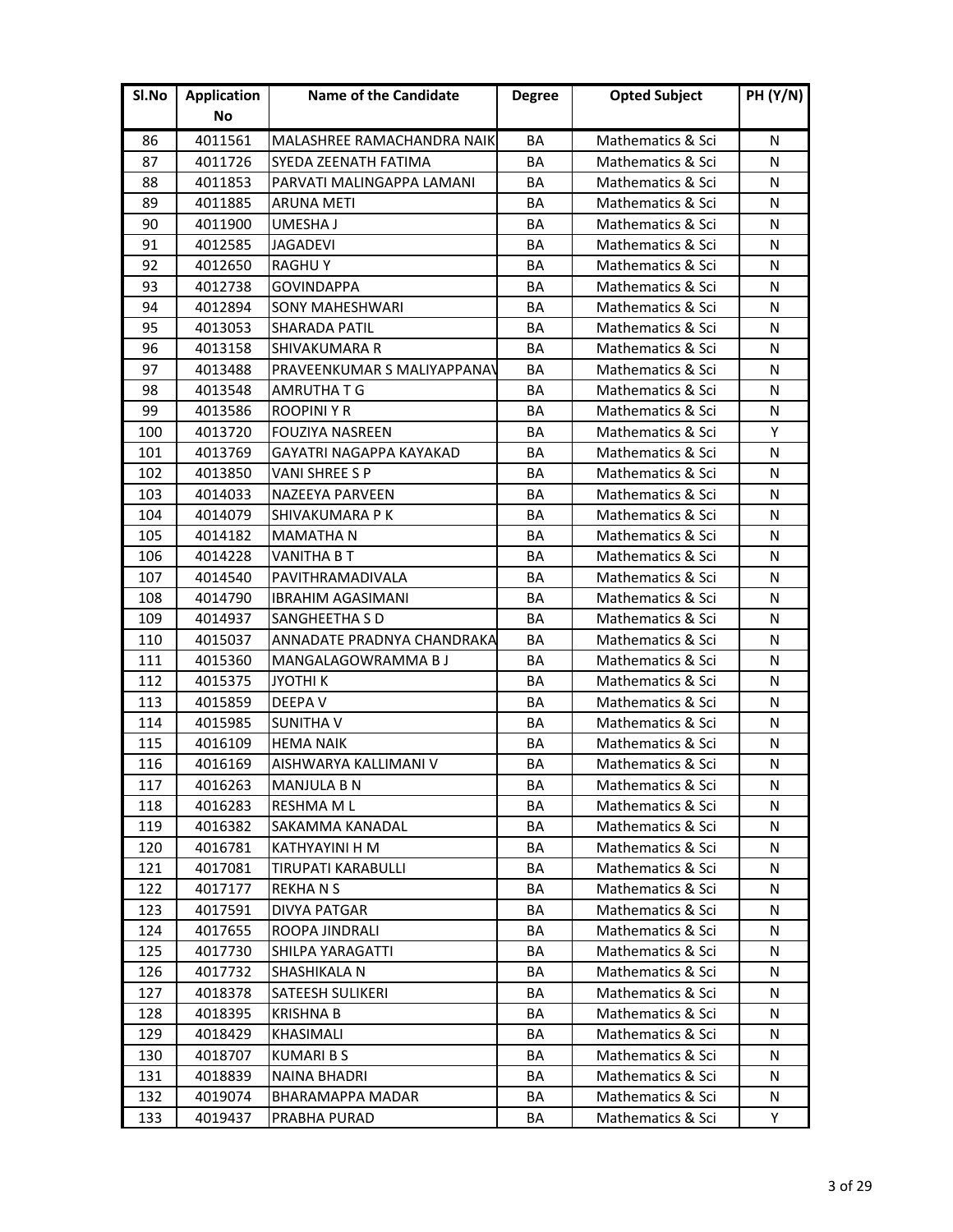| Sl.No | <b>Application</b> | <b>Name of the Candidate</b> | <b>Degree</b> | <b>Opted Subject</b> | <b>PH (Y/N)</b> |
|-------|--------------------|------------------------------|---------------|----------------------|-----------------|
|       | No                 |                              |               |                      |                 |
| 134   | 4019480            | PRUTHVI S YAMANOOR           | <b>BA</b>     | Mathematics & Sci    | N               |
| 135   | 4019586            | <b>SANGAVVA HOSALLI</b>      | ΒA            | Mathematics & Sci    | N               |
| 136   | 4019768            | <b>SAVITABAI</b>             | ΒA            | Mathematics & Sci    | N               |
| 137   | 4019824            | RAMESHA M N                  | BA            | Mathematics & Sci    | N               |
| 138   | 4019998            | MAHADEVAPPA CHANDAPPA MAD    | ΒA            | Mathematics & Sci    | N               |
| 139   | 4020138            | <b>RAMESH H</b>              | BA            | Mathematics & Sci    | N               |
| 140   | 4020159            | REKHA DODDAMANI              | BA            | Mathematics & Sci    | N               |
| 141   | 4020220            | <b>NAINA BHADRI</b>          | ΒA            | Mathematics & Sci    | N               |
| 142   | 4020288            | <b>MAHALAXMI M KADALLI</b>   | BA            | Mathematics & Sci    | N               |
| 143   | 4020460            | LATHA R                      | BA            | Mathematics & Sci    | N               |
| 144   | 4020594            | <b>VANITHA</b>               | BA            | Mathematics & Sci    | N               |
| 145   | 4020636            | SHANTHAKUMARI                | <b>BA</b>     | Mathematics & Sci    | N               |
| 146   | 4020874            | <b>SHANKAR TUPALI</b>        | BA            | Mathematics & Sci    | N               |
| 147   | 4021040            | RAJESHWARI H G               | BA            | Mathematics & Sci    | N               |
| 148   | 4021065            | <b>HINAKAUSAR PEERZADE</b>   | BA            | Mathematics & Sci    | N               |
| 149   | 4021440            | <b>SUDHARANI</b>             | ΒA            | Mathematics & Sci    | N               |
| 150   | 4021481            | <b>SABIHA AWARADI</b>        | BA            | Mathematics & Sci    | N               |
| 151   | 4021808            | JAGADEESHA S                 | BA            | Mathematics & Sci    | N               |
| 152   | 4022071            | RAMESH SURESH MADIWALAR      | BA            | Mathematics & Sci    | N               |
| 153   | 4022132            | <b>FIRDOSE ANJUM</b>         | BA            | Mathematics & Sci    | N               |
| 154   | 4022295            | <b>ASHWINI</b>               | BA            | Mathematics & Sci    | N               |
| 155   | 4022433            | <b>PAVITHRA</b>              | BA            | Mathematics & Sci    | N               |
| 156   | 4022524            | <b>SHRIDEVI</b>              | ΒA            | Mathematics & Sci    | N               |
| 157   | 4022681            | <b>HANUMANTAPPA</b>          | BA            | Mathematics & Sci    | N               |
| 158   | 4022709            | RAMYA K S                    | BA            | Mathematics & Sci    | N               |
| 159   | 4022747            | <b>SUJATHA KL</b>            | BA            | Mathematics & Sci    | N               |
| 160   | 4023063            | <b>UMASHREE</b>              | BA            | Mathematics & Sci    | N               |
| 161   | 4023086            | <b>VINUTHA CS</b>            | BA            | Mathematics & Sci    | N               |
| 162   | 4023148            | <b>BENNURU ELUKOTEPPA</b>    | BA            | Mathematics & Sci    | N               |
| 163   | 4023189            | LAMI BENEKAN                 | BA            | Mathematics & Sci    | N               |
| 164   | 4023277            | HASANSAHEB                   | BA            | Mathematics & Sci    | N               |
| 165   | 4023400            | PUSHPALATHA K M              | ΒA            | Mathematics & Sci    | N               |
| 166   | 4023660            | <b>RADHIKA</b>               | BA            | Mathematics & Sci    | N               |
| 167   | 4023804            | <b>KAVITA M KUNTOJI</b>      | BA            | Mathematics & Sci    | N               |
| 168   | 4024025            | RASHMI                       | BA            | Mathematics & Sci    | N               |
| 169   | 4024260            | <b>ISRATBEGUM</b>            | ΒA            | Mathematics & Sci    | N               |
| 170   | 4024280            | KALAVATHI K M                | BA            | Mathematics & Sci    | N               |
| 171   | 4024315            | ARATI TONASHYAL              | BA            | Mathematics & Sci    | N               |
| 172   | 4024930            | NETHRAVATHI M                | BA            | Mathematics & Sci    | N               |
| 173   | 4025014            | VANISHREE SUNIL KULKARNI     | BA            | Mathematics & Sci    | N               |
| 174   | 4025161            | <b>KARIBASAVA R S</b>        | BA            | Mathematics & Sci    | N               |
| 175   | 4025304            | FAKKIRAPPA DODDAMANI         | BA            | Mathematics & Sci    | N               |
| 176   | 4025534            | <b>VIJAY L</b>               | <b>BA</b>     | Mathematics & Sci    | N               |
| 177   | 4026127            | <b>TASLIM</b>                | BA            | Mathematics & Sci    | N               |
| 178   | 4026132            | <b>NANDINIS</b>              | BA            | Mathematics & Sci    | N               |
| 179   | 4026524            | VIDYAVATHI                   | BA            | Mathematics & Sci    | N               |
| 180   | 4027008            | <b>DEEPTI NAIK</b>           | BA            | Mathematics & Sci    | N               |
| 181   | 4027041            | DEEPALI UTTAM NAIK           | BA            | Mathematics & Sci    | N               |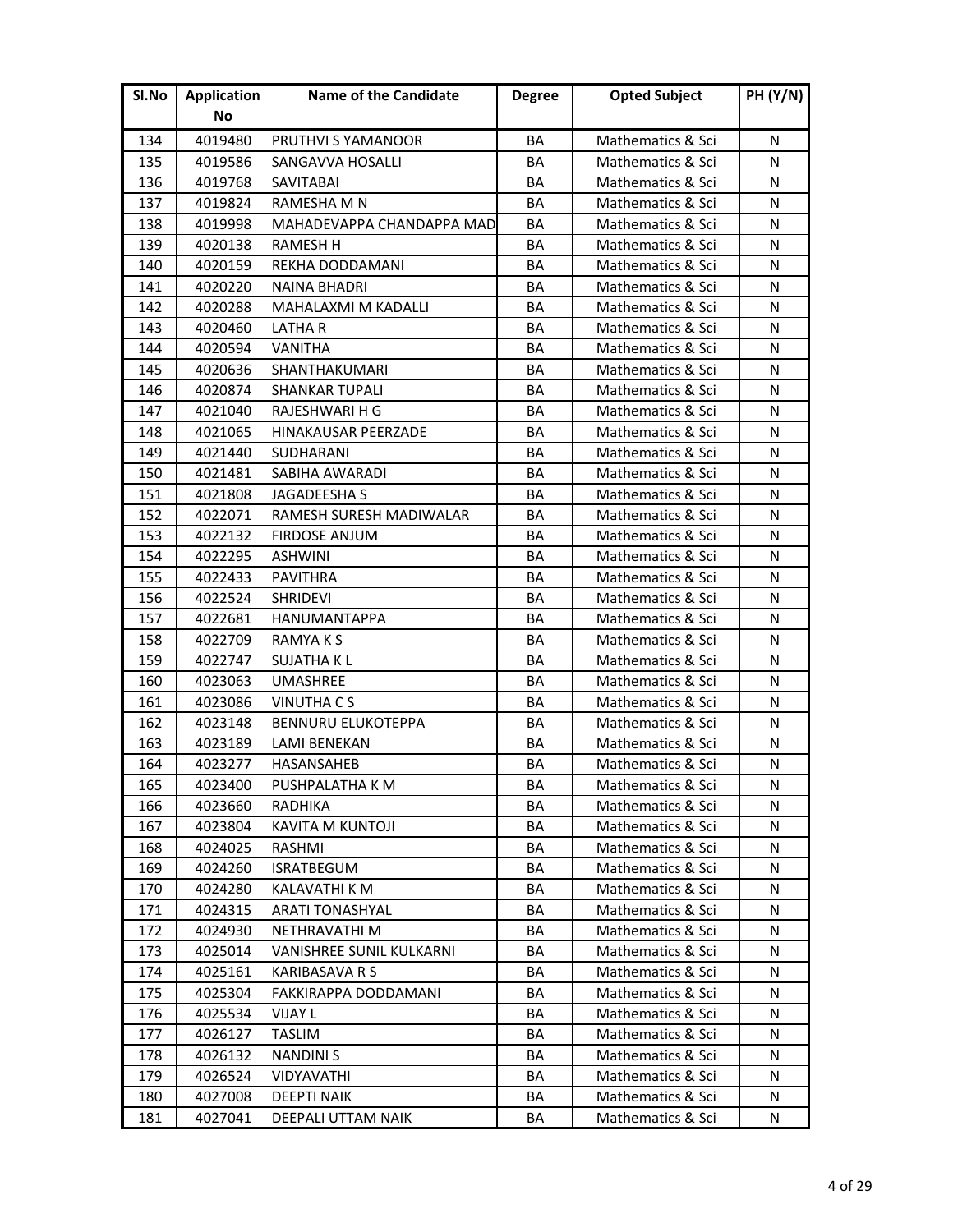| Sl.No | <b>Application</b> | <b>Name of the Candidate</b> | <b>Degree</b> | <b>Opted Subject</b> | <b>PH (Y/N)</b> |
|-------|--------------------|------------------------------|---------------|----------------------|-----------------|
|       | No                 |                              |               |                      |                 |
| 182   | 4027788            | SHANTHAMMA A G               | BA            | Mathematics & Sci    | N               |
| 183   | 4028266            | <b>MAMATA SANGANNA</b>       | BA            | Mathematics & Sci    | N               |
| 184   | 4028312            | <b>SHARADA INCHAL</b>        | BA            | Mathematics & Sci    | N               |
| 185   | 4028323            | AVINASH C M                  | BA            | Mathematics & Sci    | N               |
| 186   | 4029119            | JABEEN TAJ PATHAN            | BA            | Mathematics & Sci    | N               |
| 187   | 4029210            | SOWMYASHREE                  | BA            | Mathematics & Sci    | N               |
| 188   | 4029975            | <b>BI BI SUMIYA</b>          | BA            | Mathematics & Sci    | N               |
| 189   | 4030016            | <b>MUNIRAJA M</b>            | BA            | Mathematics & Sci    | N               |
| 190   | 4030944            | <b>KANYAKUMARI K P</b>       | BA            | Mathematics & Sci    | Y               |
| 191   | 4031088            | <b>KAVITHA B R</b>           | BA            | Mathematics & Sci    | N               |
| 192   | 4031296            | RAJASHRI ZULPI               | BA            | Mathematics & Sci    | N               |
| 193   | 4032076            | <b>ANNAPOORNA</b>            | BA            | Mathematics & Sci    | N               |
| 194   | 4032172            | <b>PALLAVI</b>               | BA            | Mathematics & Sci    | N               |
| 195   | 4032210            | CHRISTINA HEMLATHA JOYCE V   | BA            | Mathematics & Sci    | N               |
| 196   | 4032559            | <b>VEDASHREE</b>             | BA            | Mathematics & Sci    | N               |
| 197   | 4032846            | <b>CHAITHANYA R</b>          | BA            | Mathematics & Sci    | N               |
| 198   | 4033094            | VIJAYALAXMI                  | BA            | Mathematics & Sci    | N               |
| 199   | 4033217            | ANITA KALAGUDI               | BA            | Mathematics & Sci    | N               |
| 200   | 4033564            | <b>SHOBHAKS</b>              | BA            | Mathematics & Sci    | N               |
| 201   | 4033742            | <b>VANITHA CV</b>            | BA            | Mathematics & Sci    | N               |
| 202   | 4034638            | RAVI M C                     | <b>BA</b>     | Mathematics & Sci    | N               |
| 203   | 4034802            | YOGESHA D D                  | BA            | Mathematics & Sci    | N               |
| 204   | 4034881            | MAHENDRA MOODLANNANAVARA     | BA            | Mathematics & Sci    | N               |
| 205   | 4036004            | <b>SHILPA</b>                | BA            | Mathematics & Sci    | N               |
| 206   | 4036207            | <b>KOMALA B</b>              | BA            | Mathematics & Sci    | N               |
| 207   | 4036913            | <b>MYTHRIS</b>               | BA            | Mathematics & Sci    | N               |
| 208   | 4036958            | NAGARATHNAMMA K C            | BA            | Mathematics & Sci    | N               |
| 209   | 4037171            | VINODA                       | BA            | Mathematics & Sci    | N               |
| 210   | 4037719            | SOWMYA N E                   | BA            | Mathematics & Sci    | N               |
| 211   | 4038107            | <b>CHAITRA G P</b>           | <b>BA</b>     | Mathematics & Sci    | N               |
| 212   | 4038695            | PARAVEENBANU A KARNOOLKAR    | BA            | Mathematics & Sci    | N               |
| 213   | 4038877            | <b>SUVARNA MONE</b>          | ВA            | Mathematics & Sci    | N               |
| 214   | 4039102            | <b>ULAVEESH KIRESUR</b>      | BA            | Mathematics & Sci    | N               |
| 215   | 4040223            | VASANTHAMALA M               | BA            | Mathematics & Sci    | N               |
| 216   | 4040247            | <b>SUVARNA</b>               | BA            | Mathematics & Sci    | N               |
| 217   | 4040669            | JAYASHREE H                  | BА            | Mathematics & Sci    | N               |
| 218   | 4040731            | <b>GAYATHRI H S</b>          | BA            | Mathematics & Sci    | N               |
| 219   | 4040761            | KAMALAKSHI                   | BA            | Mathematics & Sci    | N               |
| 220   | 4040771            | <b>SHAMBHAVI P</b>           | BA            | Mathematics & Sci    | N               |
| 221   | 4040840            | SOUMYA R K                   | BA            | Mathematics & Sci    | N               |
| 222   | 4041243            | <b>ASHWINI</b>               | BA            | Mathematics & Sci    | N               |
| 223   | 4041985            | THIMMARAHUTHARA BHARATHI     | BA            | Mathematics & Sci    | N               |
| 224   | 4042349            | SHILPA CHIDANAND BADIGER     | BA            | Mathematics & Sci    | N               |
| 225   | 4042386            | SABA IMROZE                  | BA            | Mathematics & Sci    | N               |
| 226   | 4042471            | CHITTAMMA H                  | BА            | Mathematics & Sci    | N               |
| 227   | 4042603            | AMARAMMA                     | ВA            | Mathematics & Sci    | N               |
| 228   | 4042902            | <b>SUKANYA</b>               | BA            | Mathematics & Sci    | N               |
| 229   | 4043218            | SATHEESH KUMARA S            | BA            | Mathematics & Sci    | N               |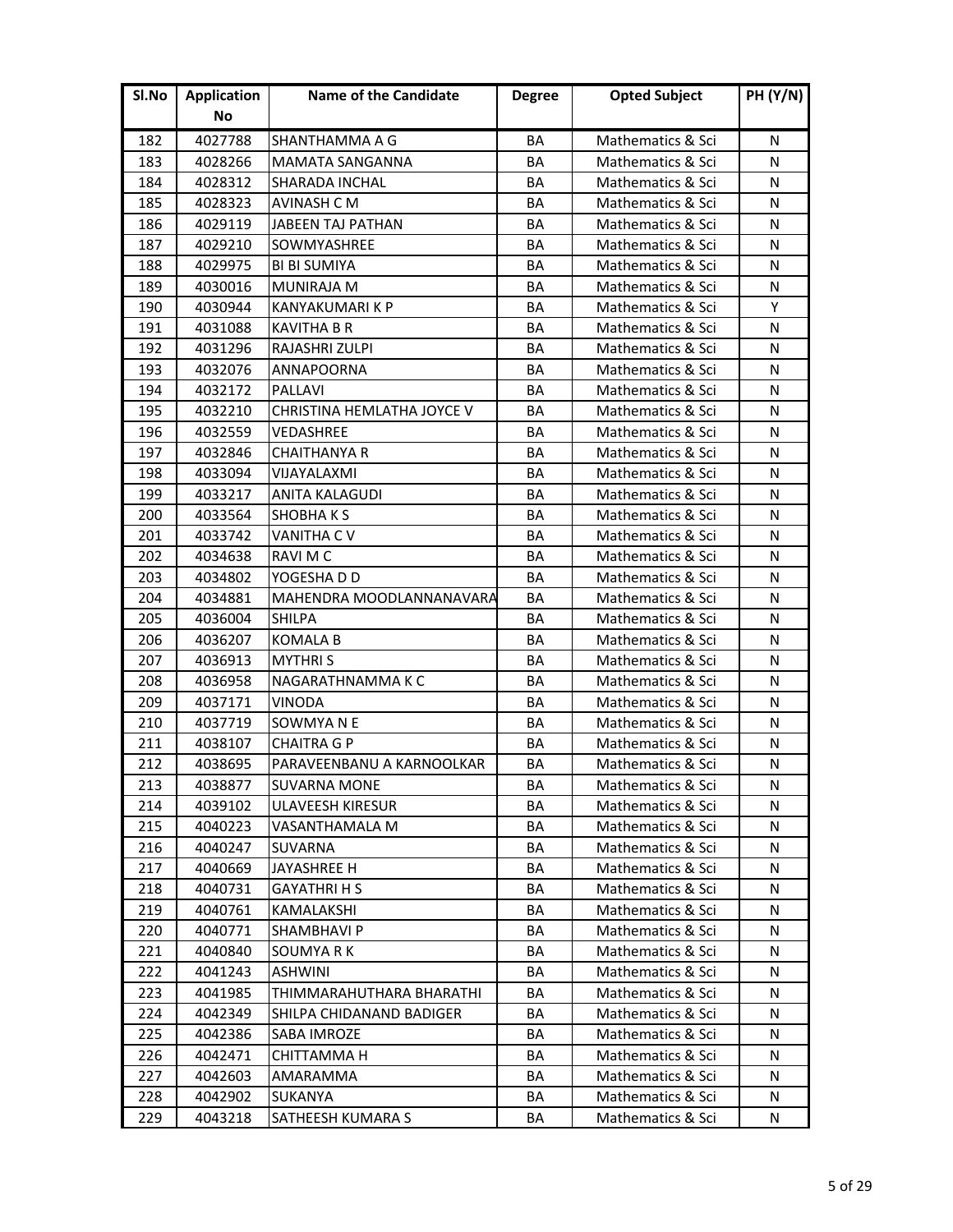| Sl.No | <b>Application</b> | <b>Name of the Candidate</b> | <b>Degree</b> | <b>Opted Subject</b> | <b>PH (Y/N)</b> |
|-------|--------------------|------------------------------|---------------|----------------------|-----------------|
|       | No                 |                              |               |                      |                 |
| 230   | 4043227            | POOJA SHEKHANAVAR            | <b>BA</b>     | Mathematics & Sci    | N               |
| 231   | 4043327            | LAXMIBAI PRADHANI            | <b>BA</b>     | Mathematics & Sci    | N               |
| 232   | 4043729            | BHATTA SHAMBHU RAMYABHATT    | BA            | Mathematics & Sci    | N               |
| 233   | 4044049            | DEVENDRAPPA PUJAR            | BA            | Mathematics & Sci    | N               |
| 234   | 4044256            | <b>SHEKAR</b>                | BA            | Mathematics & Sci    | N               |
| 235   | 4044286            | <b>MEGHA JADHAV</b>          | BA            | Mathematics & Sci    | N               |
| 236   | 4044545            | GANGAMMA BASAPPA             | BA            | Mathematics & Sci    | N               |
| 237   | 4044553            | <b>SUNIL KUMAR M N</b>       | BA            | Mathematics & Sci    | N               |
| 238   | 4044698            | SAVITA L D                   | BA            | Mathematics & Sci    | N               |
| 239   | 4045035            | PRASAD C P                   | BA            | Mathematics & Sci    | Y               |
| 240   | 4045078            | <b>GAYITHRI M</b>            | BA            | Mathematics & Sci    | N               |
| 241   | 4045093            | MALLAPPA                     | <b>BA</b>     | Mathematics & Sci    | N               |
| 242   | 4045400            | <b>VANITA RATHOD</b>         | BA            | Mathematics & Sci    | N               |
| 243   | 4045443            | <b>BHARATHESHA G B</b>       | BA            | Mathematics & Sci    | N               |
| 244   | 4045452            | <b>DURGAMMA</b>              | BA            | Mathematics & Sci    | N               |
| 245   | 4046071            | <b>USHAN</b>                 | BA            | Mathematics & Sci    | N               |
| 246   | 4046085            | PRIYANKA                     | BA            | Mathematics & Sci    | N               |
| 247   | 4046114            | MANIYAMMA                    | BA            | Mathematics & Sci    | N               |
| 248   | 4046182            | <b>SIRIN BEGUM</b>           | BA            | Mathematics & Sci    | N               |
| 249   | 4046604            | <b>SUSHMITHA B K</b>         | BA            | Mathematics & Sci    | N               |
| 250   | 4046662            | <b>SAVITA GANJIHAL</b>       | BA            | Mathematics & Sci    | N               |
| 251   | 4047163            | <b>VIJAYASHREE K R</b>       | BA            | Mathematics & Sci    | N               |
| 252   | 4047241            | UMA CHACHADI                 | BA            | Mathematics & Sci    | N               |
| 253   | 4047728            | CHIKANAL NETRAVATI           | BA            | Mathematics & Sci    | N               |
| 254   | 4047920            | <b>MEHARAJBI</b>             | BA            | Mathematics & Sci    | N               |
| 255   | 4048089            | <b>NAGARAJA V</b>            | BA            | Mathematics & Sci    | N               |
| 256   | 4048098            | SHEELA V                     | BA            | Mathematics & Sci    | N               |
| 257   | 4048252            | <b>SHWETHAY</b>              | BA            | Mathematics & Sci    | N               |
| 258   | 4048686            | <b>SHEELA KOCHREKAR</b>      | BA            | Mathematics & Sci    | N               |
| 259   | 4048927            | SHIVARAJ SHIVASHARAN ASHTAGI | BA            | Mathematics & Sci    | N               |
| 260   | 4049085            | <b>HARSHITHA H S</b>         | BA            | Mathematics & Sci    | N               |
| 261   | 4049291            | <b>DEEPAK NEERALAGI</b>      | ΒA            | Mathematics & Sci    | N               |
| 262   | 4049443            | <b>MANJUNATH</b>             | BA            | Mathematics & Sci    | N               |
| 263   | 4050021            | <b>SHALINI</b>               | BA            | Mathematics & Sci    | N               |
| 264   | 4050069            | POORNIMA GUTTAL              | BA            | Mathematics & Sci    | N               |
| 265   | 4050128            | H ASHA                       | ВA            | Mathematics & Sci    | Υ               |
| 266   | 4050346            | LEENA RANI S G               | BA            | Mathematics & Sci    | N               |
| 267   | 4051468            | KASHI VARALAKSHMI            | BA            | Mathematics & Sci    | N               |
| 268   | 4051521            | <b>ASHABI BIRADAR</b>        | BA            | Mathematics & Sci    | N               |
| 269   | 4052002            | ROOPA P K                    | ВA            | Mathematics & Sci    | N               |
| 270   | 4052023            | SHEELA.N.S                   | BA            | Mathematics & Sci    | N               |
| 271   | 4052230            | <b>CHETHANKUMAR S</b>        | BA            | Mathematics & Sci    | N               |
| 272   | 4052273            | CHAITRA J M                  | BA            | Mathematics & Sci    | N               |
| 273   | 4052538            | SANDYARANI                   | BA            | Mathematics & Sci    | N               |
| 274   | 4052656            | CHANDRAKALA Y B              | BA            | Mathematics & Sci    | N               |
| 275   | 4053512            | SHASHIKALA KARIMALLAPPANAVAI | BA            | Mathematics & Sci    | N               |
| 276   | 4053589            | GANGADHARAIAH D              | BA            | Mathematics & Sci    | N               |
| 277   | 4053599            | MANGALA H N                  | ВA            | Mathematics & Sci    | N               |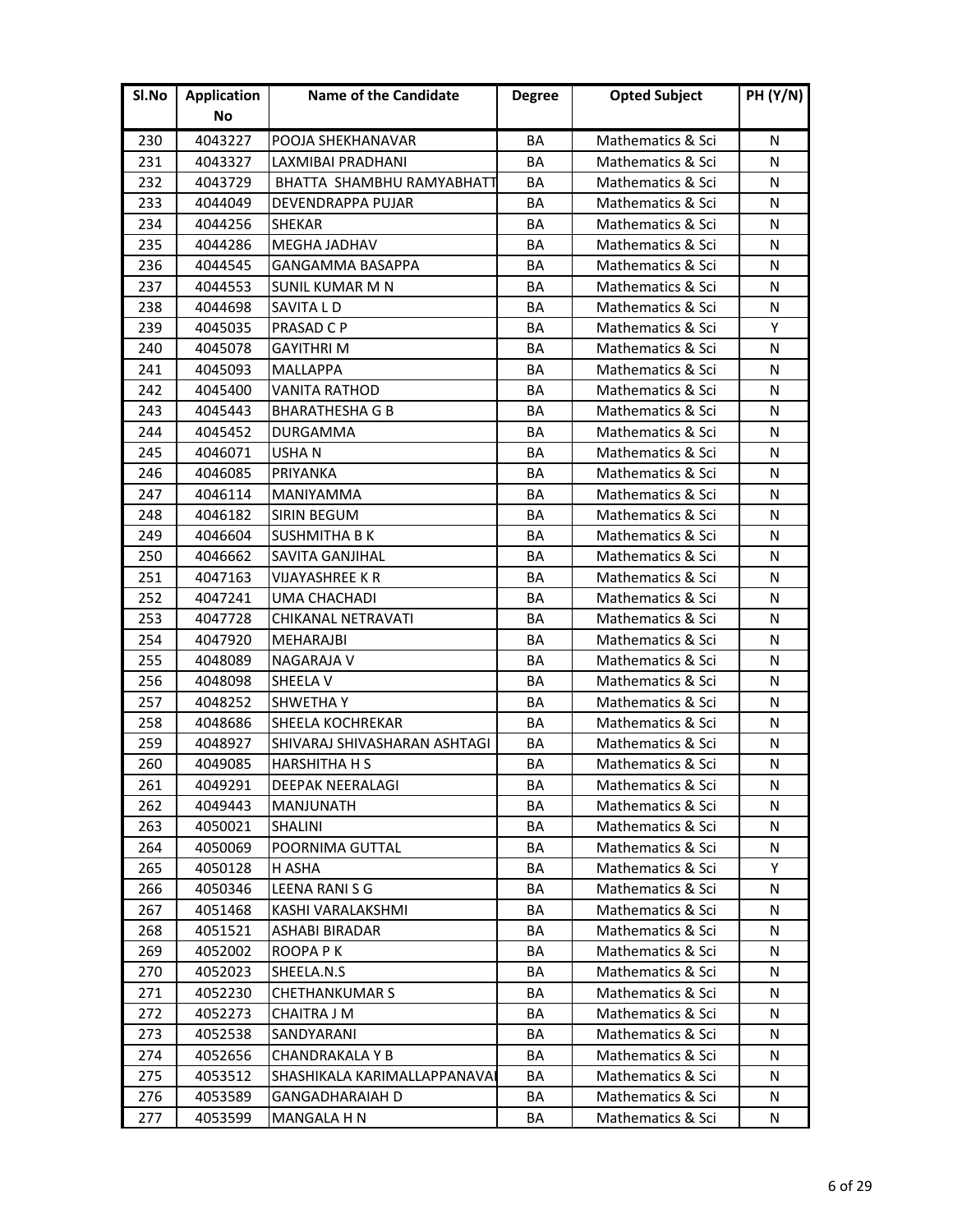| Sl.No | <b>Application</b> | <b>Name of the Candidate</b> | <b>Degree</b> | <b>Opted Subject</b> | <b>PH (Y/N)</b> |
|-------|--------------------|------------------------------|---------------|----------------------|-----------------|
|       | No                 |                              |               |                      |                 |
| 278   | 4053695            | SHANTHA K M                  | <b>BA</b>     | Mathematics & Sci    | N               |
| 279   | 4053723            | SOWMYA P M                   | BA            | Mathematics & Sci    | N               |
| 280   | 4053725            | NAVEED PASHA                 | BA            | Mathematics & Sci    | N               |
| 281   | 4053809            | <b>RANJINI D</b>             | BA            | Mathematics & Sci    | N               |
| 282   | 4053869            | <b>HANUMANTA B</b>           | BA            | Mathematics & Sci    | N               |
| 283   | 4054164            | <b>TADAKALLU UMADEVI</b>     | BA            | Mathematics & Sci    | N               |
| 284   | 4054300            | <b>GOUSEPEER</b>             | BA            | Mathematics & Sci    | N               |
| 285   | 4054325            | <b>NAZIYA BEGUM</b>          | BA            | Mathematics & Sci    | N               |
| 286   | 4054761            | MINAXI BINKADAKATTI          | BA            | Mathematics & Sci    | N               |
| 287   | 4055203            | ASGHAR BEIG JORAMMANAVAR     | BA            | Mathematics & Sci    | N               |
| 288   | 4055272            | <b>HEMALATHA</b>             | BA            | Mathematics & Sci    | N               |
| 289   | 4055316            | <b>SUREKHA</b>               | <b>BA</b>     | Mathematics & Sci    | N               |
| 290   | 4055549            | YAMANURAPPA MADAR            | BA            | Mathematics & Sci    | N               |
| 291   | 4055690            | SHIVAMMAT                    | BA            | Mathematics & Sci    | N               |
| 292   | 4055896            | <b>MALAN</b>                 | BA            | Mathematics & Sci    | Y               |
| 293   | 4056179            | D AMIT                       | BA            | Mathematics & Sci    | N               |
| 294   | 4056630            | <b>PREETHI SHETTY</b>        | BA            | Mathematics & Sci    | N               |
| 295   | 4057136            | <b>JAYAMMA C</b>             | BA            | Mathematics & Sci    | N               |
| 296   | 4057250            | RUKHSAR MEHBOOBSUBHANI MAK   | BA            | Mathematics & Sci    | N               |
| 297   | 4057323            | PRAJWAL N                    | BA            | Mathematics & Sci    | N               |
| 298   | 4057368            | POORNIMA HAVERI              | <b>BA</b>     | Mathematics & Sci    | N               |
| 299   | 4057681            | EARANNA                      | BA            | Mathematics & Sci    | N               |
| 300   | 4057683            | VANITHA H R                  | BA            | Mathematics & Sci    | N               |
| 301   | 4057847            | <b>SANGMESHWARI</b>          | BA            | Mathematics & Sci    | N               |
| 302   | 4057981            | <b>SMITA V KURDEKAR</b>      | BA            | Mathematics & Sci    | N               |
| 303   | 4058161            | PUNDALEEKAPPA METYAL         | BA            | Mathematics & Sci    | N               |
| 304   | 4058456            | RADHIKA K                    | BA            | Mathematics & Sci    | N               |
| 305   | 4058612            | <b>SUJATHA D K</b>           | BA            | Mathematics & Sci    | N               |
| 306   | 4059041            | <b>SUJATHA D K</b>           | BA            | Mathematics & Sci    | N               |
| 307   | 4059159            | <b>MANJULA BURADI</b>        | BA            | Mathematics & Sci    | N               |
| 308   | 4060331            | <b>N IHTOYL</b>              | BA            | Mathematics & Sci    | N               |
| 309   | 4060449            | <b>CHANDRAKALA K N</b>       | ΒA            | Mathematics & Sci    | N               |
| 310   | 4060689            | H JYOTHEMMA                  | BA            | Mathematics & Sci    | N               |
| 311   | 4060753            | <b>BHARATHIS</b>             | BA            | Mathematics & Sci    | N               |
| 312   | 4061243            | SOWMYA M C                   | BA            | Mathematics & Sci    | N               |
| 313   | 4061905            | <b>AKSHATA SALI</b>          | ΒA            | Mathematics & Sci    | N               |
| 314   | 4062256            | ANITHA H D                   | ВA            | Mathematics & Sci    | N               |
| 315   | 4062519            | SHOBHA LAXMAPPA BETAGERI     | BA            | Mathematics & Sci    | N               |
| 316   | 4062729            | KAVITA GADIVADDAR            | BA            | Mathematics & Sci    | N               |
| 317   | 4062918            | <b>KAVITHA N</b>             | BA            | Mathematics & Sci    | N               |
| 318   | 4063069            | <b>PUSHPAD</b>               | BA            | Mathematics & Sci    | N               |
| 319   | 4063195            | <b>SUNITHANS</b>             | BA            | Mathematics & Sci    | N               |
| 320   | 4063483            | <b>RASHMIE</b>               | BA            | Mathematics & Sci    | N               |
| 321   | 4063568            | SHIVALEELA                   | BA            | Mathematics & Sci    | N               |
| 322   | 4063751            | GAYATHRI T C                 | BA            | Mathematics & Sci    | N               |
| 323   | 4063992            | <b>SHILPA KORI</b>           | BA            | Mathematics & Sci    | N               |
| 324   | 4064375            | <b>YOGINI</b>                | BA            | Mathematics & Sci    | N               |
| 325   | 4064511            | SHWETA KADAM                 | BA            | Mathematics & Sci    | N               |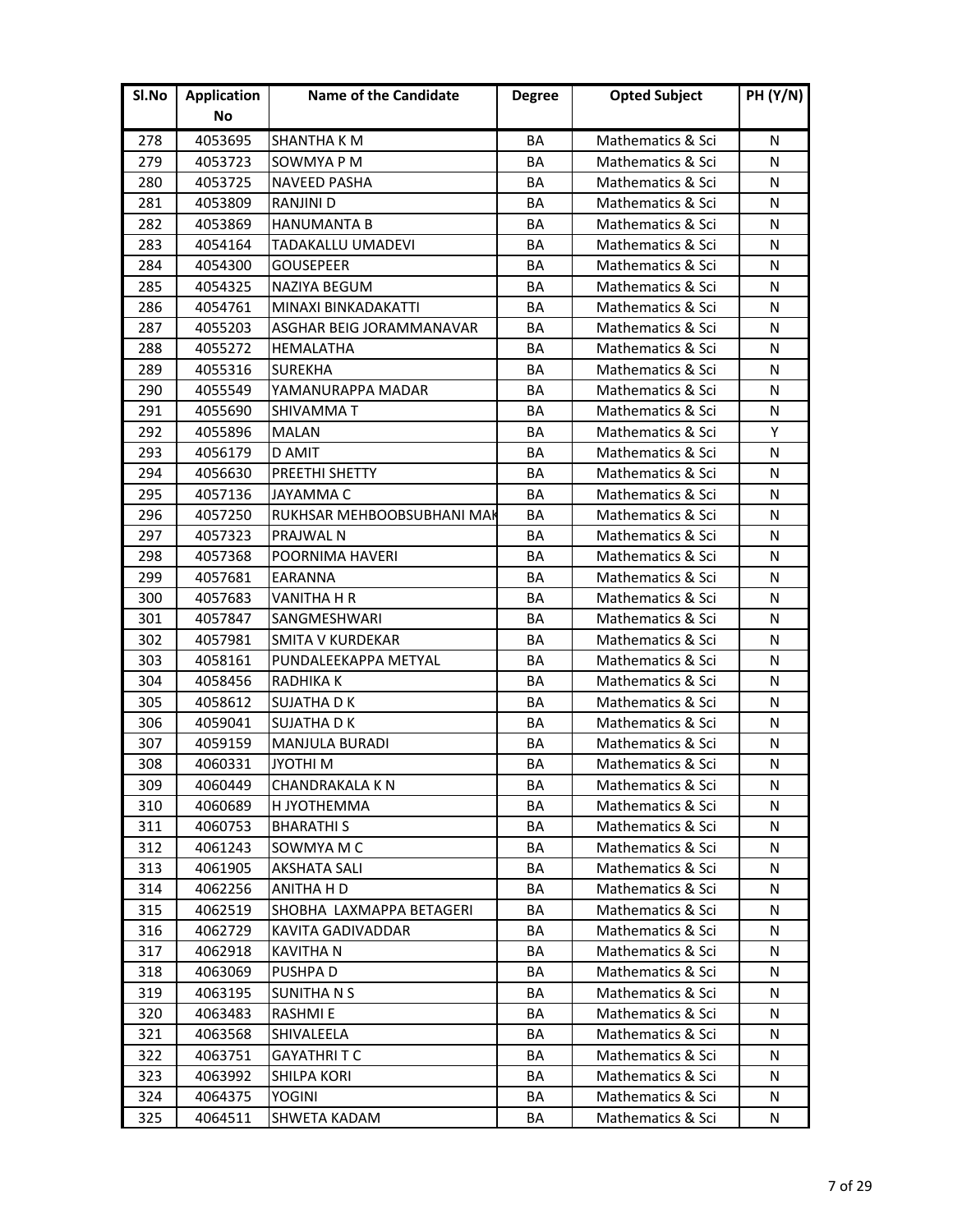| SI.No | <b>Application</b> | <b>Name of the Candidate</b>  | <b>Degree</b> | <b>Opted Subject</b> | <b>PH (Y/N)</b> |
|-------|--------------------|-------------------------------|---------------|----------------------|-----------------|
|       | No                 |                               |               |                      |                 |
| 326   | 4064576            | <b>JAYASHREE S</b>            | BA            | Mathematics & Sci    | N               |
| 327   | 4065279            | DILASHADA NADAF               | BA            | Mathematics & Sci    | N               |
| 328   | 4065465            | RAMANJANE                     | BA            | Mathematics & Sci    | Y               |
| 329   | 4066254            | <b>ROHINA BEGUM</b>           | <b>BA</b>     | Mathematics & Sci    | N               |
| 330   | 4066676            | SHRINIVASA H                  | BA            | Mathematics & Sci    | N               |
| 331   | 4066717            | MURTUJABI ALIAS MINAJ BADEGHA | BA            | Mathematics & Sci    | N               |
| 332   | 4066834            | <b>USHA</b>                   | BA            | Mathematics & Sci    | N               |
| 333   | 4066903            | CHANNAKESHAVA L R             | BA            | Mathematics & Sci    | N               |
| 334   | 4067701            | SHAHISTA BAGWAN               | BA            | Mathematics & Sci    | Y               |
| 335   | 4067744            | SHASHIKALA N                  | BA            | Mathematics & Sci    | N               |
| 336   | 4068035            | SHARAVATHI BAI T              | BA            | Mathematics & Sci    | N               |
| 337   | 4068049            | <b>SHABEENTAJ</b>             | BA            | Mathematics & Sci    | N               |
| 338   | 4068712            | <b>GEETHA MY</b>              | BA            | Mathematics & Sci    | N               |
| 339   | 4069473            | <b>PARVATHI G</b>             | BA            | Mathematics & Sci    | N               |
| 340   | 4069893            | <b>BAKAWALI ASHOK MADHALE</b> | BA            | Mathematics & Sci    | N               |
| 341   | 4070471            | DAYANANDA K H                 | BA            | Mathematics & Sci    | N               |
| 342   | 4071672            | <b>NIJAGUNA M</b>             | BA            | Mathematics & Sci    | N               |
| 343   | 4071900            | BASAVARAJA                    | BA            | Mathematics & Sci    | N               |
| 344   | 4073263            | <b>SADEPPA BELUR</b>          | BA            | Mathematics & Sci    | N               |
| 345   | 4073324            | JAGADEESHABABAU M             | BA            | Mathematics & Sci    | Y               |
| 346   | 4074024            | <b>GANGAMMA PATIL</b>         | <b>BA</b>     | Mathematics & Sci    | N               |
| 347   | 4074360            | <b>MAHESHANH</b>              | BA            | Mathematics & Sci    | N               |
| 348   | 4074651            | HALAMMA                       | BA            | Mathematics & Sci    | N               |
| 349   | 4075423            | VAIJINATH                     | BA            | Mathematics & Sci    | N               |
| 350   | 4075437            | VIJAYLAXMI                    | BA            | Mathematics & Sci    | N               |
| 351   | 4075873            | NANJUNDAIAH M                 | BA            | Mathematics & Sci    | N               |
| 352   | 4075888            | <b>NEETA NAIK</b>             | BA            | Mathematics & Sci    | N               |
| 353   | 4076009            | <b>IRAVVA MADDANI</b>         | BA            | Mathematics & Sci    | N               |
| 354   | 4076855            | RATHNAMMA R                   | BA            | Mathematics & Sci    | N               |
| 355   | 4078381            | <b>SUCHITHRA B</b>            | <b>BA</b>     | Mathematics & Sci    | N               |
| 356   | 4078419            | AKSHATA MACHAKANUR            | BA            | Mathematics & Sci    | N               |
| 357   | 4078496            | SOWMYA M                      | BA            | Mathematics & Sci    | N               |
| 358   | 4078574            | <b>NAGAVENI</b>               | BA            | Mathematics & Sci    | N               |
| 359   | 4078648            | <b>RAVI HULAGABAL</b>         | BA            | Mathematics & Sci    | N               |
| 360   | 4078873            | MAHADEVAMMA K                 | BA            | Mathematics & Sci    | N               |
| 361   | 4078901            | GEETHAVVA HARAPANAHALLI       | BA            | Mathematics & Sci    | N               |
| 362   | 4079075            | <b>SHARANBASSAPPA</b>         | BA            | Mathematics & Sci    | N               |
| 363   | 4079461            | SHAMALAMMA V                  | BA            | Mathematics & Sci    | N               |
| 364   | 4079572            | AKSHATA MACHAKANUR            | BA            | Mathematics & Sci    | N               |
| 365   | 4079691            | SACHINA RAMACHANDRAPPA MYG    | BA            | Mathematics & Sci    | N               |
| 366   | 4079930            | <b>HAJARESAB NADAF</b>        | BA            | Mathematics & Sci    | N               |
| 367   | 4080031            | RADHA U                       | BA            | Mathematics & Sci    | N               |
| 368   | 4080214            | ANJUMKOUSAR                   | BA            | Mathematics & Sci    | N               |
| 369   | 4080532            | <b>RESHMA JAMDAR</b>          | BA            | Mathematics & Sci    | N               |
| 370   | 4080986            | KAVITHA N M                   | ВA            | Mathematics & Sci    | N               |
| 371   | 4081164            | PRIYANKA JADHAV               | BA            | Mathematics & Sci    | N               |
| 372   | 4081448            | <b>GOURI HEGDE</b>            | BA            | Mathematics & Sci    | N               |
| 373   | 4081502            | SHAILA PASCHAPUR              | BA            | Mathematics & Sci    | N               |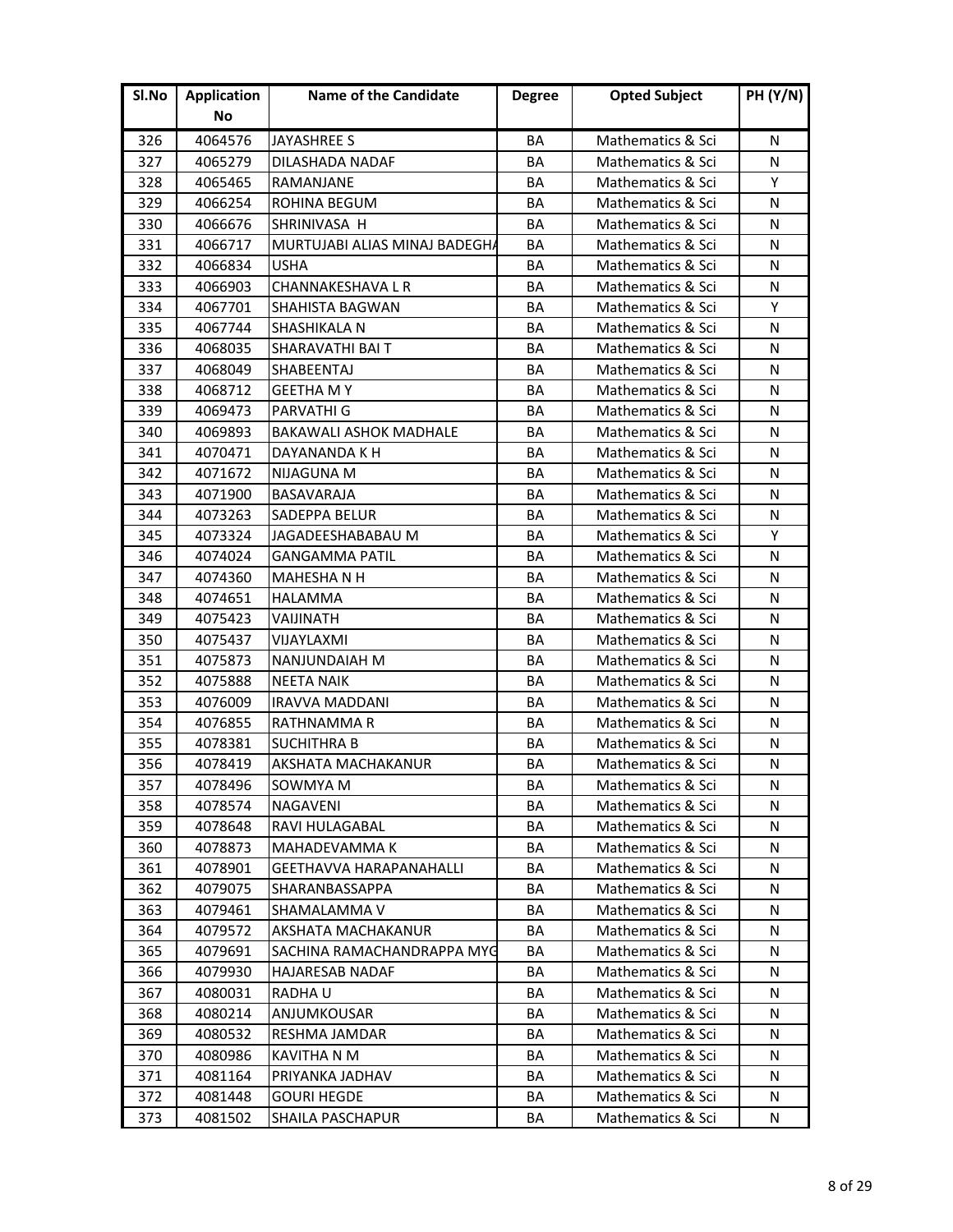| SI.No | <b>Application</b> | <b>Name of the Candidate</b>  | <b>Degree</b> | <b>Opted Subject</b> | <b>PH (Y/N)</b> |
|-------|--------------------|-------------------------------|---------------|----------------------|-----------------|
|       | No                 |                               |               |                      |                 |
| 374   | 4081659            | LAVANYA Y B                   | BA            | Mathematics & Sci    | N               |
| 375   | 4082239            | ANUSUYA                       | BA            | Mathematics & Sci    | N               |
| 376   | 4082299            | <b>SHYLAJA S J</b>            | BA            | Mathematics & Sci    | N               |
| 377   | 4082574            | DEEPALI JADHAV                | <b>BA</b>     | Mathematics & Sci    | N               |
| 378   | 4083093            | <b>JAGADHISHA K C</b>         | BA            | Mathematics & Sci    | N               |
| 379   | 4083150            | <b>SYED NADEEM AHMAD</b>      | BA            | Mathematics & Sci    | N               |
| 380   | 4083888            | SOFIYA THABASSUM              | BA            | Mathematics & Sci    | N               |
| 381   | 4083909            | PUJAARU NATARAJA              | BA            | Mathematics & Sci    | N               |
| 382   | 4084033            | PRAMILA G M                   | BA            | Mathematics & Sci    | N               |
| 383   | 4084789            | NAGAMANI D N                  | BA            | Mathematics & Sci    | N               |
| 384   | 4084821            | SANJEEVINI SHANKAR RADDERATTI | BA            | Mathematics & Sci    | N               |
| 385   | 4084824            | AKASH G                       | BA            | Mathematics & Sci    | N               |
| 386   | 4084905            | <b>ARATHI</b>                 | BA            | Mathematics & Sci    | N               |
| 387   | 4084934            | TEJASHWINI H R                | BA            | Mathematics & Sci    | N               |
| 388   | 4085008            | <b>KAVYAT</b>                 | BA            | Mathematics & Sci    | N               |
| 389   | 4085153            | <b>JYOTIK</b>                 | BA            | Mathematics & Sci    | N               |
| 390   | 4085419            | <b>JYOTI</b>                  | BA            | Mathematics & Sci    | N               |
| 391   | 4085804            | <b>ARIFA</b>                  | BA            | Mathematics & Sci    | N               |
| 392   | 4086019            | NASEEMABEE                    | BA            | Mathematics & Sci    | Υ               |
| 393   | 4086148            | <b>ASMA MR</b>                | BA            | Mathematics & Sci    | N               |
| 394   | 4086839            | <b>SMITHA TE</b>              | <b>BA</b>     | Mathematics & Sci    | N               |
| 395   | 4086962            | <b>GEETHAMMATH</b>            | BA            | Mathematics & Sci    | N               |
| 396   | 4087217            | ROOPA M                       | BA            | Mathematics & Sci    | N               |
| 397   | 4087432            | PARVATEVVA GOUDAR             | BA            | Mathematics & Sci    | N               |
| 398   | 4087467            | HEMAKRISHNA                   | BA            | Mathematics & Sci    | N               |
| 399   | 4087503            | <b>SHAINAJBEGUM</b>           | BA            | Mathematics & Sci    | N               |
| 400   | 4088597            | H C ROOPASHREE                | BA            | Mathematics & Sci    | N               |
| 401   | 4088744            | <b>RATHIDEVI</b>              | BA            | Mathematics & Sci    | N               |
| 402   | 4088786            | <b>RAMESH K</b>               | BA            | Mathematics & Sci    | N               |
| 403   | 4088822            | <b>SUNITA</b>                 | <b>BA</b>     | Mathematics & Sci    | N               |
| 404   | 4090062            | <b>HULIGEPPA</b>              | BA            | Mathematics & Sci    | N               |
| 405   | 4090383            | CHANNABASAMMA                 | ВA            | Mathematics & Sci    | N               |
| 406   | 4090636            | FARZANABEGUM                  | BA            | Mathematics & Sci    | N               |
| 407   | 4090650            | YASHODHA                      | BA            | Mathematics & Sci    | N               |
| 408   | 4090862            | <b>NAGAJYOTHI S</b>           | BA            | Mathematics & Sci    | N               |
| 409   | 4091000            | MAMATHA T L                   | BA            | Mathematics & Sci    | N               |
| 410   | 4091123            | <b>MURTHY M</b>               | BA            | Mathematics & Sci    | N               |
| 411   | 4091186            | <b>MANISHA PATIL</b>          | BA            | Mathematics & Sci    | N               |
| 412   | 4091221            | LAVANYA T R                   | BA            | Mathematics & Sci    | N               |
| 413   | 4091285            | ANJENAMMA                     | BA            | Mathematics & Sci    | N               |
| 414   | 4091320            | ANANDA V M                    | BA            | Mathematics & Sci    | N               |
| 415   | 4091384            | <b>INDIRA B</b>               | BA            | Mathematics & Sci    | N               |
| 416   | 4091568            | SHAKUNTHALA M R               | BA            | Mathematics & Sci    | N               |
| 417   | 4091581            | <b>VIJAYALAKSHMI R</b>        | BA            | Mathematics & Sci    | N               |
| 418   | 4092226            | PADMA                         | ВA            | Mathematics & Sci    | N               |
| 419   | 4092312            | SANTOSH                       | BA            | Mathematics & Sci    | N               |
| 420   | 4092394            | SHIVANAND HOSAMANI            | BA            | Mathematics & Sci    | N               |
| 421   | 4092566            | MAHABOOBI DHALAYATH           | BA            | Mathematics & Sci    | N               |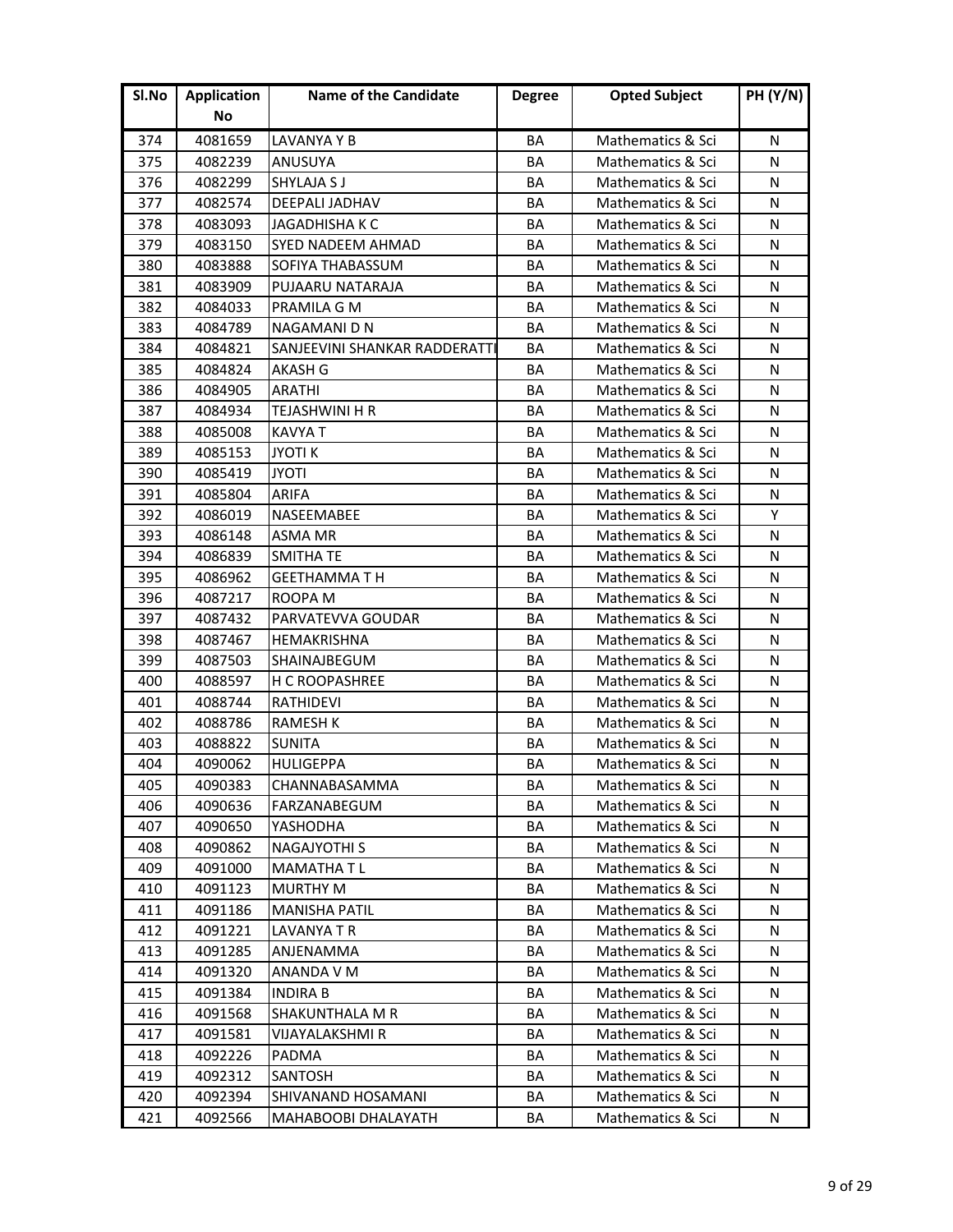| Sl.No | <b>Application</b> | <b>Name of the Candidate</b> | <b>Degree</b> | <b>Opted Subject</b> | <b>PH (Y/N)</b> |
|-------|--------------------|------------------------------|---------------|----------------------|-----------------|
|       | No                 |                              |               |                      |                 |
| 422   | 4093044            | <b>BHARATI RATHOD</b>        | BA            | Mathematics & Sci    | N               |
| 423   | 4093494            | <b>MANJUNATH JALKOTI</b>     | BA            | Mathematics & Sci    | N               |
| 424   | 4093722            | <b>ASHWINI BADIGER</b>       | BA            | Mathematics & Sci    | N               |
| 425   | 4093740            | <b>SHWETHA T M</b>           | BA            | Mathematics & Sci    | N               |
| 426   | 4094586            | SHAHEEN BEGUM                | BA            | Mathematics & Sci    | N               |
| 427   | 4095208            | <b>NAVITHA N</b>             | BA            | Mathematics & Sci    | N               |
| 428   | 4095247            | PARVEENUNNISA                | BA            | Mathematics & Sci    | N               |
| 429   | 4095598            | <b>RATHIDEVI</b>             | BA            | Mathematics & Sci    | N               |
| 430   | 4096348            | <b>SHRIKALAKS</b>            | BA            | Mathematics & Sci    | N               |
| 431   | 4096814            | DAKSHAYANI B                 | BA            | Mathematics & Sci    | N               |
| 432   | 4096888            | <b>TABASSUM BANUS</b>        | BA            | Mathematics & Sci    | N               |
| 433   | 4096955            | MADAGYAL DANAPPA MURAGEPPA   | BA            | Mathematics & Sci    | N               |
| 434   | 4097247            | <b>VARSHA</b>                | BA            | Mathematics & Sci    | N               |
| 435   | 4097504            | ROOPA KORAWAR                | BA            | Mathematics & Sci    | N               |
| 436   | 4097705            | <b>GANAVI H R</b>            | BA            | Mathematics & Sci    | N               |
| 437   | 4097827            | <b>RANJITHA NT</b>           | BA            | Mathematics & Sci    | N               |
| 438   | 4097833            | <b>SHIVARAJA KOLLI</b>       | BA            | Mathematics & Sci    | N               |
| 439   | 4098657            | <b>MANJUNATHA S</b>          | BA            | Mathematics & Sci    | N               |
| 440   | 4098677            | S DINAMANI                   | BA            | Mathematics & Sci    | N               |
| 441   | 4099448            | <b>VINOD GORE</b>            | BA            | Mathematics & Sci    | N               |
| 442   | 4099524            | <b>SUMAN BEE</b>             | <b>BA</b>     | Mathematics & Sci    | N               |
| 443   | 4099588            | ANNAPPA ROTTIGWAD            | BA            | Mathematics & Sci    | N               |
| 444   | 4099792            | RANGARAJU                    | BA            | Mathematics & Sci    | N               |
| 445   | 4099992            | VIDYASHRI JAGADEESH NAIK     | BA            | Mathematics & Sci    | N               |
| 446   | 4100253            | <b>RENUKA</b>                | BA            | Mathematics & Sci    | N               |
| 447   | 4100408            | GANGAMMA                     | BA            | Mathematics & Sci    | N               |
| 448   | 4100778            | <b>MANTAGOUDA PATIL</b>      | BA            | Mathematics & Sci    | Y               |
| 449   | 4100833            | <b>USHADEVI</b>              | BA            | Mathematics & Sci    | N               |
| 450   | 4100881            | NETRAVATI HARI NAIK          | BA            | Mathematics & Sci    | N               |
| 451   | 4101155            | <b>HEMA BANASODE</b>         | <b>BA</b>     | Mathematics & Sci    | N               |
| 452   | 4101428            | <b>RENUKA H</b>              | BA            | Mathematics & Sci    | N               |
| 453   | 4101810            | GAJALAXMI                    | ВA            | Mathematics & Sci    | N               |
| 454   | 4102096            | VENNELA S                    | BA            | Mathematics & Sci    | N               |
| 455   | 4102150            | RAMYA B P                    | BA            | Mathematics & Sci    | N               |
| 456   | 4102553            | <b>PUSHPA BELLI</b>          | BA            | Mathematics & Sci    | Y               |
| 457   | 4103230            | <b>ASHWINI S</b>             | BА            | Mathematics & Sci    | N               |
| 458   | 4103357            | <b>NAGARATHNA N</b>          | BA            | Mathematics & Sci    | N               |
| 459   | 4103516            | SALMA GOVANKOPPA             | BA            | Mathematics & Sci    | N               |
| 460   | 4103803            | <b>GEETA DANAPPANAVAR</b>    | BA            | Mathematics & Sci    | N               |
| 461   | 4104196            | <b>PRADEEPKUMAR S</b>        | BA            | Mathematics & Sci    | N               |
| 462   | 4105674            | <b>JYOTI</b>                 | BA            | Mathematics & Sci    | N               |
| 463   | 4105725            | SABESH                       | BA            | Mathematics & Sci    | N               |
| 464   | 4105810            | <b>SUDHA B A</b>             | BA            | Mathematics & Sci    | N               |
| 465   | 4106437            | SHREEDEVI SATYAPPA GOKAK     | BA            | Mathematics & Sci    | N               |
| 466   | 4106515            | SABESH                       | ВA            | Mathematics & Sci    | Υ               |
| 467   | 4106603            | ADESH BHANDARIGAL            | BA            | Mathematics & Sci    | N               |
| 468   | 4106700            | NIRMALA U K                  | BA            | Mathematics & Sci    | N               |
| 469   | 4106725            | LEELAVATHI G R               | ВA            | Mathematics & Sci    | N               |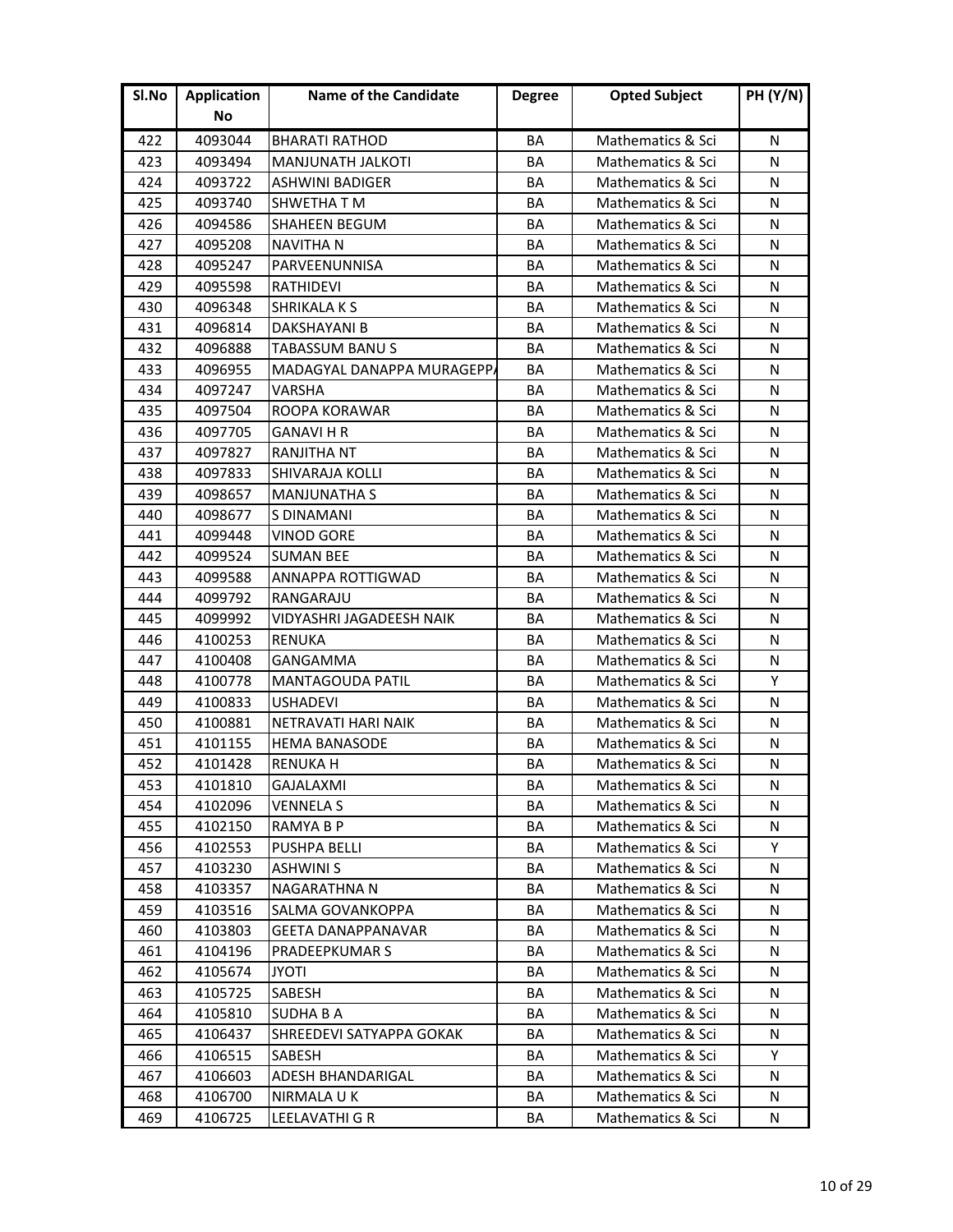| Sl.No | <b>Application</b> | <b>Name of the Candidate</b>    | <b>Degree</b> | <b>Opted Subject</b> | <b>PH (Y/N)</b> |
|-------|--------------------|---------------------------------|---------------|----------------------|-----------------|
|       | No                 |                                 |               |                      |                 |
| 470   | 4107144            | <b>MOHAN KUMAR G R</b>          | BA            | Mathematics & Sci    | N               |
| 471   | 4107273            | <b>MANJULA H R</b>              | BA            | Mathematics & Sci    | N               |
| 472   | 4107808            | <b>RANJITHA S</b>               | BA            | Mathematics & Sci    | N               |
| 473   | 4107899            | <b>NARASIMHAMURTHY S</b>        | BA            | Mathematics & Sci    | N               |
| 474   | 4107944            | HONNINGANGAPPA MURAL            | BA            | Mathematics & Sci    | N               |
| 475   | 4108095            | SAVITHA G D                     | BA            | Mathematics & Sci    | N               |
| 476   | 4108172            | <b>SHAMMIM</b>                  | BA            | Mathematics & Sci    | N               |
| 477   | 4108387            | <b>NIRMALA KABNUR</b>           | BA            | Mathematics & Sci    | N               |
| 478   | 4108687            | MAHADEVAIAH C                   | BA            | Mathematics & Sci    | N               |
| 479   | 4109460            | PADMAVATI                       | BA            | Mathematics & Sci    | N               |
| 480   | 4109728            | <b>POOJA</b>                    | BA            | Mathematics & Sci    | N               |
| 481   | 4109766            | RAJESHWARI PATTAR               | BA            | Mathematics & Sci    | N               |
| 482   | 4109987            | GOVINDA R T                     | BA            | Mathematics & Sci    | N               |
| 483   | 4110202            | SADDAM HUSAIN                   | BA            | Mathematics & Sci    | N               |
| 484   | 4110317            | <b>NETRAVATI G B</b>            | BA            | Mathematics & Sci    | N               |
| 485   | 4110559            | <b>BULLAMMA M</b>               | BA            | Mathematics & Sci    | N               |
| 486   | 4110688            | <b>SUDHARANI INGALE</b>         | BA            | Mathematics & Sci    | N               |
| 487   | 4110862            | NEELAMMA                        | BA            | Mathematics & Sci    | N               |
| 488   | 4110897            | <b>KRASHNAJI INGALE APPASAB</b> | BA            | Mathematics & Sci    | N               |
| 489   | 4111072            | <b>SAHANA K</b>                 | BA            | Mathematics & Sci    | N               |
| 490   | 4111754            | THAJUN A                        | <b>BA</b>     | Mathematics & Sci    | N               |
| 491   | 4111823            | <b>BHUVANESHWARI KOLLI</b>      | BA            | Mathematics & Sci    | N               |
| 492   | 4111958            | YASHODHA A M B                  | ΒA            | Mathematics & Sci    | N               |
| 493   | 4112051            | <b>SHANKREPPA BHAJANTRI</b>     | BA            | Mathematics & Sci    | Y               |
| 494   | 4112168            | ASHA S                          | BA            | Mathematics & Sci    | N               |
| 495   | 4112287            | ARUNDHATI NAGAPPA PATGAR        | BA            | Mathematics & Sci    | N               |
| 496   | 4112389            | <b>RENUKA BIRADAR</b>           | BA            | Mathematics & Sci    | N               |
| 497   | 4112903            | RUPALI KASHID                   | BA            | Mathematics & Sci    | N               |
| 498   | 4112920            | <b>SANTOSH</b>                  | BA            | Mathematics & Sci    | N               |
| 499   | 4113027            | <b>SHANKREPPA BHAJANTRI</b>     | <b>BA</b>     | Mathematics & Sci    | Y               |
| 500   | 4113178            | <b>AMBREEN SHAAZ</b>            | BA            | Mathematics & Sci    | N               |
| 501   | 4113249            | <b>MAHESH M RITTI</b>           | BA            | Mathematics & Sci    | N               |
| 502   | 4113260            | ANVARBASHA CHAPPARABAND         | BA            | Mathematics & Sci    | N               |
| 503   | 4113265            | RAJASHREE CHOUGALA              | BA            | Mathematics & Sci    | N               |
| 504   | 4113341            | <b>SUDHEER DIXIT</b>            | BA            | Mathematics & Sci    | N               |
| 505   | 4113432            | GIRISHA M                       | ВA            | Mathematics & Sci    | N               |
| 506   | 4113500            | HATTARKI PRASHANT SHRISHAIL     | BA            | Mathematics & Sci    | N               |
| 507   | 4113683            | <b>SHRUTHI B</b>                | BA            | Mathematics & Sci    | N               |
| 508   | 4113703            | <b>SUFIA SULTANA</b>            | BA            | Mathematics & Sci    | N               |
| 509   | 4113760            | <b>MARANNA P</b>                | BA            | Mathematics & Sci    | N               |
| 510   | 4114163            | <b>SHILPA</b>                   | BA            | Mathematics & Sci    | N               |
| 511   | 4114973            | <b>SOWMINI P</b>                | BA            | Mathematics & Sci    | N               |
| 512   | 4115211            | <b>SHABNAM B</b>                | BA            | Mathematics & Sci    | N               |
| 513   | 4115342            | <b>SUDHA G</b>                  | BA            | Mathematics & Sci    | Y               |
| 514   | 4115527            | RAMESH KALYANI                  | ВA            | Mathematics & Sci    | N               |
| 515   | 4116341            | ASHA                            | ВA            | Mathematics & Sci    | N               |
| 516   | 4116396            | RANJITHA                        | BA            | Mathematics & Sci    | N               |
| 517   | 4116692            | VANITHA                         | BA            | Mathematics & Sci    | N               |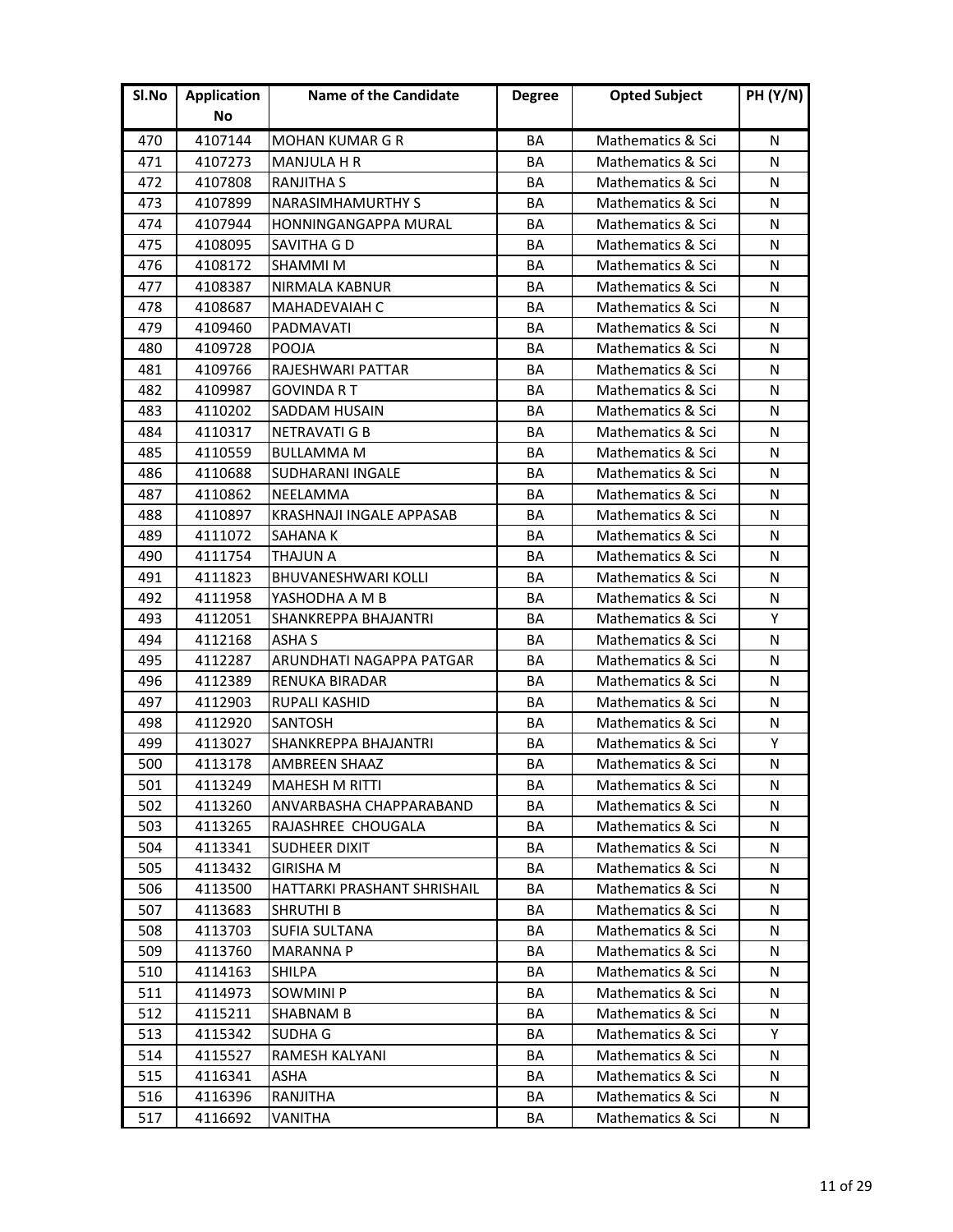| Sl.No | <b>Application</b> | <b>Name of the Candidate</b>    | <b>Degree</b> | <b>Opted Subject</b> | <b>PH (Y/N)</b> |
|-------|--------------------|---------------------------------|---------------|----------------------|-----------------|
|       | No                 |                                 |               |                      |                 |
| 518   | 4116734            | <b>NALINI V</b>                 | BA            | Mathematics & Sci    | N               |
| 519   | 4116846            | ASHWINI NIMBALKAR B V           | BA            | Mathematics & Sci    | N               |
| 520   | 4116930            | <b>ANITHA M</b>                 | BA            | Mathematics & Sci    | N               |
| 521   | 4117090            | SAVITA                          | BA            | Mathematics & Sci    | N               |
| 522   | 4117134            | PARVATI MUTTAGI                 | BA            | Mathematics & Sci    | N               |
| 523   | 4117253            | <b>VINAYA KUMARI M</b>          | BA            | Mathematics & Sci    | N               |
| 524   | 4117415            | <b>ANITHA A</b>                 | BA            | Mathematics & Sci    | N               |
| 525   | 4117417            | <b>ASHAN</b>                    | BA            | Mathematics & Sci    | N               |
| 526   | 4117530            | KURUBARA TEJASWINI              | BA            | Mathematics & Sci    | N               |
| 527   | 4117813            | <b>SUNIL M</b>                  | BA            | Mathematics & Sci    | N               |
| 528   | 4118072            | VASANTHAMMA GOLLARA             | BA            | Mathematics & Sci    | N               |
| 529   | 4118448            | SHARANAMMA BIRADAR              | BA            | Mathematics & Sci    | N               |
| 530   | 4118510            | USHA RANI S P                   | BA            | Mathematics & Sci    | N               |
| 531   | 4119053            | ROHINI KAMBLE                   | BA            | Mathematics & Sci    | N               |
| 532   | 4119454            | <b>VIJAYALAXMI DUNDI</b>        | BA            | Mathematics & Sci    | N               |
| 533   | 4119603            | JAYALAKSHMAMMA G K              | BA            | Mathematics & Sci    | N               |
| 534   | 4119609            | <b>MAMTA KUMARI</b>             | BA            | Mathematics & Sci    | N               |
| 535   | 4119700            | <b>RANJITHA R</b>               | BA            | Mathematics & Sci    | N               |
| 536   | 4119926            | <b>PAVITHRA</b>                 | BA            | Mathematics & Sci    | N               |
| 537   | 4119951            | <b>RAGHAVENDRA G</b>            | BA            | Mathematics & Sci    | N               |
| 538   | 4120164            | SHANTHA M N                     | <b>BA</b>     | Mathematics & Sci    | N               |
| 539   | 4120184            | PADMALATHA H D                  | BA            | Mathematics & Sci    | N               |
| 540   | 4120246            | PRIYANKA R                      | ΒA            | Mathematics & Sci    | N               |
| 541   | 4120520            | SHILPA GAJANAN NAIK             | BA            | Mathematics & Sci    | N               |
| 542   | 4120554            | YASHASWINI R                    | BA            | Mathematics & Sci    | N               |
| 543   | 4120586            | <b>CHINNASHRI H</b>             | BA            | Mathematics & Sci    | N               |
| 544   | 4121511            | <b>MURULI B K</b>               | BA            | Mathematics & Sci    | N               |
| 545   | 4121832            | <b>GEETHA V</b>                 | BA            | Mathematics & Sci    | N               |
| 546   | 4122100            | <b>HAREESHKUMAR S R</b>         | BA            | Mathematics & Sci    | N               |
| 547   | 4122405            | SOWJANYA M                      | <b>BA</b>     | Mathematics & Sci    | N               |
| 548   | 4122867            | <b>NAZIYA BEGUM</b>             | BA            | Mathematics & Sci    | N               |
| 549   | 4123213            | LAKSHMI T                       | ВA            | Mathematics & Sci    | N               |
| 550   | 4123232            | <b>VIJAYA PAMMAR</b>            | BA            | Mathematics & Sci    | N               |
| 551   | 4124001            | <b>SUNEETHA</b>                 | BA            | Mathematics & Sci    | N               |
| 552   | 4124197            | KASHAPPA HANAMAPPA CHUNGIN      | BA            | Mathematics & Sci    | N               |
| 553   | 4124609            | SAMHITHA H R                    | ВA            | Mathematics & Sci    | N               |
| 554   | 4124896            | LATHA M M                       | BA            | Mathematics & Sci    | N               |
| 555   | 4124909            | <b>MAKTUMSAB JAMADAR</b>        | BA            | Mathematics & Sci    | N               |
| 556   | 4124946            | <b>BENAKATTI GEETA PATREPPA</b> | BA            | Mathematics & Sci    | N               |
| 557   | 4125205            | SULOCHANA                       | BA            | Mathematics & Sci    | N               |
| 558   | 4125365            | RAJASHREE CHOUGALA              | BA            | Mathematics & Sci    | N               |
| 559   | 4125784            | <b>NANDINI D</b>                | BA            | Mathematics & Sci    | Y               |
| 560   | 4126508            | JAHNAVI M H                     | BA            | Mathematics & Sci    | N               |
| 561   | 4126828            | PARASAPPA GANIGER               | BA            | Mathematics & Sci    | N               |
| 562   | 4127411            | NAGENDRA KUMAR B A              | ВA            | Mathematics & Sci    | N               |
| 563   | 4127415            | RAMANJINAPPA M N                | BA            | Mathematics & Sci    | N               |
| 564   | 4128199            | JABEEN ABDUL HAMID SHAIKH       | BA            | Mathematics & Sci    | N               |
| 565   | 4128790            | SMITHA NV                       | BA            | Mathematics & Sci    | N               |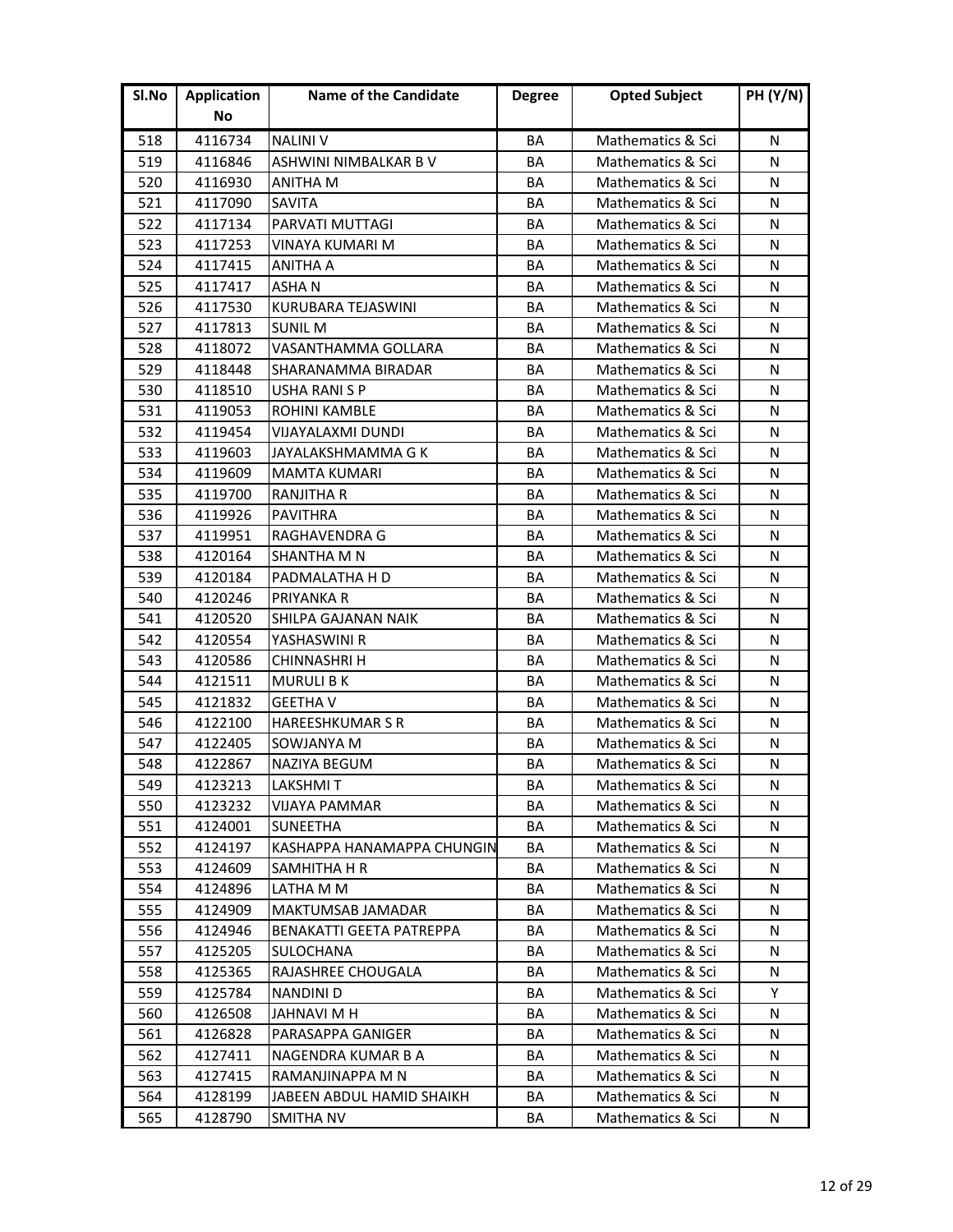| Sl.No | <b>Application</b> | <b>Name of the Candidate</b> | <b>Degree</b> | <b>Opted Subject</b> | <b>PH (Y/N)</b> |
|-------|--------------------|------------------------------|---------------|----------------------|-----------------|
|       | No                 |                              |               |                      |                 |
| 566   | 4128797            | <b>JAMUNA BL</b>             | BA            | Mathematics & Sci    | N               |
| 567   | 4129186            | <b>JYOTI GOURI</b>           | BA            | Mathematics & Sci    | Y               |
| 568   | 4129332            | <b>VIDYA K</b>               | BA            | Mathematics & Sci    | N               |
| 569   | 4129601            | KARIYAPPA HANAMAVVA CHALAW   | BA            | Mathematics & Sci    | N               |
| 570   | 4129923            | NANDAKUMARI                  | BA            | Mathematics & Sci    | N               |
| 571   | 4130058            | <b>ASHWINI S D</b>           | BA            | Mathematics & Sci    | N               |
| 572   | 4130263            | <b>KAVITA YADALLI</b>        | BA            | Mathematics & Sci    | N               |
| 573   | 4130834            | CHANABASAYYA HIREMATH        | BA            | Mathematics & Sci    | N               |
| 574   | 4131081            | <b>BHARATI UPPAR</b>         | BA            | Mathematics & Sci    | N               |
| 575   | 4131243            | ANASUYA                      | BA            | Mathematics & Sci    | N               |
| 576   | 4131839            | <b>SHAJADABI KATARI</b>      | BA            | Mathematics & Sci    | N               |
| 577   | 4132086            | <b>KAVITA</b>                | BA            | Mathematics & Sci    | N               |
| 578   | 4132464            | <b>SHASHIKUMARA D</b>        | BA            | Mathematics & Sci    | N               |
| 579   | 4132883            | DURGA DUBLE                  | BA            | Mathematics & Sci    | N               |
| 580   | 4133408            | SOUBHAGYALAXMI               | BA            | Mathematics & Sci    | N               |
| 581   | 4134093            | <b>USHARANI M</b>            | BA            | Mathematics & Sci    | N               |
| 582   | 4134452            | <b>MAHANTESH JALKOTI</b>     | BA            | Mathematics & Sci    | N               |
| 583   | 4134546            | <b>GURUMURTHY K</b>          | BA            | Mathematics & Sci    | N               |
| 584   | 4135140            | PRIYANKA M G                 | BA            | Mathematics & Sci    | N               |
| 585   | 4135212            | <b>SUNITHAKUMARI G</b>       | BA            | Mathematics & Sci    | N               |
| 586   | 4135871            | <b>LALITA</b>                | <b>BA</b>     | Mathematics & Sci    | N               |
| 587   | 4135926            | <b>SAVITA PUJAR</b>          | BA            | Mathematics & Sci    | N               |
| 588   | 4136337            | NANDINI G M                  | BA            | Mathematics & Sci    | N               |
| 589   | 4136463            | SUSHMA RAMACHANDRA RAIKAR    | BA            | Mathematics & Sci    | N               |
| 590   | 4136738            | VEENA ASHOKARAO SONAGOJI     | BA            | Mathematics & Sci    | N               |
| 591   | 4136750            | PUSHPALATA HIREKUMBI         | BA            | Mathematics & Sci    | N               |
| 592   | 4137586            | AMBIKA                       | BA            | Mathematics & Sci    | N               |
| 593   | 4137904            | <b>HANUMAKKA</b>             | BA            | Mathematics & Sci    | N               |
| 594   | 4137987            | <b>SHRUTHI H P</b>           | BA            | Mathematics & Sci    | N               |
| 595   | 4138033            | <b>PAVITRA P</b>             | <b>BA</b>     | Mathematics & Sci    | N               |
| 596   | 4138372            | PRASAD HANCHINAL             | BA            | Mathematics & Sci    | N               |
| 597   | 4138398            | ASHWINI C                    | ВA            | Mathematics & Sci    | N               |
| 598   | 4138546            | <b>NAVEENA G</b>             | BA            | Mathematics & Sci    | N               |
| 599   | 4138667            | <b>VEENA</b>                 | BA            | Mathematics & Sci    | N               |
| 600   | 4138668            | MALLAMMA BELLAKKI            | BA            | Mathematics & Sci    | N               |
| 601   | 4139137            | NETRAVATI ANANDU GAONKAR     | BА            | Mathematics & Sci    | N               |
| 602   | 4139165            | <b>SHABNAM KAUSAR</b>        | BA            | Mathematics & Sci    | N               |
| 603   | 4139171            | SHASHIKALA RV                | BA            | Mathematics & Sci    | N               |
| 604   | 4140023            | VIDYAKUMARI                  | BA            | Mathematics & Sci    | N               |
| 605   | 4140398            | SAVITHA M N                  | BA            | Mathematics & Sci    | N               |
| 606   | 4140400            | RESHMA                       | BA            | Mathematics & Sci    | N               |
| 607   | 4140824            | <b>SARASWATHI</b>            | BA            | Mathematics & Sci    | N               |
| 608   | 4141351            | MAHANTESHA NAYAKAWADI        | BA            | Mathematics & Sci    | N               |
| 609   | 4141379            | DANAMMA GANACHARI            | BA            | Mathematics & Sci    | N               |
| 610   | 4141607            | ASHA LAVEENA CRASTA          | ВA            | Mathematics & Sci    | N               |
| 611   | 4141838            | SUMA DO                      | ВA            | Mathematics & Sci    | N               |
| 612   | 4142075            | RAJU H M                     | BA            | Mathematics & Sci    | N               |
| 613   | 4142188            | <b>BHAGYASHREE WALI</b>      | BA            | Mathematics & Sci    | N               |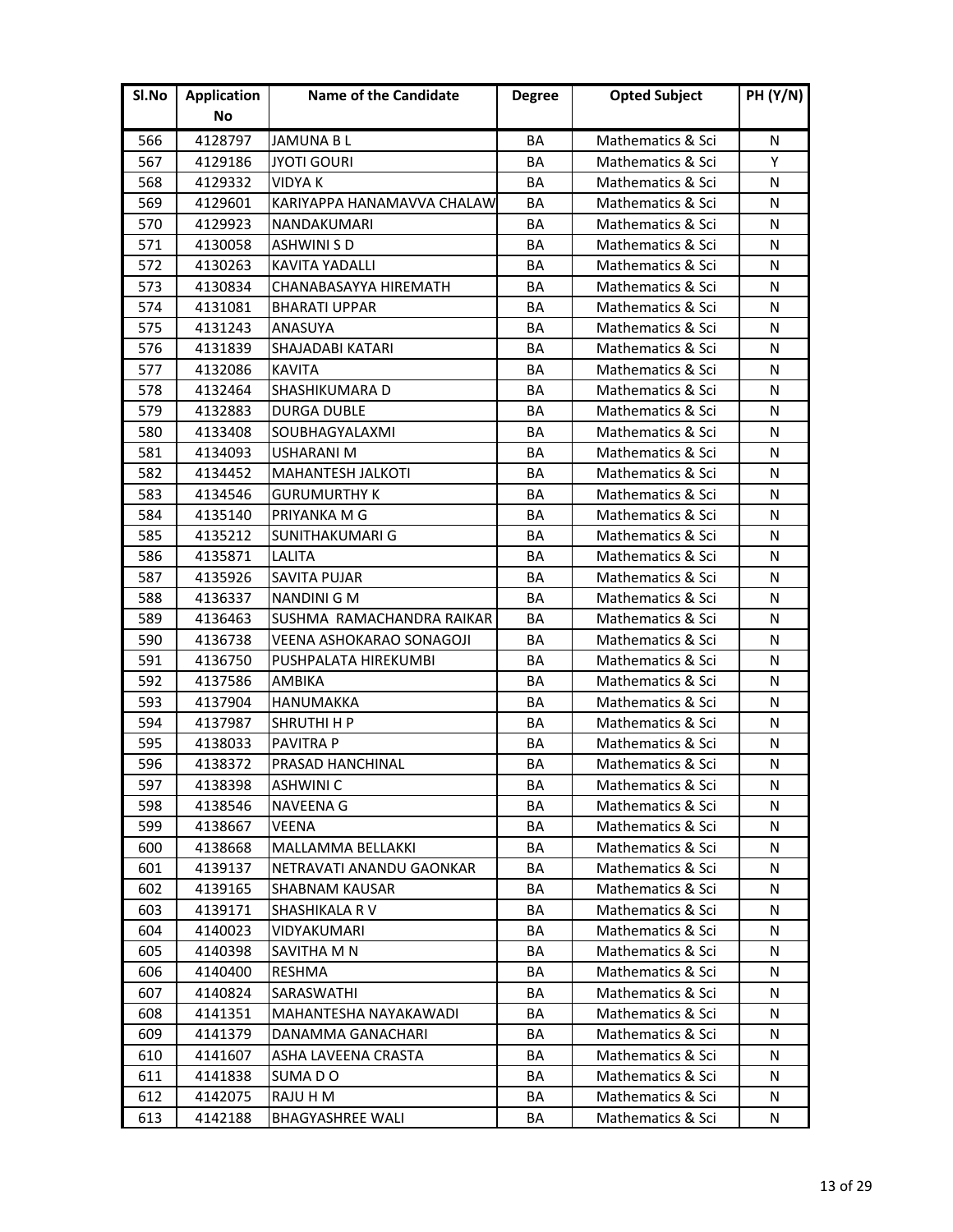| Sl.No | <b>Application</b> | <b>Name of the Candidate</b> | <b>Degree</b> | <b>Opted Subject</b> | <b>PH (Y/N)</b> |
|-------|--------------------|------------------------------|---------------|----------------------|-----------------|
|       | No                 |                              |               |                      |                 |
| 614   | 4142191            | VIKAS                        | BA            | Mathematics & Sci    | N               |
| 615   | 4142312            | <b>VENURS</b>                | BA            | Mathematics & Sci    | N               |
| 616   | 4142929            | ASHARANI M D                 | BA            | Mathematics & Sci    | N               |
| 617   | 4143117            | <b>BASAVARAJ KALASAD</b>     | BA            | Mathematics & Sci    | N               |
| 618   | 4143357            | DEVAMMA                      | BA            | Mathematics & Sci    | N               |
| 619   | 4144654            | <b>NANDINI B</b>             | BA            | Mathematics & Sci    | N               |
| 620   | 4144695            | <b>SHILPA M</b>              | BA            | Mathematics & Sci    | N               |
| 621   | 4144928            | PRABHAMANI P                 | BA            | Mathematics & Sci    | N               |
| 622   | 4144990            | UZMA BEGUM ALIAS SABA FIRDOU | BA            | Mathematics & Sci    | N               |
| 623   | 4145290            | <b>SHRUTI TENGINKAI</b>      | BA            | Mathematics & Sci    | N               |
| 624   | 4145525            | <b>HELEAN CAROLEAN MABEN</b> | BA            | Mathematics & Sci    | N               |
| 625   | 4145557            | <b>ANITHA</b>                | BA            | Mathematics & Sci    | N               |
| 626   | 4145758            | <b>JYOTI</b>                 | BA            | Mathematics & Sci    | N               |
| 627   | 4146557            | RADHA                        | BA            | Mathematics & Sci    | N               |
| 628   | 4146814            | JAYASHREE B                  | BA            | Mathematics & Sci    | N               |
| 629   | 4147048            | <b>SHAILAJA B S</b>          | BA            | Mathematics & Sci    | N               |
| 630   | 4147359            | RANI                         | BA            | Mathematics & Sci    | N               |
| 631   | 4147556            | CHANDANIBEGUM                | BA            | Mathematics & Sci    | N               |
| 632   | 4147827            | AMARAGUNDAPPA                | BA            | Mathematics & Sci    | N               |
| 633   | 4148077            | <b>SUJATHA R</b>             | BA            | Mathematics & Sci    | N               |
| 634   | 4148424            | <b>SUDHA</b>                 | <b>BA</b>     | Mathematics & Sci    | N               |
| 635   | 4148497            | <b>MANJUNATHA B</b>          | BA            | Mathematics & Sci    | N               |
| 636   | 4148502            | <b>BHAVYA A S</b>            | ΒA            | Mathematics & Sci    | N               |
| 637   | 4148773            | <b>NEEMA KOUSAR</b>          | BA            | Mathematics & Sci    | N               |
| 638   | 4149003            | SANGEETHA G                  | BA            | Mathematics & Sci    | N               |
| 639   | 4149341            | <b>TEJSHWINI HIREMATH</b>    | ΒA            | Mathematics & Sci    | N               |
| 640   | 4149454            | <b>CHANDRAWW SINDHE</b>      | BA            | Mathematics & Sci    | N               |
| 641   | 4149524            | <b>HEMANTHA KUMARA R</b>     | BA            | Mathematics & Sci    | N               |
| 642   | 4149766            | <b>MANJULA HONGAL</b>        | BA            | Mathematics & Sci    | N               |
| 643   | 4150070            | <b>SUNITA ILGALE</b>         | <b>BA</b>     | Mathematics & Sci    | N               |
| 644   | 4150163            | ZEBA KHUTEJA                 | BA            | Mathematics & Sci    | N               |
| 645   | 4150208            | SHASHIKALA LAKSHMAYYA NAIK   | ВA            | Mathematics & Sci    | N               |
| 646   | 4150360            | <b>MANJUNATH HUNOOR</b>      | BA            | Mathematics & Sci    | N               |
| 647   | 4150434            | <b>BHUJANG KRISHNA PATIL</b> | BA            | Mathematics & Sci    | N               |
| 648   | 4150614            | <b>SHAHIDA</b>               | BA            | Mathematics & Sci    | N               |
| 649   | 4150781            | <b>MARUTI METRI</b>          | BА            | Mathematics & Sci    | N               |
| 650   | 4150824            | SEEMABANU                    | BA            | Mathematics & Sci    | N               |
| 651   | 4150920            | RAMACHANDRA N                | BA            | Mathematics & Sci    | N               |
| 652   | 4151477            | <b>BASAVARAJAPPA R</b>       | BA            | Mathematics & Sci    | N               |
| 653   | 4151520            | <b>ASMA BANU</b>             | BA            | Mathematics & Sci    | N               |
| 654   | 4151715            | <b>BALESH BHAJANTRI</b>      | BA            | Mathematics & Sci    | N               |
| 655   | 4151881            | <b>GAYITHRI M</b>            | BA            | Mathematics & Sci    | N               |
| 656   | 4152168            | RAHUL ANNENAVAR              | BA            | Mathematics & Sci    | N               |
| 657   | 4152410            | <b>BASAVARAJ MADAR</b>       | BA            | Mathematics & Sci    | N               |
| 658   | 4152468            | MANJANAIK T                  | ВA            | Mathematics & Sci    | N               |
| 659   | 4153132            | <b>HINA KAUSAR</b>           | ВA            | Mathematics & Sci    | N               |
| 660   | 4153406            | SANGEETA                     | ВA            | Mathematics & Sci    | N               |
| 661   | 4153815            | <b>MARUTI</b>                | BA            | Mathematics & Sci    | N               |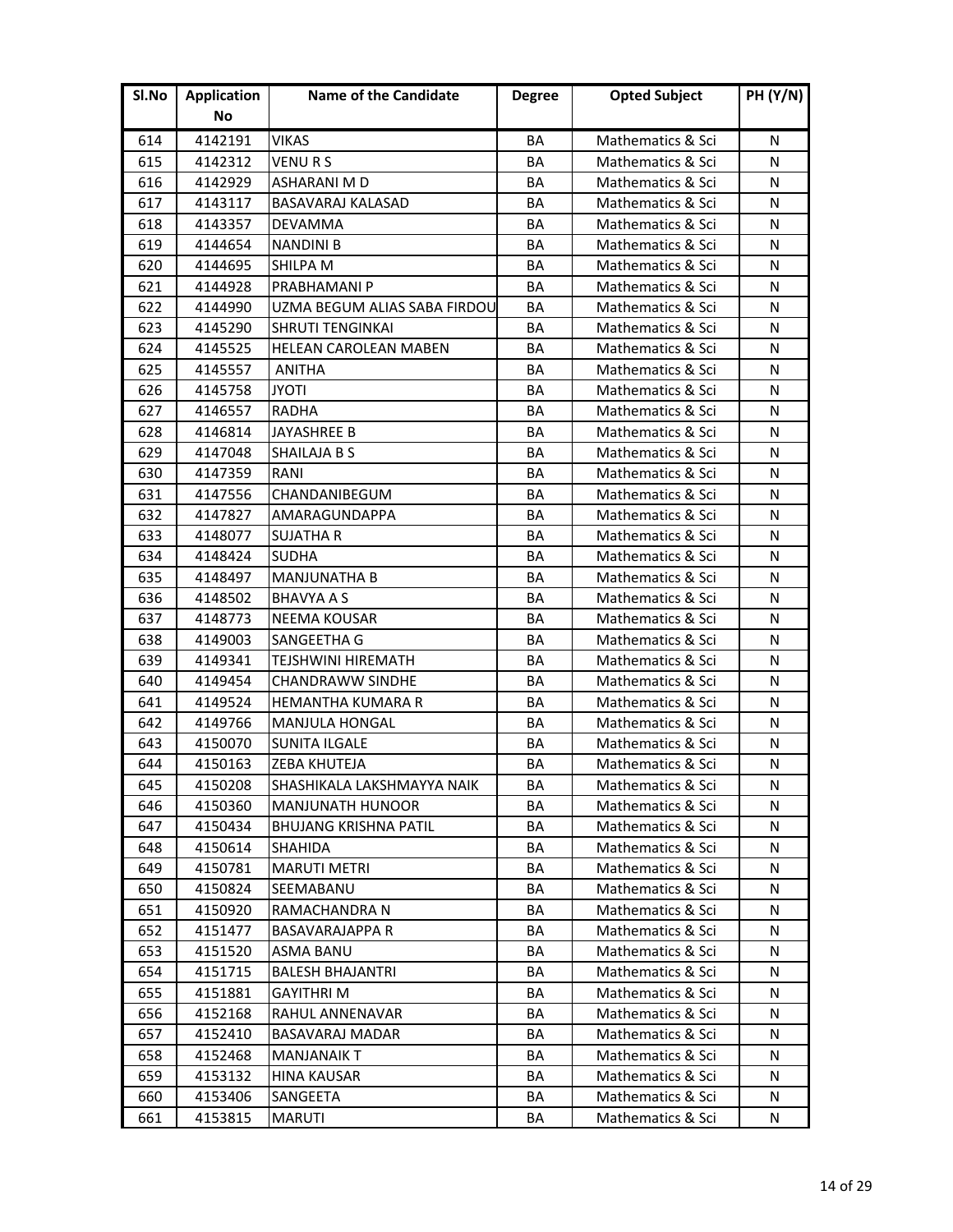| Sl.No | <b>Application</b> | <b>Name of the Candidate</b> | <b>Degree</b> | <b>Opted Subject</b> | <b>PH (Y/N)</b> |
|-------|--------------------|------------------------------|---------------|----------------------|-----------------|
|       | No                 |                              |               |                      |                 |
| 662   | 4154028            | <b>BASAVARAJ B</b>           | BA            | Mathematics & Sci    | N               |
| 663   | 4154768            | MANJAPPA.M                   | ΒA            | Mathematics & Sci    | N               |
| 664   | 4154793            | REVANASIDDAYYA               | ΒA            | Mathematics & Sci    | N               |
| 665   | 4155111            | LAXMI KOLADUR                | BA            | Mathematics & Sci    | N               |
| 666   | 4155384            | SHILPA B J                   | BA            | Mathematics & Sci    | N               |
| 667   | 4155403            | <b>NIRMALABAI</b>            | BA            | Mathematics & Sci    | N               |
| 668   | 4155822            | <b>SUJATA PATIL</b>          | BA            | Mathematics & Sci    | N               |
| 669   | 4155917            | <b>MANASA CY</b>             | BA            | Mathematics & Sci    | N               |
| 670   | 4156604            | <b>SHILPA M</b>              | BA            | Mathematics & Sci    | N               |
| 671   | 4156656            | L VENAKTESH NAIK             | BA            | Mathematics & Sci    | N               |
| 672   | 4156740            | SYEDA QURATHULAIN            | BA            | Mathematics & Sci    | N               |
| 673   | 4156808            | <b>NINGESH B</b>             | BA            | Mathematics & Sci    | Υ               |
| 674   | 4157004            | <b>RENUKA</b>                | BA            | Mathematics & Sci    | N               |
| 675   | 4157052            | SOUMYA TIPPAYYA NAIK         | BA            | Mathematics & Sci    | N               |
| 676   | 4157412            | <b>BASAPPA PUJAR</b>         | BA            | Mathematics & Sci    | Y               |
| 677   | 4158515            | <b>MADHURA</b>               | BA            | Mathematics & Sci    | N               |
| 678   | 4159609            | SUSHEELAMMA. A               | BA            | Mathematics & Sci    | N               |
| 679   | 4159679            | <b>NETHRA B N</b>            | BA            | Mathematics & Sci    | N               |
| 680   | 4159938            | <b>MALATESH KADUR</b>        | BA            | Mathematics & Sci    | N               |
| 681   | 4160360            | RAMESHA K B                  | BA            | Mathematics & Sci    | N               |
| 682   | 4160460            | SHASHIKALA DODDAGOUDRA       | <b>BA</b>     | Mathematics & Sci    | N               |
| 683   | 4160756            | <b>K MAHESH</b>              | BA            | Mathematics & Sci    | N               |
| 684   | 4160916            | ASHA K A                     | ΒA            | Mathematics & Sci    | N               |
| 685   | 4160954            | <b>VEDAVATHI B C</b>         | BA            | Mathematics & Sci    | N               |
| 686   | 4161018            | YUVARAJANAIK C               | BA            | Mathematics & Sci    | N               |
| 687   | 4161073            | <b>PRAVEEN WALI</b>          | ΒA            | Mathematics & Sci    | N               |
| 688   | 4161694            | RIYANABI R NADAF             | BA            | Mathematics & Sci    | N               |
| 689   | 4161872            | MINAXI JADHAV                | BA            | Mathematics & Sci    | Y               |
| 690   | 4161989            | <b>RENUKA</b>                | BA            | Mathematics & Sci    | N               |
| 691   | 4162181            | <b>PALLAVI B</b>             | <b>BA</b>     | Mathematics & Sci    | N               |
| 692   | 4162203            | <b>BHAGYASHRI</b>            | BA            | Mathematics & Sci    | N               |
| 693   | 4162227            | SATHYAVATHI K G              | ВA            | Mathematics & Sci    | N               |
| 694   | 4162466            | <b>INDRNAMMAPG</b>           | BA            | Mathematics & Sci    | N               |
| 695   | 4163060            | <b>SHASHIKALA V</b>          | BA            | Mathematics & Sci    | N               |
| 696   | 4163084            | <b>KAVITHA B T M</b>         | BA            | Mathematics & Sci    | N               |
| 697   | 4163180            | RAMESH LAMANI                | BА            | Mathematics & Sci    | N               |
| 698   | 4163639            | <b>NIRMALA RT</b>            | BA            | Mathematics & Sci    | N               |
| 699   | 4164182            | SINDHU RUDRAYYA MATHADA      | BA            | Mathematics & Sci    | N               |
| 700   | 4164523            | SHIVARAJ A                   | BA            | Mathematics & Sci    | N               |
| 701   | 4164738            | <b>VANI RS</b>               | BA            | Mathematics & Sci    | N               |
| 702   | 4164866            | ASHWINI D H                  | BA            | Mathematics & Sci    | N               |
| 703   | 4165308            | <b>SHIVANAND S BADIGER</b>   | BA            | Mathematics & Sci    | N               |
| 704   | 4165360            | <b>BHAVYA D P</b>            | BA            | Mathematics & Sci    | N               |
| 705   | 4165596            | <b>MONIKA NAIK</b>           | BA            | Mathematics & Sci    | N               |
| 706   | 4165638            | SUNEETHA C                   | BА            | Mathematics & Sci    | N               |
| 707   | 4165697            | <b>BASAVARAJ</b>             | ВA            | Mathematics & Sci    | Y               |
| 708   | 4165745            | <b>KALAVATI NAIK</b>         | ВA            | Mathematics & Sci    | N               |
| 709   | 4167077            | SURESH LAKSHMAPPA SATTER     | BA            | Mathematics & Sci    | N               |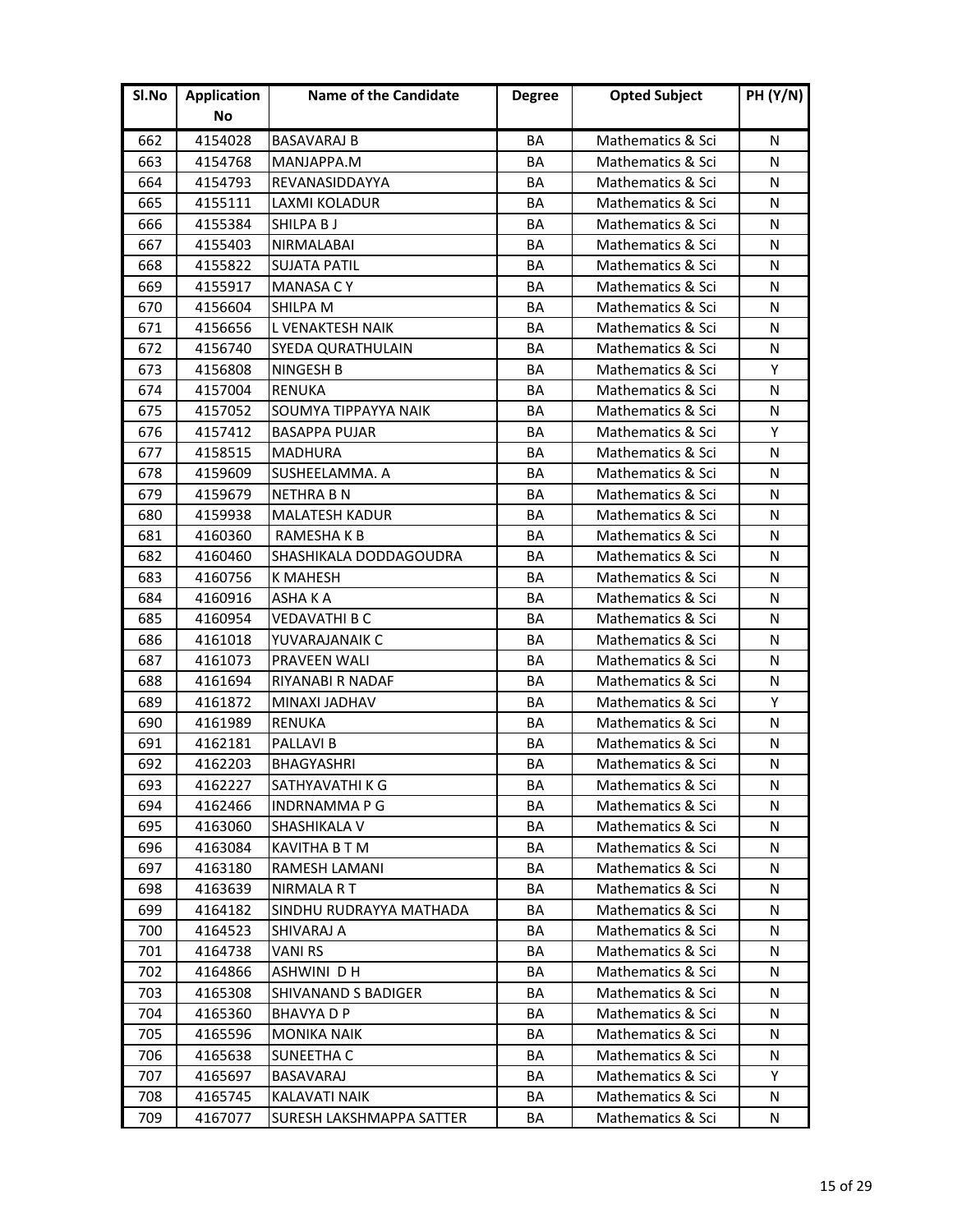| Sl.No | <b>Application</b> | Name of the Candidate            | <b>Degree</b> | <b>Opted Subject</b> | <b>PH (Y/N)</b> |
|-------|--------------------|----------------------------------|---------------|----------------------|-----------------|
|       | No                 |                                  |               |                      |                 |
| 710   | 4167271            | SANGAMMA                         | BA            | Mathematics & Sci    | N               |
| 711   | 4167540            | AKSHATHA N                       | ΒA            | Mathematics & Sci    | N               |
| 712   | 4168244            | <b>ASHWINI M M</b>               | ΒA            | Mathematics & Sci    | N               |
| 713   | 4168355            | POOJA GAIKWAD                    | <b>BA</b>     | Mathematics & Sci    | N               |
| 714   | 4168369            | <b>PUSHPABAI</b>                 | BA            | Mathematics & Sci    | N               |
| 715   | 4168678            | JAGADAMBA C                      | BA            | Mathematics & Sci    | N               |
| 716   | 4168919            | <b>CHAITHRA M</b>                | BA            | Mathematics & Sci    | N               |
| 717   | 4169492            | <b>RAKESH G S</b>                | BA            | Mathematics & Sci    | Y               |
| 718   | 4169775            | PRABHAVATHI E                    | BA            | Mathematics & Sci    | N               |
| 719   | 4170709            | SHILPRANI                        | BA            | Mathematics & Sci    | N               |
| 720   | 4170747            | <b>HONNAPPA K M</b>              | BA            | Mathematics & Sci    | N               |
| 721   | 4171052            | RAMESHA M D                      | BA            | Mathematics & Sci    | N               |
| 722   | 4171341            | CHANNABASAPPA KARADAGI           | BA            | Mathematics & Sci    | N               |
| 723   | 4171714            | <b>VAZ FREDERICK DON STANLEY</b> | ΒA            | Mathematics & Sci    | N               |
| 724   | 4171744            | SOMANAGOUDA PATIL                | BA            | Mathematics & Sci    | N               |
| 725   | 4171799            | AMBARESHA                        | BA            | Mathematics & Sci    | N               |
| 726   | 4171848            | SANDEEP SHANKAR KELAGINAMAN      | BA            | Mathematics & Sci    | N               |
| 727   | 4171993            | <b>NANDINI M</b>                 | BA            | Mathematics & Sci    | N               |
| 728   | 4172294            | <b>HARSHAVARDHAN B C</b>         | BA            | Mathematics & Sci    | N               |
| 729   | 4172312            | <b>KASTURIN</b>                  | BA            | Mathematics & Sci    | N               |
| 730   | 4172584            | CHALWADI RENUKA SHIDRAM          | <b>BA</b>     | Mathematics & Sci    | N               |
| 731   | 4173057            | NAGAMANI                         | BA            | Mathematics & Sci    | N               |
| 732   | 4173211            | SHIVAJI PETHE                    | BA            | Mathematics & Sci    | N               |
| 733   | 4173788            | <b>SUMAN</b>                     | BA            | Mathematics & Sci    | N               |
| 734   | 4174562            | SUJATA SHIVABASAPPA SHISHUVIN    | BA            | Mathematics & Sci    | N               |
| 735   | 4174800            | <b>BHARATI DURAGAVVA METRI</b>   | ΒA            | Mathematics & Sci    | N               |
| 736   | 4174815            | SANTHOSHA R                      | BA            | Mathematics & Sci    | N               |
| 737   | 4174979            | MUBEENA TAHSIN                   | BA            | Mathematics & Sci    | N               |
| 738   | 4175993            | <b>SUDHAKAR MESTA</b>            | BA            | Mathematics & Sci    | N               |
| 739   | 4176087            | <b>VIJAYA LAXMI</b>              | <b>BA</b>     | Mathematics & Sci    | N               |
| 740   | 4176241            | ANITHA                           | BA            | Mathematics & Sci    | N               |
| 741   | 4176379            | VIJAYA M B                       | ВA            | Mathematics & Sci    | N               |
| 742   | 4176981            | <b>VINOD BILUR</b>               | BA            | Mathematics & Sci    | N               |
| 743   | 4177040            | SUMALATHA N R                    | BA            | Mathematics & Sci    | N               |
| 744   | 4177763            | LALITA                           | BA            | Mathematics & Sci    | N               |
| 745   | 4178023            | SHOBHA MALED                     | BА            | Mathematics & Sci    | N               |
| 746   | 4178312            | SOWMYA C S                       | BA            | Mathematics & Sci    | N               |
| 747   | 4178523            | PRAVEENA KUMARA P E              | BA            | Mathematics & Sci    | N               |
| 748   | 4178703            | <b>NIRMALA JOGER</b>             | BA            | Mathematics & Sci    | Y               |
| 749   | 4178792            | <b>ARATI PATTARA</b>             | BA            | Mathematics & Sci    | N               |
| 750   | 4179264            | <b>DEEKSHITHA</b>                | BA            | Mathematics & Sci    | N               |
| 751   | 4179286            | CHANDRAVVA KANKANAWADI           | BA            | Mathematics & Sci    | N               |
| 752   | 4179394            | RESHMA DSOUZA                    | BA            | Mathematics & Sci    | N               |
| 753   | 4179855            | VINUTHA N                        | BA            | Mathematics & Sci    | N               |
| 754   | 4179929            | POORNIMA NAIK                    | BА            | Mathematics & Sci    | N               |
| 755   | 4180139            | RAVEENDRA                        | BA            | Mathematics & Sci    | N               |
| 756   | 4180220            | SHIVANANDA DEVU GOUDA            | BA            | Mathematics & Sci    | N               |
| 757   | 4180276            | RAJANI                           | BA            | Mathematics & Sci    | N               |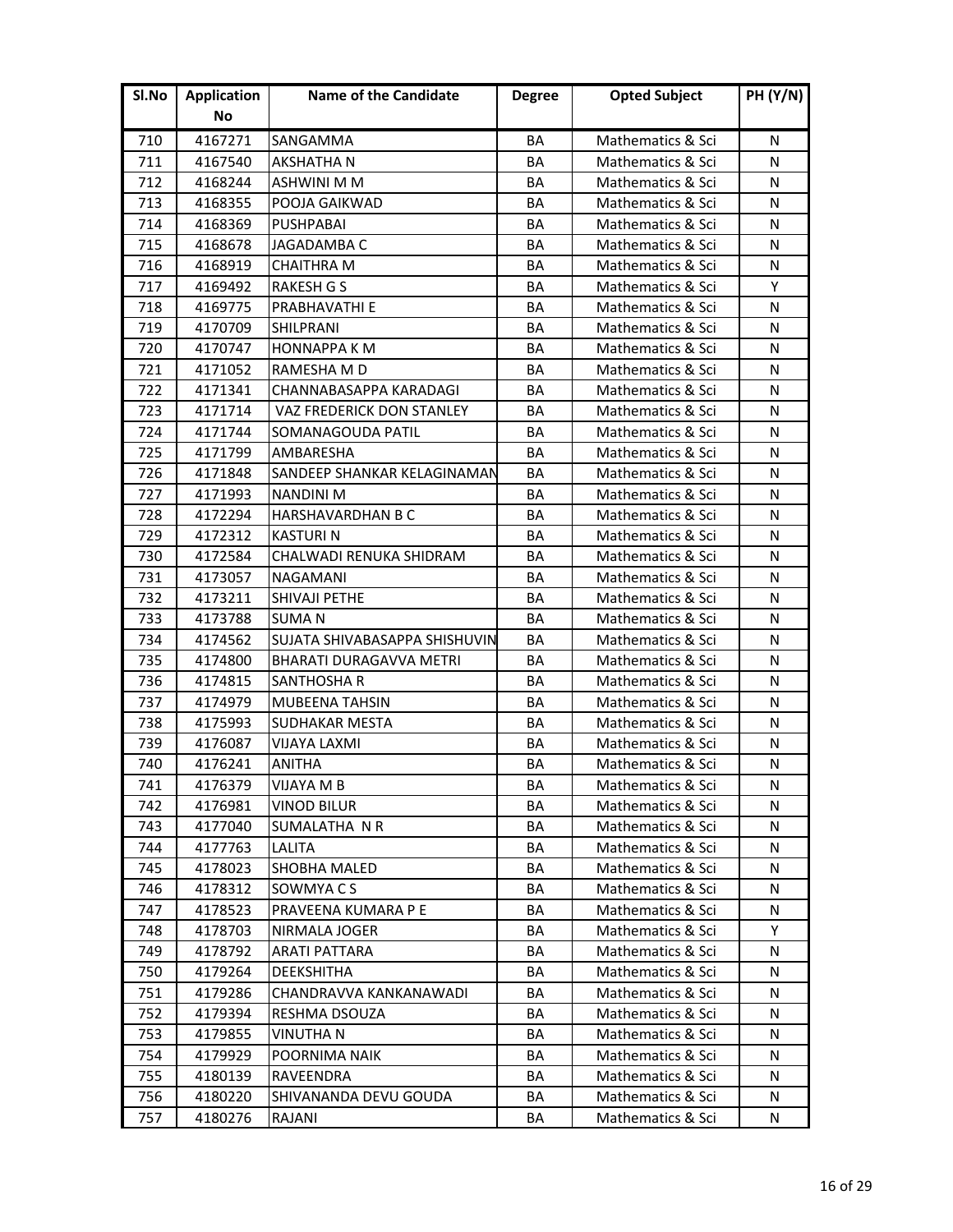| Sl.No | <b>Application</b> | <b>Name of the Candidate</b> | <b>Degree</b> | <b>Opted Subject</b> | <b>PH (Y/N)</b> |
|-------|--------------------|------------------------------|---------------|----------------------|-----------------|
|       | No                 |                              |               |                      |                 |
| 758   | 4180287            | <b>RAKESH</b>                | BA            | Mathematics & Sci    | N               |
| 759   | 4180336            | <b>KHAMRUNNISA ATTAR</b>     | BA            | Mathematics & Sci    | N               |
| 760   | 4180593            | VIDYAVATI JUNJALI            | ΒA            | Mathematics & Sci    | N               |
| 761   | 4181286            | ARTHI                        | BA            | Mathematics & Sci    | N               |
| 762   | 4181634            | SHWETA APPAYYA MATHAD        | BA            | Mathematics & Sci    | N               |
| 763   | 4181692            | <b>SUBANIT</b>               | BA            | Mathematics & Sci    | N               |
| 764   | 4181711            | <b>SURESHRAO TV</b>          | BA            | Mathematics & Sci    | Y               |
| 765   | 4181952            | HANUMANTHAPPA HALAGI         | BA            | Mathematics & Sci    | N               |
| 766   | 4182056            | <b>MALASHREE E</b>           | BA            | Mathematics & Sci    | N               |
| 767   | 4182356            | <b>SUJATHA</b>               | BA            | Mathematics & Sci    | N               |
| 768   | 4182445            | ANANDA N BHAJANTRI           | BA            | Mathematics & Sci    | N               |
| 769   | 4182768            | <b>IRAFAN MAKBUL MOMIN</b>   | BA            | Mathematics & Sci    | N               |
| 770   | 4182781            | <b>PRAMOD NB</b>             | BA            | Mathematics & Sci    | N               |
| 771   | 4183230            | <b>DEEPIKA SHETTY</b>        | BA            | Mathematics & Sci    | N               |
| 772   | 4183249            | <b>SATISHAN</b>              | BA            | Mathematics & Sci    | N               |
| 773   | 4183968            | <b>SEEMAHN</b>               | BA            | Mathematics & Sci    | N               |
| 774   | 4184222            | <b>SHALINI K</b>             | BA            | Mathematics & Sci    | N               |
| 775   | 4184746            | SAVITHA S                    | BA            | Mathematics & Sci    | N               |
| 776   | 4184755            | <b>MAHADEVI</b>              | BA            | Mathematics & Sci    | N               |
| 777   | 4185180            | <b>BHEEMABAI</b>             | BA            | Mathematics & Sci    | N               |
| 778   | 4186097            | RAJASHEKAR                   | <b>BA</b>     | Mathematics & Sci    | N               |
| 779   | 4186264            | DAKSHAYANI S P               | BA            | Mathematics & Sci    | N               |
| 780   | 4186555            | ASHWINI N                    | BA            | Mathematics & Sci    | N               |
| 781   | 4186571            | PARAMESHWAR RAMESH MARATH    | BA            | Mathematics & Sci    | N               |
| 782   | 4186824            | <b>VINUTHA</b>               | BA            | Mathematics & Sci    | N               |
| 783   | 4187080            | LAKSHMI DAMBARAMATTUR        | ΒA            | Mathematics & Sci    | Y               |
| 784   | 4187197            | HADGAL NAYAN PARSHURAM       | BA            | Mathematics & Sci    | N               |
| 785   | 4187442            | PAVITHRA C V                 | BA            | Mathematics & Sci    | N               |
| 786   | 4187691            | CHANDRAKALA A M              | BA            | Mathematics & Sci    | Y               |
| 787   | 4187727            | <b>GEETHA G M</b>            | <b>BA</b>     | Mathematics & Sci    | N               |
| 788   | 4187911            | MARIGOUDA MUDDANGOUDRA       | BA            | Mathematics & Sci    | N               |
| 789   | 4187968            | NADIA B                      | ВA            | Mathematics & Sci    | N               |
| 790   | 4188063            | VADITHYA SAVITHA BAI         | BA            | Mathematics & Sci    | N               |
| 791   | 4188188            | <b>SONAL S JADHAV</b>        | BA            | Mathematics & Sci    | N               |
| 792   | 4188346            | <b>SHARIN TAJ</b>            | BA            | Mathematics & Sci    | N               |
| 793   | 4188762            | SUDHARANI                    | BA            | Mathematics & Sci    | Y               |
| 794   | 4188866            | ALLAUDDEENPATEL BIRADAR      | BA            | Mathematics & Sci    | N               |
| 795   | 4189559            | <b>HUMEERAKHANUM A</b>       | BA            | Mathematics & Sci    | N               |
| 796   | 4189572            | <b>GIRIJA</b>                | BA            | Mathematics & Sci    | N               |
| 797   | 4190077            | <b>BUBANESHWARI MALLICK</b>  | BA            | Mathematics & Sci    | N               |
| 798   | 4190243            | ASHWINITO                    | BA            | Mathematics & Sci    | N               |
| 799   | 4190395            | <b>SHOBHA H K</b>            | BA            | Mathematics & Sci    | N               |
| 800   | 4190713            | <b>RANJINI C</b>             | BA            | Mathematics & Sci    | N               |
| 801   | 4190715            | SAMEENABANU CHOUDHARI        | BA            | Mathematics & Sci    | N               |
| 802   | 4190853            | KANCHANI M N                 | ВA            | Mathematics & Sci    | N               |
| 803   | 4191110            | <b>DEEPASK</b>               | BA            | Mathematics & Sci    | N               |
| 804   | 4191427            | ARUNA D                      | BA            | Mathematics & Sci    | N               |
| 805   | 4191552            | VEDAMMA A                    | BA            | Mathematics & Sci    | N               |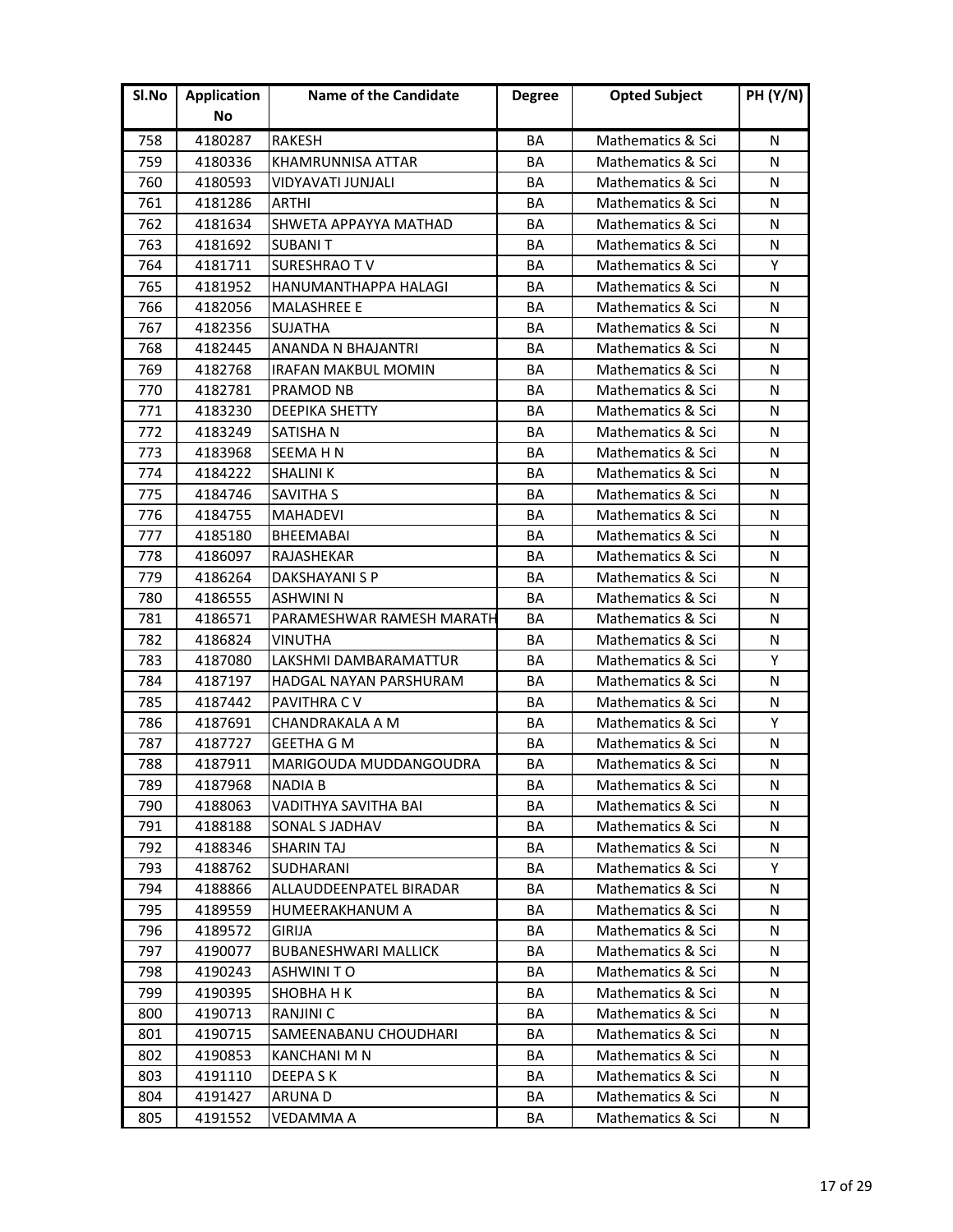| SI.No | <b>Application</b> | Name of the Candidate            | <b>Degree</b> | <b>Opted Subject</b> | <b>PH (Y/N)</b> |
|-------|--------------------|----------------------------------|---------------|----------------------|-----------------|
|       | No                 |                                  |               |                      |                 |
| 806   | 4191576            | SUJATHAKUMARI N S                | BA            | Mathematics & Sci    | N               |
| 807   | 4192255            | SAYEDANOORULWARA                 | BA            | Mathematics & Sci    | N               |
| 808   | 4192688            | <b>MANGALA K</b>                 | BA            | Mathematics & Sci    | N               |
| 809   | 4193168            | DIVYASHREE M A                   | BA            | Mathematics & Sci    | N               |
| 810   | 4193375            | LESHAVATHI G                     | BA            | Mathematics & Sci    | N               |
| 811   | 4193422            | <b>SHILPHAR</b>                  | BA            | Mathematics & Sci    | N               |
| 812   | 4193597            | <b>RENUKA</b>                    | BA            | Mathematics & Sci    | N               |
| 813   | 4193720            | <b>DIANA MACHADO</b>             | BA            | Mathematics & Sci    | N               |
| 814   | 4193749            | <b>ARATHIV</b>                   | BA            | Mathematics & Sci    | N               |
| 815   | 4193846            | <b>GAVISHIDDAPPA</b>             | BA            | Mathematics & Sci    | Υ               |
| 816   | 4194046            | <b>T SREEVIDHYA</b>              | BA            | Mathematics & Sci    | N               |
| 817   | 4194380            | <b>BEENA</b>                     | BA            | Mathematics & Sci    | N               |
| 818   | 4194446            | <b>PALLAVIS</b>                  | BA            | Mathematics & Sci    | N               |
| 819   | 4194732            | <b>BARIKARASHRUTHI</b>           | BA            | Mathematics & Sci    | N               |
| 820   | 4194781            | <b>RESHMA MULLA</b>              | BA            | Mathematics & Sci    | N               |
| 821   | 4194834            | SHRUTI SAHADEVAPPA YAMMOJI       | BA            | Mathematics & Sci    | N               |
| 822   | 4194850            | <b>GANGAMMA J MEGERI</b>         | BA            | Mathematics & Sci    | N               |
| 823   | 4195257            | <b>SHAFIULLA</b>                 | BA            | Mathematics & Sci    | N               |
| 824   | 4195389            | RAMESH SHIVAPPA HADAPAD          | BA            | Mathematics & Sci    | N               |
| 825   | 4195405            | LATHAMANI M N                    | BA            | Mathematics & Sci    | N               |
| 826   | 4195724            | <b>GHODAKE URMILA DATTATRAYA</b> | <b>BA</b>     | Mathematics & Sci    | N               |
| 827   | 4196042            | MAHESHWARI M                     | BA            | Mathematics & Sci    | N               |
| 828   | 4196052            | <b>SHRUTHI B V</b>               | BA            | Mathematics & Sci    | N               |
| 829   | 4196113            | <b>VENKATESH BAJANTRI</b>        | BA            | Mathematics & Sci    | N               |
| 830   | 4196310            | SOMASHEKARA D S                  | BA            | Mathematics & Sci    | N               |
| 831   | 4196430            | <b>MALLAPPA MADAR</b>            | BA            | Mathematics & Sci    | N               |
| 832   | 4196590            | <b>MYLARAPPA M R</b>             | BA            | Mathematics & Sci    | Y               |
| 833   | 4196769            | AMIT JOSEPH KATTI                | BA            | Mathematics & Sci    | N               |
| 834   | 4196841            | <b>NAZEER AHAMED</b>             | BA            | Mathematics & Sci    | N               |
| 835   | 4196901            | <b>GIRISH MV</b>                 | BA            | Mathematics & Sci    | N               |
| 836   | 4197528            | AISHWARYA PARASANATH PANIBH.     | BA            | Mathematics & Sci    | N               |
| 837   | 4197674            | SUNITHAMMA.S                     | BA            | Mathematics & Sci    | N               |
| 838   | 4197853            | <b>SAVITHA H B</b>               | BA            | Mathematics & Sci    | N               |
| 839   | 4198006            | <b>REKHA</b>                     | BA            | Mathematics & Sci    | N               |
| 840   | 4198075            | <b>RANI KANASE</b>               | BA            | Mathematics & Sci    | N               |
| 841   | 4198147            | SHEELA B G                       | ВA            | Mathematics & Sci    | N               |
| 842   | 4198250            | VIDYA TALAWAR                    | ВA            | Mathematics & Sci    | N               |
| 843   | 4198380            | <b>DEVARAJ</b>                   | BA            | Mathematics & Sci    | N               |
| 844   | 4198779            | <b>GOPAL NAVI</b>                | BA            | Mathematics & Sci    | N               |
| 845   | 4199602            | <b>JYOTI HONNAKATTI</b>          | BA            | Mathematics & Sci    | N               |
| 846   | 4200042            | NASEEMA BANU                     | BA            | Mathematics & Sci    | N               |
| 847   | 4200452            | <b>GAYATRI MAHALE</b>            | BA            | Mathematics & Sci    | N               |
| 848   | 4200575            | <b>SURESH</b>                    | BA            | Mathematics & Sci    | N               |
| 849   | 4200814            | AADE RANGRAO                     | BA            | Mathematics & Sci    | N               |
| 850   | 4200974            | DEEPTI SIR DESAI                 | ВA            | Mathematics & Sci    | N               |
| 851   | 4201176            | <b>RANJANI M V</b>               | ВA            | Mathematics & Sci    | N               |
| 852   | 4201257            | RANJEETHA MAHADEV PATIL          | BA            | Mathematics & Sci    | N               |
| 853   | 4201266            | LAXMI VASEDAR                    | BA            | Mathematics & Sci    | Y               |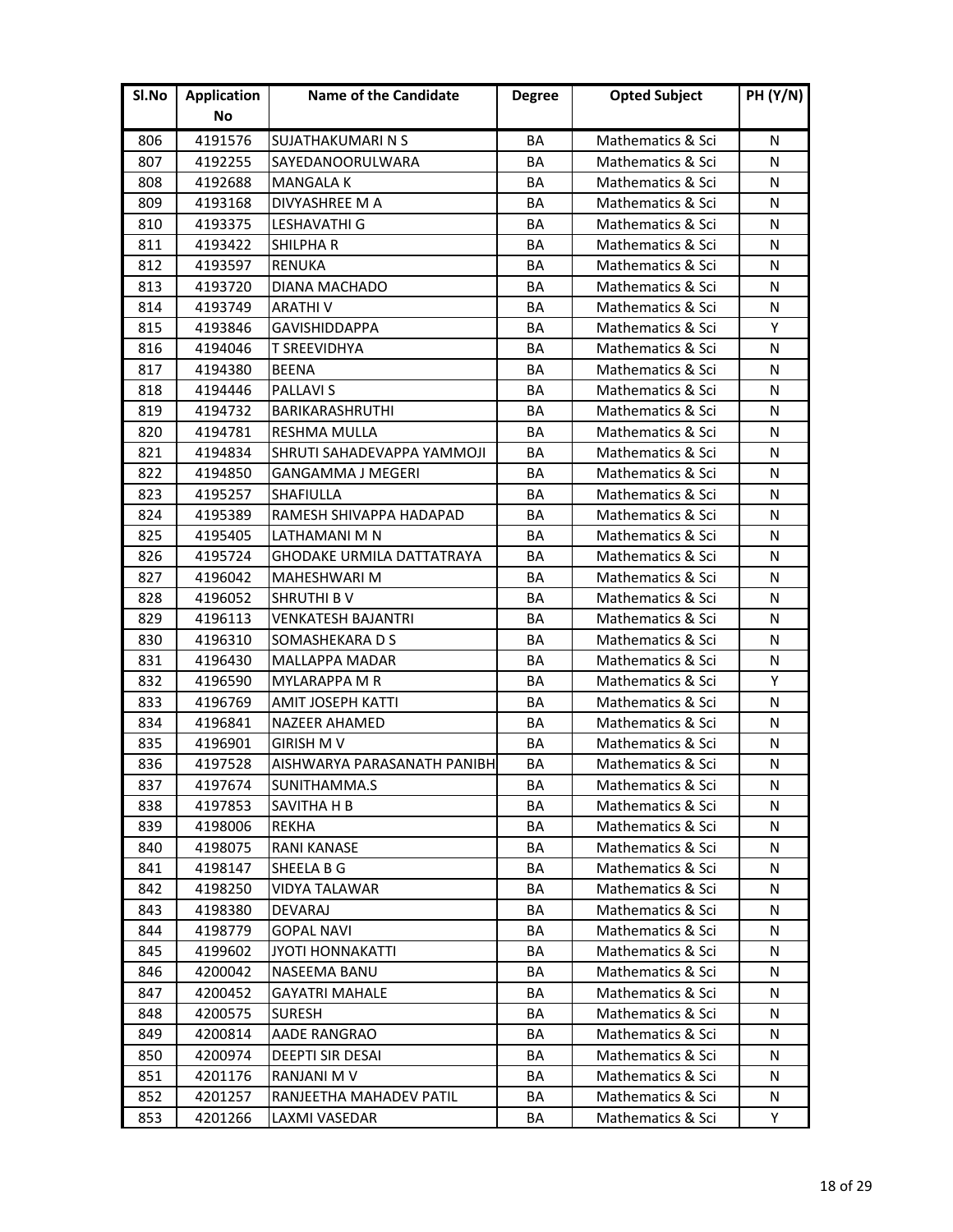| Sl.No | <b>Application</b> | <b>Name of the Candidate</b>   | <b>Degree</b> | <b>Opted Subject</b> | <b>PH (Y/N)</b> |
|-------|--------------------|--------------------------------|---------------|----------------------|-----------------|
|       | No                 |                                |               |                      |                 |
| 854   | 4201409            | RAMANJINEYA L                  | BA            | Mathematics & Sci    | N               |
| 855   | 4201524            | LAKSHMAMMA C                   | ΒA            | Mathematics & Sci    | N               |
| 856   | 4201668            | <b>SHANTHI B</b>               | ΒA            | Mathematics & Sci    | N               |
| 857   | 4201677            | <b>SUGUNA SHEDTHI</b>          | ΒA            | Mathematics & Sci    | N               |
| 858   | 4201940            | NAGARATNA N                    | BA            | Mathematics & Sci    | N               |
| 859   | 4202185            | <b>ANJUM BEPARI</b>            | BA            | Mathematics & Sci    | N               |
| 860   | 4202636            | <b>PALLAVI P</b>               | BA            | Mathematics & Sci    | N               |
| 861   | 4203018            | <b>KAUSER SULTANA</b>          | BA            | Mathematics & Sci    | N               |
| 862   | 4203674            | PUTTALAKSHMI H R               | BA            | Mathematics & Sci    | N               |
| 863   | 4203772            | <b>RESHMA SHETTY</b>           | BA            | Mathematics & Sci    | N               |
| 864   | 4204019            | <b>NAGARAJA TM</b>             | BA            | Mathematics & Sci    | Y               |
| 865   | 4204043            | <b>S SHABANA</b>               | BA            | Mathematics & Sci    | N               |
| 866   | 4204298            | PAVITRA MADIWAL                | BA            | Mathematics & Sci    | N               |
| 867   | 4204466            | SHILAPASHREE                   | ΒA            | Mathematics & Sci    | N               |
| 868   | 4204559            | <b>ZHAREPPA</b>                | BA            | Mathematics & Sci    | N               |
| 869   | 4204722            | <b>SMITHA M R</b>              | BA            | Mathematics & Sci    | N               |
| 870   | 4205086            | <b>SHAILAJA S P</b>            | BA            | Mathematics & Sci    | N               |
| 871   | 4205160            | JOGINAKATTI PRIYANKA           | BA            | Mathematics & Sci    | N               |
| 872   | 4205388            | <b>BHUVANESHWARI CK</b>        | BA            | Mathematics & Sci    | N               |
| 873   | 4205549            | <b>NETHRAVATHI S</b>           | BA            | Mathematics & Sci    | N               |
| 874   | 4206186            | <b>PRAMILA</b>                 | <b>BA</b>     | Mathematics & Sci    | N               |
| 875   | 4206717            | NAGARATHNA N                   | BA            | Mathematics & Sci    | N               |
| 876   | 4207221            | ASHWINI V A                    | ΒA            | Mathematics & Sci    | N               |
| 877   | 4207566            | USHA H S                       | BA            | Mathematics & Sci    | N               |
| 878   | 4207573            | SAIRA BANU MULLA               | BA            | Mathematics & Sci    | N               |
| 879   | 4207599            | NINGAMMA KALLIMANI             | ΒA            | Mathematics & Sci    | N               |
| 880   | 4207664            | UMADEVAMMA Y P                 | BA            | Mathematics & Sci    | N               |
| 881   | 4207822            | ASHWINI SHARMA B               | BA            | Mathematics & Sci    | N               |
| 882   | 4207863            | <b>KAMBLE RAJANI RAGHUNATH</b> | BA            | Mathematics & Sci    | N               |
| 883   | 4208328            | SANAKHANUM PHULLI              | <b>BA</b>     | Mathematics & Sci    | N               |
| 884   | 4208811            | <b>MAMATHA C</b>               | BA            | Mathematics & Sci    | N               |
| 885   | 4208925            | RADHAMANI                      | BA            | Mathematics & Sci    | N               |
| 886   | 4209400            | <b>SHRUTHI S S</b>             | BA            | Mathematics & Sci    | N               |
| 887   | 4209503            | RINDUBAI SHIVAPUTRAPPA PUJARI  | BA            | Mathematics & Sci    | N               |
| 888   | 4209637            | <b>LALITABAI</b>               | BA            | Mathematics & Sci    | N               |
| 889   | 4209674            | RAMYA A C                      | BА            | Mathematics & Sci    | N               |
| 890   | 4209737            | PARUBAI LAMANI                 | BA            | Mathematics & Sci    | N               |
| 891   | 4210061            | <b>DATTATRI</b>                | BA            | Mathematics & Sci    | N               |
| 892   | 4210210            | ANURADHA KAMBLE                | BA            | Mathematics & Sci    | N               |
| 893   | 4210359            | PAVITHRA N                     | BA            | Mathematics & Sci    | N               |
| 894   | 4210450            | BASAVARAJA BANAKAR             | BA            | Mathematics & Sci    | N               |
| 895   | 4210517            | <b>NALINIM</b>                 | BA            | Mathematics & Sci    | N               |
| 896   | 4211299            | <b>REHANA S</b>                | BA            | Mathematics & Sci    | N               |
| 897   | 4211365            | <b>JYOTI</b>                   | BA            | Mathematics & Sci    | N               |
| 898   | 4211412            | AYESHA SULTANA                 | BА            | Mathematics & Sci    | N               |
| 899   | 4211823            | THANUJA JR                     | BA            | Mathematics & Sci    | N               |
| 900   | 4211847            | <b>PALLAVIK</b>                | BA            | Mathematics & Sci    | N               |
| 901   | 4211945            | DHANALAKSHMI N.J               | BA            | Mathematics & Sci    | N               |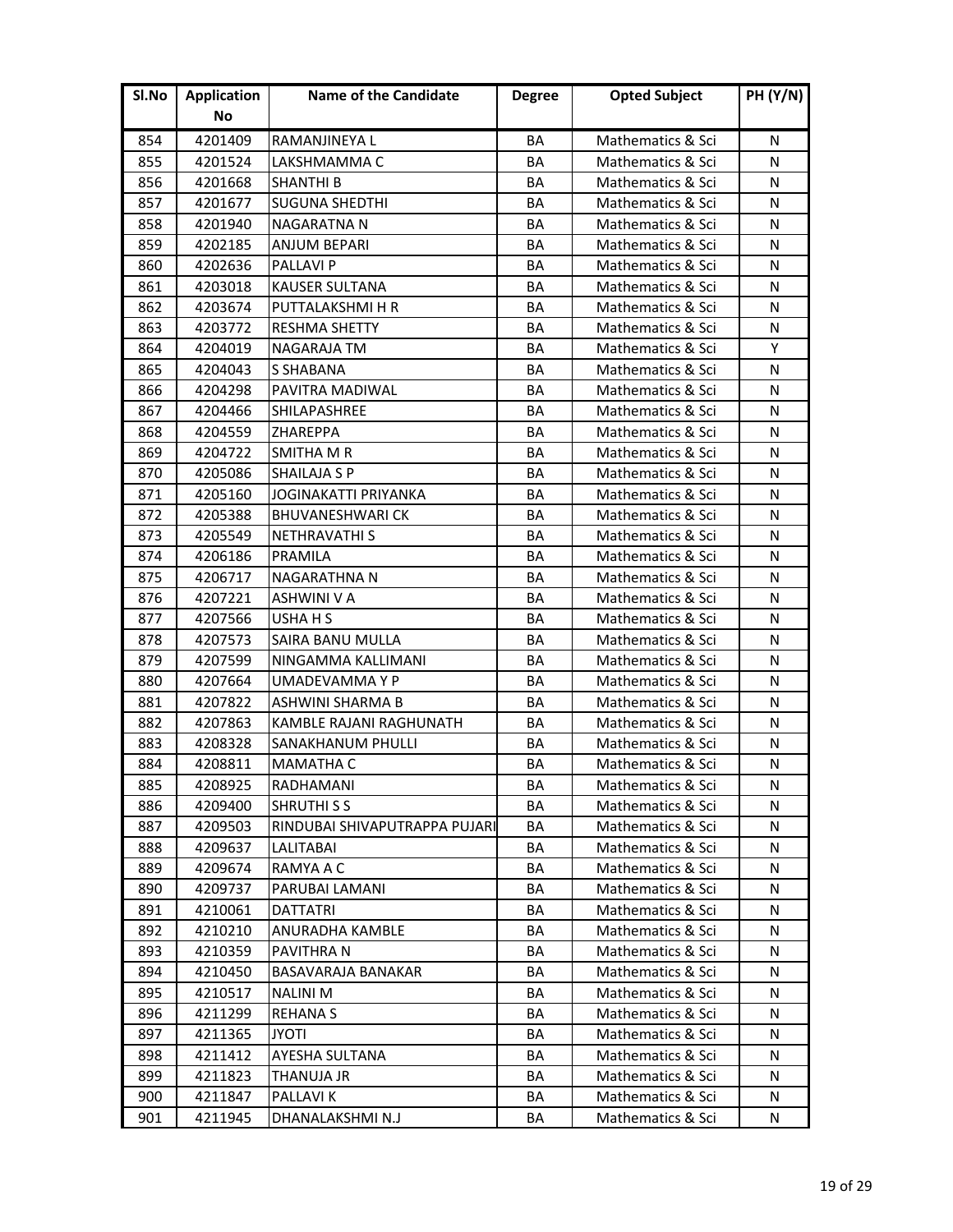| SI.No | <b>Application</b> | <b>Name of the Candidate</b> | <b>Degree</b> | <b>Opted Subject</b> | <b>PH (Y/N)</b> |
|-------|--------------------|------------------------------|---------------|----------------------|-----------------|
|       | No                 |                              |               |                      |                 |
| 902   | 4212137            | SHAHNAZ UNNISA H             | BA            | Mathematics & Sci    | N               |
| 903   | 4212278            | SABRENTAJ MAHABUBSAB TALAGA  | <b>BA</b>     | Mathematics & Sci    | N               |
| 904   | 4212388            | <b>SARITA GURAV</b>          | BA            | Mathematics & Sci    | N               |
| 905   | 4212400            | LAKSHMISHREE U               | BA            | Mathematics & Sci    | N               |
| 906   | 4212594            | <b>GANGADHAR HIREMATH</b>    | BA            | Mathematics & Sci    | N               |
| 907   | 4213215            | <b>HUSENABI WATTIGERI</b>    | BA            | Mathematics & Sci    | N               |
| 908   | 4213587            | <b>ANITHA V</b>              | BA            | Mathematics & Sci    | N               |
| 909   | 4213663            | MAHMADALI MABUSAB TAHASHEE   | BA            | Mathematics & Sci    | N               |
| 910   | 4213702            | <b>MANJULA H R</b>           | BA            | Mathematics & Sci    | N               |
| 911   | 4214738            | MAHAMMAD ILIYAS KOLHAR       | ΒA            | Mathematics & Sci    | N               |
| 912   | 4215060            | PARASAPPA B                  | BA            | Mathematics & Sci    | N               |
| 913   | 4215185            | <b>JABEEN ARA KURATTI</b>    | BA            | Mathematics & Sci    | N               |
| 914   | 4215377            | <b>MANJULA</b>               | <b>BA</b>     | Mathematics & Sci    | N               |
| 915   | 4215543            | SANTOSH KAMBLE               | BA            | Mathematics & Sci    | N               |
| 916   | 4215606            | ANNAPURNA TALAWAR            | BA            | Mathematics & Sci    | N               |
| 917   | 4215961            | POORNIMA S                   | BA            | Mathematics & Sci    | N               |
| 918   | 4216258            | NAGARATHNA MARAKALTHI        | <b>BA</b>     | Mathematics & Sci    | N               |
| 919   | 4216272            | <b>VIJAYLAXMI</b>            | BA            | Mathematics & Sci    | N               |
| 920   | 4216284            | <b>MANJULA H K</b>           | ΒA            | Mathematics & Sci    | N               |
| 921   | 4216617            | <b>PALLAVIKR</b>             | BA            | Mathematics & Sci    | N               |
| 922   | 4216970            | <b>LATA YESOJI</b>           | BA            | Mathematics & Sci    | N               |
| 923   | 4217354            | <b>SUVARNA ASHTAGI</b>       | <b>BA</b>     | Mathematics & Sci    | N               |
| 924   | 4217492            | RIYAZ AHAMED MULLA           | BA            | Mathematics & Sci    | N               |
| 925   | 4217502            | <b>HEMAVATI</b>              | BA            | Mathematics & Sci    | N               |
| 926   | 4217565            | MUNIRATHNAMMA N              | BA            | Mathematics & Sci    | N               |
| 927   | 4217629            | SHILPA CHAVHAN               | BA            | Mathematics & Sci    | N               |
| 928   | 4217661            | <b>MAMATHA C</b>             | BA            | Mathematics & Sci    | N               |
| 929   | 4217767            | <b>ANNAPURNA DOLLIN</b>      | BA            | Mathematics & Sci    | N               |
| 930   | 4218010            | <b>REKHAMS</b>               | BA            | Mathematics & Sci    | N               |
| 931   | 4218519            | <b>AYEESHA PRAVEEN S</b>     | BA            | Mathematics & Sci    | N               |
| 932   | 4218705            | MUNIRATHNAMMA N              | BA            | Mathematics & Sci    | N               |
| 933   | 4218857            | GHATAPRABHA K                | BА            | Mathematics & Sci    | N               |
| 934   | 4218885            | SHAKILABANU MANIYAR          | BA            | Mathematics & Sci    | N               |
| 935   | 4219008            | LOHIT ASHOK KAMBALE          | BA            | Mathematics & Sci    | N               |
| 936   | 4219055            | VIMALA POOJARTHI H           | BA            | Mathematics & Sci    | N               |
| 937   | 4219179            | VIRENDRA BYAKUD              | BA            | Mathematics & Sci    | N               |
| 938   | 4219275            | VANI S N                     | BA            | Mathematics & Sci    | N               |
| 939   | 4219297            | PRUTHVI H L                  | BA            | Mathematics & Sci    | N               |
| 940   | 4219573            | <b>BHARATHIR</b>             | BA            | Mathematics & Sci    | N               |
| 941   | 4219724            | <b>SHRUTHI M</b>             | BA            | Mathematics & Sci    | N               |
| 942   | 4219761            | SHRISHAIL PASCHAPUR          | ВA            | Mathematics & Sci    | N               |
| 943   | 4219895            | POOJA JAKATE                 | BA            | Mathematics & Sci    | N               |
| 944   | 4219948            | ANITHA ACHARI                | BA            | Mathematics & Sci    | N               |
| 945   | 4220017            | SHIVANAND KATTIKAR           | BA            | Mathematics & Sci    | N               |
| 946   | 4220093            | SOWMYA                       | BА            | Mathematics & Sci    | N               |
| 947   | 4220411            | <b>MAHADEVI</b>              | BA            | Mathematics & Sci    | N               |
| 948   | 4221027            | SHIVALEELA                   | BA            | Mathematics & Sci    | N               |
| 949   | 4221172            | SHYLAJA G B                  | BA            | Mathematics & Sci    | N               |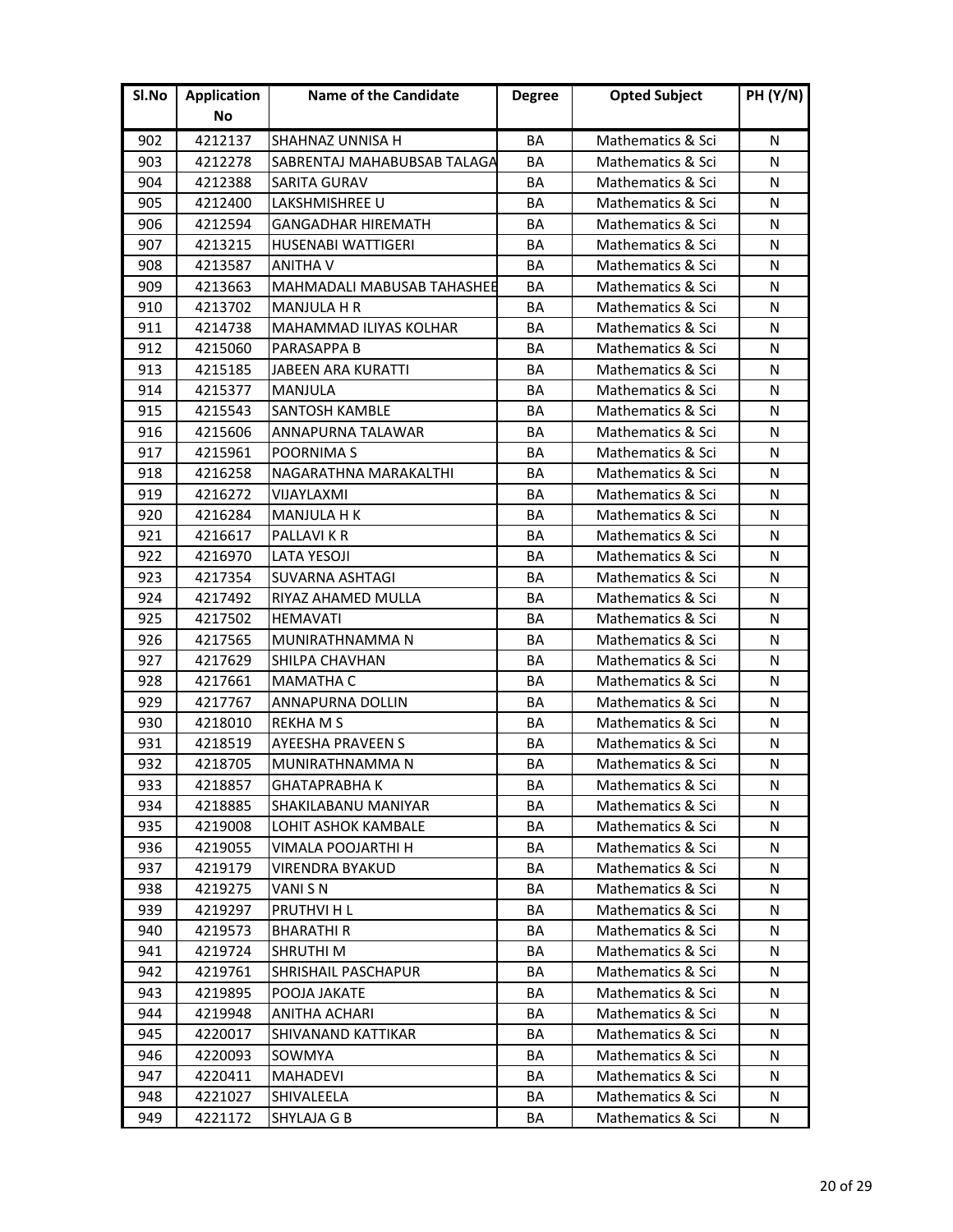| Sl.No | <b>Application</b> | Name of the Candidate       | <b>Degree</b> | <b>Opted Subject</b> | <b>PH (Y/N)</b> |
|-------|--------------------|-----------------------------|---------------|----------------------|-----------------|
|       | No                 |                             |               |                      |                 |
| 950   | 4221354            | <b>DEEPIKAS</b>             | BA            | Mathematics & Sci    | N               |
| 951   | 4221675            | RATHNAMMA R                 | BA            | Mathematics & Sci    | N               |
| 952   | 4221704            | SHARANAGOUDA                | BA            | Mathematics & Sci    | N               |
| 953   | 4222074            | <b>MADHUMALATHI BARKER</b>  | BA            | Mathematics & Sci    | N               |
| 954   | 4222329            | MAHANTESH NANDAGANVA        | BA            | Mathematics & Sci    | N               |
| 955   | 4222349            | <b>VEENA V</b>              | BA            | Mathematics & Sci    | N               |
| 956   | 4222435            | RAJESAB NADAF               | BA            | Mathematics & Sci    | Y               |
| 957   | 4222706            | <b>SHILPA</b>               | BA            | Mathematics & Sci    | N               |
| 958   | 4223105            | MYNADS                      | BA            | Mathematics & Sci    | N               |
| 959   | 4223220            | <b>JYOTI</b>                | BA            | Mathematics & Sci    | N               |
| 960   | 4223417            | CHITHRAKALA T               | BA            | Mathematics & Sci    | N               |
| 961   | 4223537            | PRATIMA JANGAM              | BA            | Mathematics & Sci    | N               |
| 962   | 4223719            | VARALAKSHMAMMA M H          | BA            | Mathematics & Sci    | N               |
| 963   | 4223794            | DHARANI H R                 | BA            | Mathematics & Sci    | Y               |
| 964   | 4223861            | <b>SUSHMITHAN</b>           | BA            | Mathematics & Sci    | N               |
| 965   | 4224179            | PREMAWATI KARIKALLAMANI     | BA            | Mathematics & Sci    | N               |
| 966   | 4224480            | <b>SUNILKUMAR N</b>         | BA            | Mathematics & Sci    | N               |
| 967   | 4224535            | KAVYA KOLKAR                | BA            | Mathematics & Sci    | N               |
| 968   | 4224714            | <b>RADHAN</b>               | BA            | Mathematics & Sci    | N               |
| 969   | 4224827            | <b>DEVA S</b>               | BA            | Mathematics & Sci    | N               |
| 970   | 4225113            | <b>SARITA MANTA</b>         | <b>BA</b>     | Mathematics & Sci    | N               |
| 971   | 4225211            | <b>GURAPPA NAGAPPA AKKI</b> | BA            | Mathematics & Sci    | N               |
| 972   | 4225219            | ASHWINI C K                 | ΒA            | Mathematics & Sci    | N               |
| 973   | 4225262            | THANUJA Y T                 | BA            | Mathematics & Sci    | N               |
| 974   | 4225367            | <b>AMREEN BANU A</b>        | BA            | Mathematics & Sci    | N               |
| 975   | 4225544            | SHIVANAND GOURAKKANAVAR     | BA            | Mathematics & Sci    | N               |
| 976   | 4226074            | SAROJA G                    | BA            | Mathematics & Sci    | N               |
| 977   | 4226127            | <b>SHASHIKALA R G</b>       | BA            | Mathematics & Sci    | N               |
| 978   | 4226161            | VITTHAL HANAMANT AKKENNAVAF | BA            | Mathematics & Sci    | N               |
| 979   | 4226164            | VINOD CHANDRASHEKHAR KAMBL  | BA            | Mathematics & Sci    | N               |
| 980   | 4226272            | GANGAMBIKA                  | BA            | Mathematics & Sci    | N               |
| 981   | 4226587            | SNEHALATA HIREMATH          | ВA            | Mathematics & Sci    | N               |
| 982   | 4226747            | ANILKUMAR                   | BA            | Mathematics & Sci    | N               |
| 983   | 4227030            | RAMANJINEYA L               | BA            | Mathematics & Sci    | N               |
| 984   | 4227056            | LINGESHWARI                 | BA            | Mathematics & Sci    | N               |
| 985   | 4227312            | YASMEEN BANU                | BА            | Mathematics & Sci    | N               |
| 986   | 4227741            | AMARESH                     | BA            | Mathematics & Sci    | N               |
| 987   | 4228872            | <b>BHAVANI P B</b>          | BA            | Mathematics & Sci    | N               |
| 988   | 4230296            | <b>DHARANI H R</b>          | BA            | Mathematics & Sci    | Y               |
| 989   | 4230406            | SAMIULLA BAGEWADI           | BA            | Mathematics & Sci    | N               |
| 990   | 4230437            | <b>MAHANTSH GUNDALLI</b>    | BA            | Mathematics & Sci    | N               |
| 991   | 4230551            | <b>NAGAVENI SV</b>          | BA            | Mathematics & Sci    | N               |
| 992   | 4230636            | <b>RAJESHREE</b>            | BA            | Mathematics & Sci    | N               |
| 993   | 4230653            | PURVADISHA                  | BA            | Mathematics & Sci    | N               |
| 994   | 4230705            | <b>MANASA P M</b>           | ВA            | Mathematics & Sci    | N               |
| 995   | 4231215            | <b>JNANAVID</b>             | ВA            | Mathematics & Sci    | N               |
| 996   | 4231678            | JAYASHRI HALOLLI            | ВA            | Mathematics & Sci    | N               |
| 997   | 4231985            | <b>MANAMMA</b>              | BA            | Mathematics & Sci    | N               |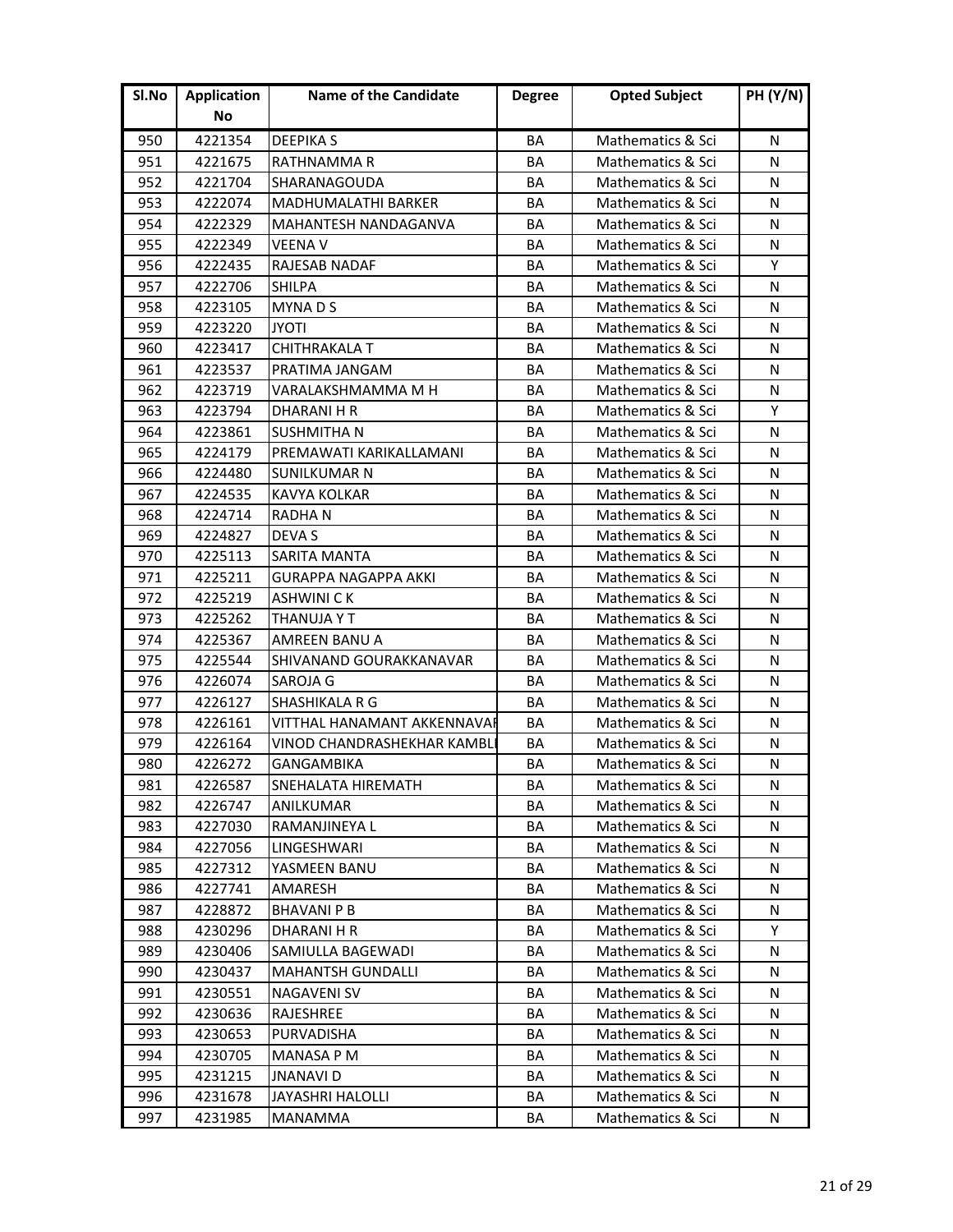| Sl.No | <b>Application</b> | <b>Name of the Candidate</b>    | <b>Degree</b> | <b>Opted Subject</b> | <b>PH (Y/N)</b> |
|-------|--------------------|---------------------------------|---------------|----------------------|-----------------|
|       | No                 |                                 |               |                      |                 |
| 998   | 4232112            | MANJULA                         | BA            | Mathematics & Sci    | N               |
| 999   | 4232480            | <b>SHAHIDA ABBIGERI</b>         | BA            | Mathematics & Sci    | N               |
| 1000  | 4232557            | <b>MALLIKARJUN KANTEKER</b>     | <b>BA</b>     | Mathematics & Sci    | N               |
| 1001  | 4232735            | RAJESHWARI G                    | <b>BA</b>     | Mathematics & Sci    | N               |
| 1002  | 4233264            | <b>MAZHAR AHMED KHAN</b>        | BA            | Mathematics & Sci    | N               |
| 1003  | 4233528            | LAKSHMI M                       | BA            | Mathematics & Sci    | N               |
| 1004  | 4233712            | <b>JYOTI BILAGI</b>             | BA            | Mathematics & Sci    | Y               |
| 1005  | 4233800            | <b>BAGELI VIKAS MALLIKARJUN</b> | BA            | Mathematics & Sci    | N               |
| 1006  | 4233834            | <b>RAGHUM</b>                   | BA            | Mathematics & Sci    | N               |
| 1007  | 4233908            | MADANE VISHWANATH RAGUNATH      | BA            | Mathematics & Sci    | N               |
| 1008  | 4234072            | SIDDALINGAVVA B SAVAKAR         | BA            | Mathematics & Sci    | N               |
| 1009  | 4234140            | <b>MALATESH BEVINAKATTI</b>     | BA            | Mathematics & Sci    | N               |
| 1010  | 4234149            | ASHA TIMMAPPA MESTA             | BA            | Mathematics & Sci    | N               |
| 1011  | 4234477            | <b>GEETHA V S</b>               | BA            | Mathematics & Sci    | N               |
| 1012  | 4234948            | <b>GOWRAMMAPT</b>               | BA            | Mathematics & Sci    | N               |
| 1013  | 4234955            | <b>ASHWINI B M</b>              | BA            | Mathematics & Sci    | N               |
| 1014  | 4235034            | <b>JABEEN TAJ</b>               | BA            | Mathematics & Sci    | N               |
| 1015  | 4235357            | <b>MURTHY H N</b>               | BA            | Mathematics & Sci    | N               |
| 1016  | 4235690            | <b>GEETHA M</b>                 | BA            | Mathematics & Sci    | N               |
| 1017  | 4235904            | <b>CHETHANA</b>                 | BA            | Mathematics & Sci    | N               |
| 1018  | 4235955            | ARUN KUMAR S S                  | <b>BA</b>     | Mathematics & Sci    | N               |
| 1019  | 4236080            | <b>SUMALATHA K</b>              | BA            | Mathematics & Sci    | N               |
| 1020  | 4236334            | <b>GEETHALAKSHMI S</b>          | BA            | Mathematics & Sci    | N               |
| 1021  | 4236449            | <b>MADHURA M</b>                | BA            | Mathematics & Sci    | N               |
| 1022  | 4236663            | PRASHANT TERADAL                | BA            | Mathematics & Sci    | N               |
| 1023  | 4236751            | NIRMALA SHEKARGOUDA DODDAG      | BA            | Mathematics & Sci    | N               |
| 1024  | 4236928            | SHWETHA G                       | BA            | Mathematics & Sci    | N               |
| 1025  | 4236969            | <b>BHIMARAJU H</b>              | BA            | Mathematics & Sci    | N               |
| 1026  | 4237281            | PALAKSHA P P                    | BA            | Mathematics & Sci    | N               |
| 1027  | 4237673            | YALLAVVA VARADANI               | <b>BA</b>     | Mathematics & Sci    | N               |
| 1028  | 4237703            | AZEEM M A                       | BA            | Mathematics & Sci    | N               |
| 1029  | 4237748            | USHARANI N                      | BA            | Mathematics & Sci    | N               |
| 1030  | 4237783            | <b>SHOBHA B N</b>               | BA            | Mathematics & Sci    | N               |
| 1031  | 4238504            | <b>DIVATE SHANABAI</b>          | BA            | Mathematics & Sci    | N               |
| 1032  | 4238589            | <b>TANUJE KM</b>                | BA            | Mathematics & Sci    | N               |
| 1033  | 4238609            | ABDULSATTAR KAZI                | BA            | Mathematics & Sci    | N               |
| 1034  | 4238750            | DADAPEER KOTI                   | BA            | Mathematics & Sci    | N               |
| 1035  | 4239326            | <b>KARIYAPPA D</b>              | BA            | Mathematics & Sci    | N               |
| 1036  | 4239394            | DEPPA BABU AMBI                 | BA            | Mathematics & Sci    | N               |
| 1037  | 4239710            | SHANKARAVVA DESAI               | BA            | Mathematics & Sci    | N               |
| 1038  | 4239717            | <b>KIRAN JADHAV</b>             | BA            | Mathematics & Sci    | N               |
| 1039  | 4239745            | <b>CHANDANATR</b>               | BA            | Mathematics & Sci    | N               |
| 1040  | 4239755            | SANGAMESH SALIMATH              | BA            | Mathematics & Sci    | N               |
| 1041  | 4239795            | LAXMI BEWOOR                    | BA            | Mathematics & Sci    | N               |
| 1042  | 4239853            | RANGASWAMY C H                  | ВA            | Mathematics & Sci    | N               |
| 1043  | 4240208            | <b>VEENALATHA CK</b>            | BA            | Mathematics & Sci    | N               |
| 1044  | 4240231            | SOWMYA P E                      | BA            | Mathematics & Sci    | N               |
| 1045  | 4240291            | PUTTALAKSHMI K                  | BA            | Mathematics & Sci    | Y               |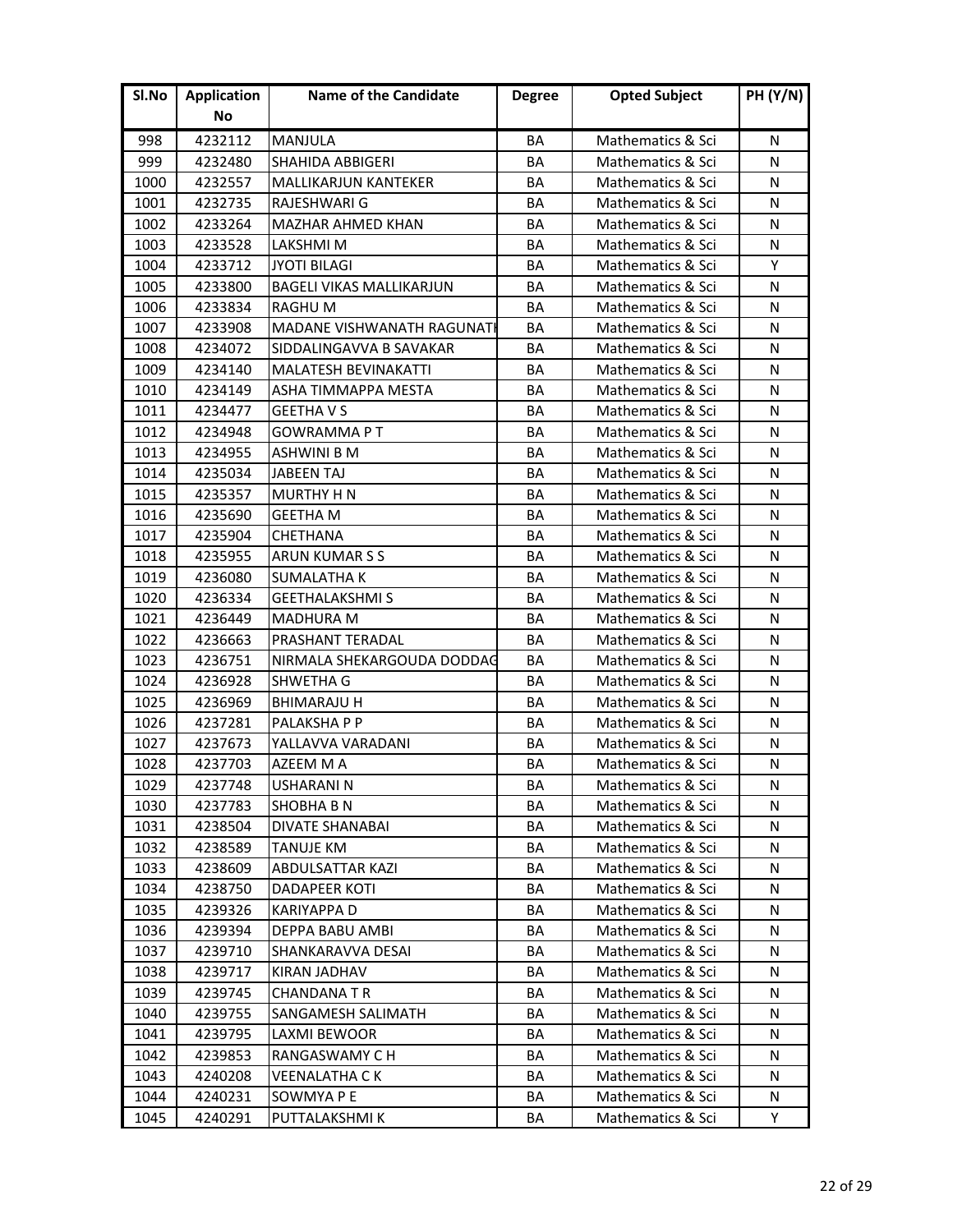| Sl.No | <b>Application</b> | <b>Name of the Candidate</b>  | <b>Degree</b> | <b>Opted Subject</b> | <b>PH (Y/N)</b> |
|-------|--------------------|-------------------------------|---------------|----------------------|-----------------|
|       | No                 |                               |               |                      |                 |
| 1046  | 4240735            | POORNIMA C                    | BA            | Mathematics & Sci    | N               |
| 1047  | 4240936            | POORNIMA C P                  | BA            | Mathematics & Sci    | N               |
| 1048  | 4240947            | <b>DEVARAJU J</b>             | BA            | Mathematics & Sci    | N               |
| 1049  | 4241181            | AMARAGUNDAYYA                 | <b>BA</b>     | Mathematics & Sci    | N               |
| 1050  | 4241275            | VIGHNESHWAR PATAGAR           | BA            | Mathematics & Sci    | N               |
| 1051  | 4241800            | <b>MALLAPPA</b>               | BA            | Mathematics & Sci    | Y               |
| 1052  | 4241948            | SIDDAPPA KOKATANOOR           | BA            | Mathematics & Sci    | N               |
| 1053  | 4242723            | M VIJAYALAKSHMI M VIJAYALAKSH | BA            | Mathematics & Sci    | N               |
| 1054  | 4242877            | SHIVARAJ GANIGER              | BA            | Mathematics & Sci    | N               |
| 1055  | 4242989            | LAXMI BEWOOR                  | BA            | Mathematics & Sci    | N               |
| 1056  | 4243008            | <b>SHILPA S A</b>             | BA            | Mathematics & Sci    | N               |
| 1057  | 4243446            | RAVIKUMARA                    | BA            | Mathematics & Sci    | N               |
| 1058  | 4243788            | <b>ARUNA V R</b>              | BA            | Mathematics & Sci    | N               |
| 1059  | 4243994            | NALINA T N                    | BA            | Mathematics & Sci    | N               |
| 1060  | 4244448            | <b>REKHAS</b>                 | BA            | Mathematics & Sci    | N               |
| 1061  | 4244583            | <b>SHRUTI</b>                 | BA            | Mathematics & Sci    | N               |
| 1062  | 4244622            | <b>MANJULA CHAKRASALI</b>     | BA            | Mathematics & Sci    | N               |
| 1063  | 4244679            | NAGARAJ JAMAKHANDI            | BA            | Mathematics & Sci    | N               |
| 1064  | 4244699            | <b>REKHASHREE R G</b>         | BA            | Mathematics & Sci    | N               |
| 1065  | 4244844            | <b>MAHAMMADGOUS B M</b>       | BA            | Mathematics & Sci    | Y               |
| 1066  | 4244939            | KAVITA NARAYANKAR             | <b>BA</b>     | Mathematics & Sci    | Υ               |
| 1067  | 4244957            | <b>VISHVANATH</b>             | BA            | Mathematics & Sci    | N               |
| 1068  | 4245053            | <b>GUNDAPPA SHETTENNAVAR</b>  | ΒA            | Mathematics & Sci    | N               |
| 1069  | 4245256            | <b>SHREEDHAR I RITTI</b>      | BA            | Mathematics & Sci    | N               |
| 1070  | 4245441            | <b>INDUMATI</b>               | BA            | Mathematics & Sci    | N               |
| 1071  | 4245804            | PRALHAD TIGANIBIDARI          | BA            | Mathematics & Sci    | N               |
| 1072  | 4245898            | <b>DEEPIKA KOWTI</b>          | BA            | Mathematics & Sci    | N               |
| 1073  | 4246594            | DIPIKA HARISHANKAR JAISWAL    | BA            | Mathematics & Sci    | N               |
| 1074  | 4246686            | <b>PAVITHRA P</b>             | BA            | Mathematics & Sci    | N               |
| 1075  | 4247004            | DHANALAKSHMI L                | <b>BA</b>     | Mathematics & Sci    | N               |
| 1076  | 4247204            | <b>MANJUNATH H S</b>          | BA            | Mathematics & Sci    | N               |
| 1077  | 4247300            | <b>GURUSWAMY B C</b>          | ВA            | Mathematics & Sci    | Υ               |
| 1078  | 4247398            | <b>SUDHA DEVARAGUDDA</b>      | BA            | Mathematics & Sci    | N               |
| 1079  | 4247757            | PARASHURAM YALLAPPA JALIGIDA  | BA            | Mathematics & Sci    | N               |
| 1080  | 4248090            | CHANDRAVVA                    | BA            | Mathematics & Sci    | N               |
| 1081  | 4248154            | <b>NETRAVATHI R</b>           | BА            | Mathematics & Sci    | N               |
| 1082  | 4248227            | <b>MINHAJ</b>                 | BA            | Mathematics & Sci    | N               |
| 1083  | 4248906            | AMBREESH                      | BA            | Mathematics & Sci    | Y               |
| 1084  | 4249201            | <b>BASAVARAJA T</b>           | BA            | Mathematics & Sci    | N               |
| 1085  | 4249579            | <b>SISY PAUL</b>              | BA            | Mathematics & Sci    | N               |
| 1086  | 4249840            | THARAKUMARI M Y               | BA            | Mathematics & Sci    | N               |
| 1087  | 4250131            | <b>SURESH VITTAL PUJARI</b>   | BA            | Mathematics & Sci    | Y               |
| 1088  | 4250346            | MAHANTESH SHIVASIMPI          | BA            | Mathematics & Sci    | N               |
| 1089  | 4250438            | YOGEESH N S                   | BA            | Mathematics & Sci    | N               |
| 1090  | 4250600            | SAVITA CHIMMALAGI             | BА            | Mathematics & Sci    | N               |
| 1091  | 4250723            | PATIMABI NADAF                | BA            | Mathematics & Sci    | N               |
| 1092  | 4250800            | HANUMANTHARAJU C              | ВA            | Mathematics & Sci    | N               |
| 1093  | 4250878            | JAGADEESH                     | BA            | Mathematics & Sci    | N               |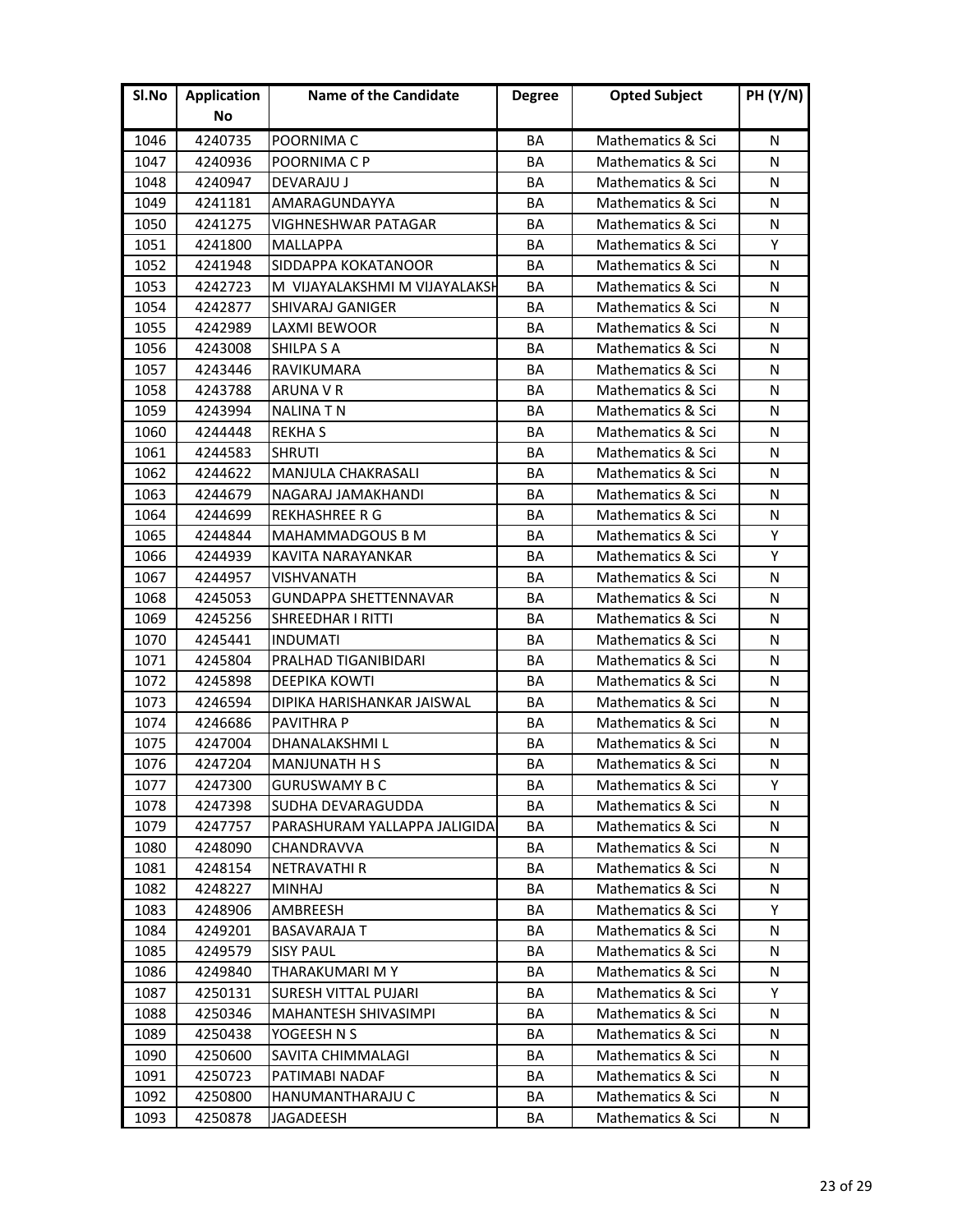| No<br>4251199<br>1094<br><b>LEELAVATHI S</b><br>BA<br>Mathematics & Sci<br>N<br>1095<br><b>KIRAN RAJU</b><br>N<br>4251594<br>BA<br>Mathematics & Sci<br>1096<br>N<br>4251614<br><b>BHAGYASHRI PARIS TOLE</b><br>BA<br>Mathematics & Sci<br>1097<br>N<br>4251807<br>MANJULA<br>BA<br>Mathematics & Sci<br>1098<br>PUTTALAKSHMI H D<br>Mathematics & Sci<br>N<br>4251955<br>BA<br>1099<br>Mathematics & Sci<br>N<br>4251990<br><b>SUNITHA R</b><br>BA<br>1100<br>4252094<br><b>GEETHA H G</b><br>Mathematics & Sci<br>N<br>BA<br>1101<br>DARSHINI H J<br>N<br>4252303<br>BA<br>Mathematics & Sci<br>N<br>1102<br>4252795<br><b>BASAMMA</b><br>BA<br>Mathematics & Sci<br>N<br>1103<br>4253205<br>UMESHA M<br>BA<br>Mathematics & Sci<br>1104<br>4253209<br>N<br><b>NAGARJUN G A</b><br>BA<br>Mathematics & Sci<br>1105<br><b>MANJUC</b><br>BA<br>N<br>4253738<br>Mathematics & Sci<br>1106<br><b>SREENIVASA N</b><br>N<br>4253798<br>BA<br>Mathematics & Sci<br>1107<br>N<br>4254066<br><b>RAJANNATS</b><br>BA<br>Mathematics & Sci<br>1108<br>4254361<br><b>SOMESH</b><br>BA<br>Mathematics & Sci<br>N<br>1109<br>4254564<br>HANAMAVVA CHALAWADI<br>BA<br>Mathematics & Sci<br>N<br>1110<br>POOJA S<br>BA<br>N<br>4254599<br>Mathematics & Sci<br>1111<br>N<br>4254635<br>PRABHAVATI NATIKAR<br>BA<br>Mathematics & Sci<br>N<br>1112<br>4254915<br><b>FAMEEDA</b><br>BA<br>Mathematics & Sci<br>1113<br>4255063<br>N<br>VIJAYAKUMAR<br>BA<br>Mathematics & Sci<br>1114<br>N<br>4255140<br><b>VIJAYAKUMAR GOUDRA</b><br>BA<br>Mathematics & Sci<br>1115<br>N<br>4255236<br><b>ASHOKA P R</b><br>BA<br>Mathematics & Sci<br>1116<br>4255451<br><b>KAVITHA R</b><br>BA<br>Mathematics & Sci<br>N<br>1117<br>4255654<br><b>NITIN SUTAR</b><br>BA<br>Mathematics & Sci<br>N<br>N<br>1118<br>4256416<br><b>SUNILKUMAR M</b><br>BA<br>Mathematics & Sci<br>1119<br><b>IRAPPA HOSAMANI</b><br>N<br>4256418<br>BA<br>Mathematics & Sci<br>1120<br>4256481<br><b>PUTTAPPA H</b><br>Mathematics & Sci<br>N<br>BA<br>1121<br>N<br>4256585<br>SANTHOSHA C<br>BA<br>Mathematics & Sci<br>1122<br>4256605<br>GUDDAPPA S VAGGANNANAVAR<br>BA<br>Mathematics & Sci<br>N<br>1123<br>4257186<br>N<br><b>FAKKIRAPPA CHALAVADI</b><br>BA<br>Mathematics & Sci<br>N<br>1124<br>4257548<br>ASHA M<br>BA<br>Mathematics & Sci<br>List of Candidates who have studied BSC Degree but opted for Social Science as the<br><b>Optional Subject in Paper-2 of KARTET - 2018</b><br><b>Name of the Candidate</b><br><b>PH (Y/N)</b><br>Sl.No<br><b>Application</b><br><b>Opted Subject</b><br><b>Degree</b><br><b>No</b><br>4000658<br><b>AISHWARYA P</b><br><b>BSC</b><br>Social Science<br>N<br>1<br>$\overline{2}$<br>4002941<br>USHA S M<br><b>BSC</b><br>Social Science<br>N<br>3<br><b>SAVITHA V</b><br><b>BSC</b><br>4003190<br>Social Science<br>N<br><b>BSC</b><br>4<br>4006369<br>YRFEEK TAMBOLI<br>Social Science<br>N<br>5<br>4006607<br>SHARANABASAVA<br><b>BSC</b><br>Social Science<br>N<br>CHINNA MAREPPAGARI<br>N<br>4007188<br>SHIVASHANKAR<br><b>BSC</b><br>Social Science<br>6<br>7<br><b>BSC</b><br>4007775<br>SANTOSH<br>Social Science<br>N<br>8<br>4008935<br>VIJAYALAKSHMI<br><b>BSC</b><br>Social Science<br>N<br>9<br>4012455<br><b>BSC</b><br>Social Science<br>SIDDARAMA NAIK M<br>N<br>Social Science<br>10<br>4013766<br><b>MANJULA K</b><br><b>BSC</b><br>N<br><b>VIJAY LAXMI</b><br>11<br>4016755<br><b>BSC</b><br>Social Science<br>N | SI.No | <b>Application</b> | <b>Name of the Candidate</b> | <b>Degree</b> | <b>Opted Subject</b> | <b>PH (Y/N)</b> |
|------------------------------------------------------------------------------------------------------------------------------------------------------------------------------------------------------------------------------------------------------------------------------------------------------------------------------------------------------------------------------------------------------------------------------------------------------------------------------------------------------------------------------------------------------------------------------------------------------------------------------------------------------------------------------------------------------------------------------------------------------------------------------------------------------------------------------------------------------------------------------------------------------------------------------------------------------------------------------------------------------------------------------------------------------------------------------------------------------------------------------------------------------------------------------------------------------------------------------------------------------------------------------------------------------------------------------------------------------------------------------------------------------------------------------------------------------------------------------------------------------------------------------------------------------------------------------------------------------------------------------------------------------------------------------------------------------------------------------------------------------------------------------------------------------------------------------------------------------------------------------------------------------------------------------------------------------------------------------------------------------------------------------------------------------------------------------------------------------------------------------------------------------------------------------------------------------------------------------------------------------------------------------------------------------------------------------------------------------------------------------------------------------------------------------------------------------------------------------------------------------------------------------------------------------------------------------------------------------------------------------------------------------------------------------------------------------------------------------------------------------------------------------------------------------------------------------------------------------------------------------------------------------------------------------------------------------------------------------------------------------------------------------------------------------------------------------------------------------------------------------------------------------------------------------------------------------------------------------------------------------------------------------------------------------------------------------------------------------------------------------------------------------------------------------------------|-------|--------------------|------------------------------|---------------|----------------------|-----------------|
|                                                                                                                                                                                                                                                                                                                                                                                                                                                                                                                                                                                                                                                                                                                                                                                                                                                                                                                                                                                                                                                                                                                                                                                                                                                                                                                                                                                                                                                                                                                                                                                                                                                                                                                                                                                                                                                                                                                                                                                                                                                                                                                                                                                                                                                                                                                                                                                                                                                                                                                                                                                                                                                                                                                                                                                                                                                                                                                                                                                                                                                                                                                                                                                                                                                                                                                                                                                                                                          |       |                    |                              |               |                      |                 |
|                                                                                                                                                                                                                                                                                                                                                                                                                                                                                                                                                                                                                                                                                                                                                                                                                                                                                                                                                                                                                                                                                                                                                                                                                                                                                                                                                                                                                                                                                                                                                                                                                                                                                                                                                                                                                                                                                                                                                                                                                                                                                                                                                                                                                                                                                                                                                                                                                                                                                                                                                                                                                                                                                                                                                                                                                                                                                                                                                                                                                                                                                                                                                                                                                                                                                                                                                                                                                                          |       |                    |                              |               |                      |                 |
|                                                                                                                                                                                                                                                                                                                                                                                                                                                                                                                                                                                                                                                                                                                                                                                                                                                                                                                                                                                                                                                                                                                                                                                                                                                                                                                                                                                                                                                                                                                                                                                                                                                                                                                                                                                                                                                                                                                                                                                                                                                                                                                                                                                                                                                                                                                                                                                                                                                                                                                                                                                                                                                                                                                                                                                                                                                                                                                                                                                                                                                                                                                                                                                                                                                                                                                                                                                                                                          |       |                    |                              |               |                      |                 |
|                                                                                                                                                                                                                                                                                                                                                                                                                                                                                                                                                                                                                                                                                                                                                                                                                                                                                                                                                                                                                                                                                                                                                                                                                                                                                                                                                                                                                                                                                                                                                                                                                                                                                                                                                                                                                                                                                                                                                                                                                                                                                                                                                                                                                                                                                                                                                                                                                                                                                                                                                                                                                                                                                                                                                                                                                                                                                                                                                                                                                                                                                                                                                                                                                                                                                                                                                                                                                                          |       |                    |                              |               |                      |                 |
|                                                                                                                                                                                                                                                                                                                                                                                                                                                                                                                                                                                                                                                                                                                                                                                                                                                                                                                                                                                                                                                                                                                                                                                                                                                                                                                                                                                                                                                                                                                                                                                                                                                                                                                                                                                                                                                                                                                                                                                                                                                                                                                                                                                                                                                                                                                                                                                                                                                                                                                                                                                                                                                                                                                                                                                                                                                                                                                                                                                                                                                                                                                                                                                                                                                                                                                                                                                                                                          |       |                    |                              |               |                      |                 |
|                                                                                                                                                                                                                                                                                                                                                                                                                                                                                                                                                                                                                                                                                                                                                                                                                                                                                                                                                                                                                                                                                                                                                                                                                                                                                                                                                                                                                                                                                                                                                                                                                                                                                                                                                                                                                                                                                                                                                                                                                                                                                                                                                                                                                                                                                                                                                                                                                                                                                                                                                                                                                                                                                                                                                                                                                                                                                                                                                                                                                                                                                                                                                                                                                                                                                                                                                                                                                                          |       |                    |                              |               |                      |                 |
|                                                                                                                                                                                                                                                                                                                                                                                                                                                                                                                                                                                                                                                                                                                                                                                                                                                                                                                                                                                                                                                                                                                                                                                                                                                                                                                                                                                                                                                                                                                                                                                                                                                                                                                                                                                                                                                                                                                                                                                                                                                                                                                                                                                                                                                                                                                                                                                                                                                                                                                                                                                                                                                                                                                                                                                                                                                                                                                                                                                                                                                                                                                                                                                                                                                                                                                                                                                                                                          |       |                    |                              |               |                      |                 |
|                                                                                                                                                                                                                                                                                                                                                                                                                                                                                                                                                                                                                                                                                                                                                                                                                                                                                                                                                                                                                                                                                                                                                                                                                                                                                                                                                                                                                                                                                                                                                                                                                                                                                                                                                                                                                                                                                                                                                                                                                                                                                                                                                                                                                                                                                                                                                                                                                                                                                                                                                                                                                                                                                                                                                                                                                                                                                                                                                                                                                                                                                                                                                                                                                                                                                                                                                                                                                                          |       |                    |                              |               |                      |                 |
|                                                                                                                                                                                                                                                                                                                                                                                                                                                                                                                                                                                                                                                                                                                                                                                                                                                                                                                                                                                                                                                                                                                                                                                                                                                                                                                                                                                                                                                                                                                                                                                                                                                                                                                                                                                                                                                                                                                                                                                                                                                                                                                                                                                                                                                                                                                                                                                                                                                                                                                                                                                                                                                                                                                                                                                                                                                                                                                                                                                                                                                                                                                                                                                                                                                                                                                                                                                                                                          |       |                    |                              |               |                      |                 |
|                                                                                                                                                                                                                                                                                                                                                                                                                                                                                                                                                                                                                                                                                                                                                                                                                                                                                                                                                                                                                                                                                                                                                                                                                                                                                                                                                                                                                                                                                                                                                                                                                                                                                                                                                                                                                                                                                                                                                                                                                                                                                                                                                                                                                                                                                                                                                                                                                                                                                                                                                                                                                                                                                                                                                                                                                                                                                                                                                                                                                                                                                                                                                                                                                                                                                                                                                                                                                                          |       |                    |                              |               |                      |                 |
|                                                                                                                                                                                                                                                                                                                                                                                                                                                                                                                                                                                                                                                                                                                                                                                                                                                                                                                                                                                                                                                                                                                                                                                                                                                                                                                                                                                                                                                                                                                                                                                                                                                                                                                                                                                                                                                                                                                                                                                                                                                                                                                                                                                                                                                                                                                                                                                                                                                                                                                                                                                                                                                                                                                                                                                                                                                                                                                                                                                                                                                                                                                                                                                                                                                                                                                                                                                                                                          |       |                    |                              |               |                      |                 |
|                                                                                                                                                                                                                                                                                                                                                                                                                                                                                                                                                                                                                                                                                                                                                                                                                                                                                                                                                                                                                                                                                                                                                                                                                                                                                                                                                                                                                                                                                                                                                                                                                                                                                                                                                                                                                                                                                                                                                                                                                                                                                                                                                                                                                                                                                                                                                                                                                                                                                                                                                                                                                                                                                                                                                                                                                                                                                                                                                                                                                                                                                                                                                                                                                                                                                                                                                                                                                                          |       |                    |                              |               |                      |                 |
|                                                                                                                                                                                                                                                                                                                                                                                                                                                                                                                                                                                                                                                                                                                                                                                                                                                                                                                                                                                                                                                                                                                                                                                                                                                                                                                                                                                                                                                                                                                                                                                                                                                                                                                                                                                                                                                                                                                                                                                                                                                                                                                                                                                                                                                                                                                                                                                                                                                                                                                                                                                                                                                                                                                                                                                                                                                                                                                                                                                                                                                                                                                                                                                                                                                                                                                                                                                                                                          |       |                    |                              |               |                      |                 |
|                                                                                                                                                                                                                                                                                                                                                                                                                                                                                                                                                                                                                                                                                                                                                                                                                                                                                                                                                                                                                                                                                                                                                                                                                                                                                                                                                                                                                                                                                                                                                                                                                                                                                                                                                                                                                                                                                                                                                                                                                                                                                                                                                                                                                                                                                                                                                                                                                                                                                                                                                                                                                                                                                                                                                                                                                                                                                                                                                                                                                                                                                                                                                                                                                                                                                                                                                                                                                                          |       |                    |                              |               |                      |                 |
|                                                                                                                                                                                                                                                                                                                                                                                                                                                                                                                                                                                                                                                                                                                                                                                                                                                                                                                                                                                                                                                                                                                                                                                                                                                                                                                                                                                                                                                                                                                                                                                                                                                                                                                                                                                                                                                                                                                                                                                                                                                                                                                                                                                                                                                                                                                                                                                                                                                                                                                                                                                                                                                                                                                                                                                                                                                                                                                                                                                                                                                                                                                                                                                                                                                                                                                                                                                                                                          |       |                    |                              |               |                      |                 |
|                                                                                                                                                                                                                                                                                                                                                                                                                                                                                                                                                                                                                                                                                                                                                                                                                                                                                                                                                                                                                                                                                                                                                                                                                                                                                                                                                                                                                                                                                                                                                                                                                                                                                                                                                                                                                                                                                                                                                                                                                                                                                                                                                                                                                                                                                                                                                                                                                                                                                                                                                                                                                                                                                                                                                                                                                                                                                                                                                                                                                                                                                                                                                                                                                                                                                                                                                                                                                                          |       |                    |                              |               |                      |                 |
|                                                                                                                                                                                                                                                                                                                                                                                                                                                                                                                                                                                                                                                                                                                                                                                                                                                                                                                                                                                                                                                                                                                                                                                                                                                                                                                                                                                                                                                                                                                                                                                                                                                                                                                                                                                                                                                                                                                                                                                                                                                                                                                                                                                                                                                                                                                                                                                                                                                                                                                                                                                                                                                                                                                                                                                                                                                                                                                                                                                                                                                                                                                                                                                                                                                                                                                                                                                                                                          |       |                    |                              |               |                      |                 |
|                                                                                                                                                                                                                                                                                                                                                                                                                                                                                                                                                                                                                                                                                                                                                                                                                                                                                                                                                                                                                                                                                                                                                                                                                                                                                                                                                                                                                                                                                                                                                                                                                                                                                                                                                                                                                                                                                                                                                                                                                                                                                                                                                                                                                                                                                                                                                                                                                                                                                                                                                                                                                                                                                                                                                                                                                                                                                                                                                                                                                                                                                                                                                                                                                                                                                                                                                                                                                                          |       |                    |                              |               |                      |                 |
|                                                                                                                                                                                                                                                                                                                                                                                                                                                                                                                                                                                                                                                                                                                                                                                                                                                                                                                                                                                                                                                                                                                                                                                                                                                                                                                                                                                                                                                                                                                                                                                                                                                                                                                                                                                                                                                                                                                                                                                                                                                                                                                                                                                                                                                                                                                                                                                                                                                                                                                                                                                                                                                                                                                                                                                                                                                                                                                                                                                                                                                                                                                                                                                                                                                                                                                                                                                                                                          |       |                    |                              |               |                      |                 |
|                                                                                                                                                                                                                                                                                                                                                                                                                                                                                                                                                                                                                                                                                                                                                                                                                                                                                                                                                                                                                                                                                                                                                                                                                                                                                                                                                                                                                                                                                                                                                                                                                                                                                                                                                                                                                                                                                                                                                                                                                                                                                                                                                                                                                                                                                                                                                                                                                                                                                                                                                                                                                                                                                                                                                                                                                                                                                                                                                                                                                                                                                                                                                                                                                                                                                                                                                                                                                                          |       |                    |                              |               |                      |                 |
|                                                                                                                                                                                                                                                                                                                                                                                                                                                                                                                                                                                                                                                                                                                                                                                                                                                                                                                                                                                                                                                                                                                                                                                                                                                                                                                                                                                                                                                                                                                                                                                                                                                                                                                                                                                                                                                                                                                                                                                                                                                                                                                                                                                                                                                                                                                                                                                                                                                                                                                                                                                                                                                                                                                                                                                                                                                                                                                                                                                                                                                                                                                                                                                                                                                                                                                                                                                                                                          |       |                    |                              |               |                      |                 |
|                                                                                                                                                                                                                                                                                                                                                                                                                                                                                                                                                                                                                                                                                                                                                                                                                                                                                                                                                                                                                                                                                                                                                                                                                                                                                                                                                                                                                                                                                                                                                                                                                                                                                                                                                                                                                                                                                                                                                                                                                                                                                                                                                                                                                                                                                                                                                                                                                                                                                                                                                                                                                                                                                                                                                                                                                                                                                                                                                                                                                                                                                                                                                                                                                                                                                                                                                                                                                                          |       |                    |                              |               |                      |                 |
|                                                                                                                                                                                                                                                                                                                                                                                                                                                                                                                                                                                                                                                                                                                                                                                                                                                                                                                                                                                                                                                                                                                                                                                                                                                                                                                                                                                                                                                                                                                                                                                                                                                                                                                                                                                                                                                                                                                                                                                                                                                                                                                                                                                                                                                                                                                                                                                                                                                                                                                                                                                                                                                                                                                                                                                                                                                                                                                                                                                                                                                                                                                                                                                                                                                                                                                                                                                                                                          |       |                    |                              |               |                      |                 |
|                                                                                                                                                                                                                                                                                                                                                                                                                                                                                                                                                                                                                                                                                                                                                                                                                                                                                                                                                                                                                                                                                                                                                                                                                                                                                                                                                                                                                                                                                                                                                                                                                                                                                                                                                                                                                                                                                                                                                                                                                                                                                                                                                                                                                                                                                                                                                                                                                                                                                                                                                                                                                                                                                                                                                                                                                                                                                                                                                                                                                                                                                                                                                                                                                                                                                                                                                                                                                                          |       |                    |                              |               |                      |                 |
|                                                                                                                                                                                                                                                                                                                                                                                                                                                                                                                                                                                                                                                                                                                                                                                                                                                                                                                                                                                                                                                                                                                                                                                                                                                                                                                                                                                                                                                                                                                                                                                                                                                                                                                                                                                                                                                                                                                                                                                                                                                                                                                                                                                                                                                                                                                                                                                                                                                                                                                                                                                                                                                                                                                                                                                                                                                                                                                                                                                                                                                                                                                                                                                                                                                                                                                                                                                                                                          |       |                    |                              |               |                      |                 |
|                                                                                                                                                                                                                                                                                                                                                                                                                                                                                                                                                                                                                                                                                                                                                                                                                                                                                                                                                                                                                                                                                                                                                                                                                                                                                                                                                                                                                                                                                                                                                                                                                                                                                                                                                                                                                                                                                                                                                                                                                                                                                                                                                                                                                                                                                                                                                                                                                                                                                                                                                                                                                                                                                                                                                                                                                                                                                                                                                                                                                                                                                                                                                                                                                                                                                                                                                                                                                                          |       |                    |                              |               |                      |                 |
|                                                                                                                                                                                                                                                                                                                                                                                                                                                                                                                                                                                                                                                                                                                                                                                                                                                                                                                                                                                                                                                                                                                                                                                                                                                                                                                                                                                                                                                                                                                                                                                                                                                                                                                                                                                                                                                                                                                                                                                                                                                                                                                                                                                                                                                                                                                                                                                                                                                                                                                                                                                                                                                                                                                                                                                                                                                                                                                                                                                                                                                                                                                                                                                                                                                                                                                                                                                                                                          |       |                    |                              |               |                      |                 |
|                                                                                                                                                                                                                                                                                                                                                                                                                                                                                                                                                                                                                                                                                                                                                                                                                                                                                                                                                                                                                                                                                                                                                                                                                                                                                                                                                                                                                                                                                                                                                                                                                                                                                                                                                                                                                                                                                                                                                                                                                                                                                                                                                                                                                                                                                                                                                                                                                                                                                                                                                                                                                                                                                                                                                                                                                                                                                                                                                                                                                                                                                                                                                                                                                                                                                                                                                                                                                                          |       |                    |                              |               |                      |                 |
|                                                                                                                                                                                                                                                                                                                                                                                                                                                                                                                                                                                                                                                                                                                                                                                                                                                                                                                                                                                                                                                                                                                                                                                                                                                                                                                                                                                                                                                                                                                                                                                                                                                                                                                                                                                                                                                                                                                                                                                                                                                                                                                                                                                                                                                                                                                                                                                                                                                                                                                                                                                                                                                                                                                                                                                                                                                                                                                                                                                                                                                                                                                                                                                                                                                                                                                                                                                                                                          |       |                    |                              |               |                      |                 |
|                                                                                                                                                                                                                                                                                                                                                                                                                                                                                                                                                                                                                                                                                                                                                                                                                                                                                                                                                                                                                                                                                                                                                                                                                                                                                                                                                                                                                                                                                                                                                                                                                                                                                                                                                                                                                                                                                                                                                                                                                                                                                                                                                                                                                                                                                                                                                                                                                                                                                                                                                                                                                                                                                                                                                                                                                                                                                                                                                                                                                                                                                                                                                                                                                                                                                                                                                                                                                                          |       |                    |                              |               |                      |                 |
|                                                                                                                                                                                                                                                                                                                                                                                                                                                                                                                                                                                                                                                                                                                                                                                                                                                                                                                                                                                                                                                                                                                                                                                                                                                                                                                                                                                                                                                                                                                                                                                                                                                                                                                                                                                                                                                                                                                                                                                                                                                                                                                                                                                                                                                                                                                                                                                                                                                                                                                                                                                                                                                                                                                                                                                                                                                                                                                                                                                                                                                                                                                                                                                                                                                                                                                                                                                                                                          |       |                    |                              |               |                      |                 |
|                                                                                                                                                                                                                                                                                                                                                                                                                                                                                                                                                                                                                                                                                                                                                                                                                                                                                                                                                                                                                                                                                                                                                                                                                                                                                                                                                                                                                                                                                                                                                                                                                                                                                                                                                                                                                                                                                                                                                                                                                                                                                                                                                                                                                                                                                                                                                                                                                                                                                                                                                                                                                                                                                                                                                                                                                                                                                                                                                                                                                                                                                                                                                                                                                                                                                                                                                                                                                                          |       |                    |                              |               |                      |                 |
|                                                                                                                                                                                                                                                                                                                                                                                                                                                                                                                                                                                                                                                                                                                                                                                                                                                                                                                                                                                                                                                                                                                                                                                                                                                                                                                                                                                                                                                                                                                                                                                                                                                                                                                                                                                                                                                                                                                                                                                                                                                                                                                                                                                                                                                                                                                                                                                                                                                                                                                                                                                                                                                                                                                                                                                                                                                                                                                                                                                                                                                                                                                                                                                                                                                                                                                                                                                                                                          |       |                    |                              |               |                      |                 |
|                                                                                                                                                                                                                                                                                                                                                                                                                                                                                                                                                                                                                                                                                                                                                                                                                                                                                                                                                                                                                                                                                                                                                                                                                                                                                                                                                                                                                                                                                                                                                                                                                                                                                                                                                                                                                                                                                                                                                                                                                                                                                                                                                                                                                                                                                                                                                                                                                                                                                                                                                                                                                                                                                                                                                                                                                                                                                                                                                                                                                                                                                                                                                                                                                                                                                                                                                                                                                                          |       |                    |                              |               |                      |                 |
|                                                                                                                                                                                                                                                                                                                                                                                                                                                                                                                                                                                                                                                                                                                                                                                                                                                                                                                                                                                                                                                                                                                                                                                                                                                                                                                                                                                                                                                                                                                                                                                                                                                                                                                                                                                                                                                                                                                                                                                                                                                                                                                                                                                                                                                                                                                                                                                                                                                                                                                                                                                                                                                                                                                                                                                                                                                                                                                                                                                                                                                                                                                                                                                                                                                                                                                                                                                                                                          |       |                    |                              |               |                      |                 |
|                                                                                                                                                                                                                                                                                                                                                                                                                                                                                                                                                                                                                                                                                                                                                                                                                                                                                                                                                                                                                                                                                                                                                                                                                                                                                                                                                                                                                                                                                                                                                                                                                                                                                                                                                                                                                                                                                                                                                                                                                                                                                                                                                                                                                                                                                                                                                                                                                                                                                                                                                                                                                                                                                                                                                                                                                                                                                                                                                                                                                                                                                                                                                                                                                                                                                                                                                                                                                                          |       |                    |                              |               |                      |                 |
|                                                                                                                                                                                                                                                                                                                                                                                                                                                                                                                                                                                                                                                                                                                                                                                                                                                                                                                                                                                                                                                                                                                                                                                                                                                                                                                                                                                                                                                                                                                                                                                                                                                                                                                                                                                                                                                                                                                                                                                                                                                                                                                                                                                                                                                                                                                                                                                                                                                                                                                                                                                                                                                                                                                                                                                                                                                                                                                                                                                                                                                                                                                                                                                                                                                                                                                                                                                                                                          |       |                    |                              |               |                      |                 |
|                                                                                                                                                                                                                                                                                                                                                                                                                                                                                                                                                                                                                                                                                                                                                                                                                                                                                                                                                                                                                                                                                                                                                                                                                                                                                                                                                                                                                                                                                                                                                                                                                                                                                                                                                                                                                                                                                                                                                                                                                                                                                                                                                                                                                                                                                                                                                                                                                                                                                                                                                                                                                                                                                                                                                                                                                                                                                                                                                                                                                                                                                                                                                                                                                                                                                                                                                                                                                                          |       |                    |                              |               |                      |                 |
|                                                                                                                                                                                                                                                                                                                                                                                                                                                                                                                                                                                                                                                                                                                                                                                                                                                                                                                                                                                                                                                                                                                                                                                                                                                                                                                                                                                                                                                                                                                                                                                                                                                                                                                                                                                                                                                                                                                                                                                                                                                                                                                                                                                                                                                                                                                                                                                                                                                                                                                                                                                                                                                                                                                                                                                                                                                                                                                                                                                                                                                                                                                                                                                                                                                                                                                                                                                                                                          |       |                    |                              |               |                      |                 |
|                                                                                                                                                                                                                                                                                                                                                                                                                                                                                                                                                                                                                                                                                                                                                                                                                                                                                                                                                                                                                                                                                                                                                                                                                                                                                                                                                                                                                                                                                                                                                                                                                                                                                                                                                                                                                                                                                                                                                                                                                                                                                                                                                                                                                                                                                                                                                                                                                                                                                                                                                                                                                                                                                                                                                                                                                                                                                                                                                                                                                                                                                                                                                                                                                                                                                                                                                                                                                                          |       |                    |                              |               |                      |                 |
|                                                                                                                                                                                                                                                                                                                                                                                                                                                                                                                                                                                                                                                                                                                                                                                                                                                                                                                                                                                                                                                                                                                                                                                                                                                                                                                                                                                                                                                                                                                                                                                                                                                                                                                                                                                                                                                                                                                                                                                                                                                                                                                                                                                                                                                                                                                                                                                                                                                                                                                                                                                                                                                                                                                                                                                                                                                                                                                                                                                                                                                                                                                                                                                                                                                                                                                                                                                                                                          |       |                    |                              |               |                      |                 |
|                                                                                                                                                                                                                                                                                                                                                                                                                                                                                                                                                                                                                                                                                                                                                                                                                                                                                                                                                                                                                                                                                                                                                                                                                                                                                                                                                                                                                                                                                                                                                                                                                                                                                                                                                                                                                                                                                                                                                                                                                                                                                                                                                                                                                                                                                                                                                                                                                                                                                                                                                                                                                                                                                                                                                                                                                                                                                                                                                                                                                                                                                                                                                                                                                                                                                                                                                                                                                                          |       |                    |                              |               |                      |                 |
|                                                                                                                                                                                                                                                                                                                                                                                                                                                                                                                                                                                                                                                                                                                                                                                                                                                                                                                                                                                                                                                                                                                                                                                                                                                                                                                                                                                                                                                                                                                                                                                                                                                                                                                                                                                                                                                                                                                                                                                                                                                                                                                                                                                                                                                                                                                                                                                                                                                                                                                                                                                                                                                                                                                                                                                                                                                                                                                                                                                                                                                                                                                                                                                                                                                                                                                                                                                                                                          |       |                    |                              |               |                      |                 |
|                                                                                                                                                                                                                                                                                                                                                                                                                                                                                                                                                                                                                                                                                                                                                                                                                                                                                                                                                                                                                                                                                                                                                                                                                                                                                                                                                                                                                                                                                                                                                                                                                                                                                                                                                                                                                                                                                                                                                                                                                                                                                                                                                                                                                                                                                                                                                                                                                                                                                                                                                                                                                                                                                                                                                                                                                                                                                                                                                                                                                                                                                                                                                                                                                                                                                                                                                                                                                                          |       |                    |                              |               |                      |                 |
|                                                                                                                                                                                                                                                                                                                                                                                                                                                                                                                                                                                                                                                                                                                                                                                                                                                                                                                                                                                                                                                                                                                                                                                                                                                                                                                                                                                                                                                                                                                                                                                                                                                                                                                                                                                                                                                                                                                                                                                                                                                                                                                                                                                                                                                                                                                                                                                                                                                                                                                                                                                                                                                                                                                                                                                                                                                                                                                                                                                                                                                                                                                                                                                                                                                                                                                                                                                                                                          |       |                    |                              |               |                      |                 |
|                                                                                                                                                                                                                                                                                                                                                                                                                                                                                                                                                                                                                                                                                                                                                                                                                                                                                                                                                                                                                                                                                                                                                                                                                                                                                                                                                                                                                                                                                                                                                                                                                                                                                                                                                                                                                                                                                                                                                                                                                                                                                                                                                                                                                                                                                                                                                                                                                                                                                                                                                                                                                                                                                                                                                                                                                                                                                                                                                                                                                                                                                                                                                                                                                                                                                                                                                                                                                                          |       |                    |                              |               |                      |                 |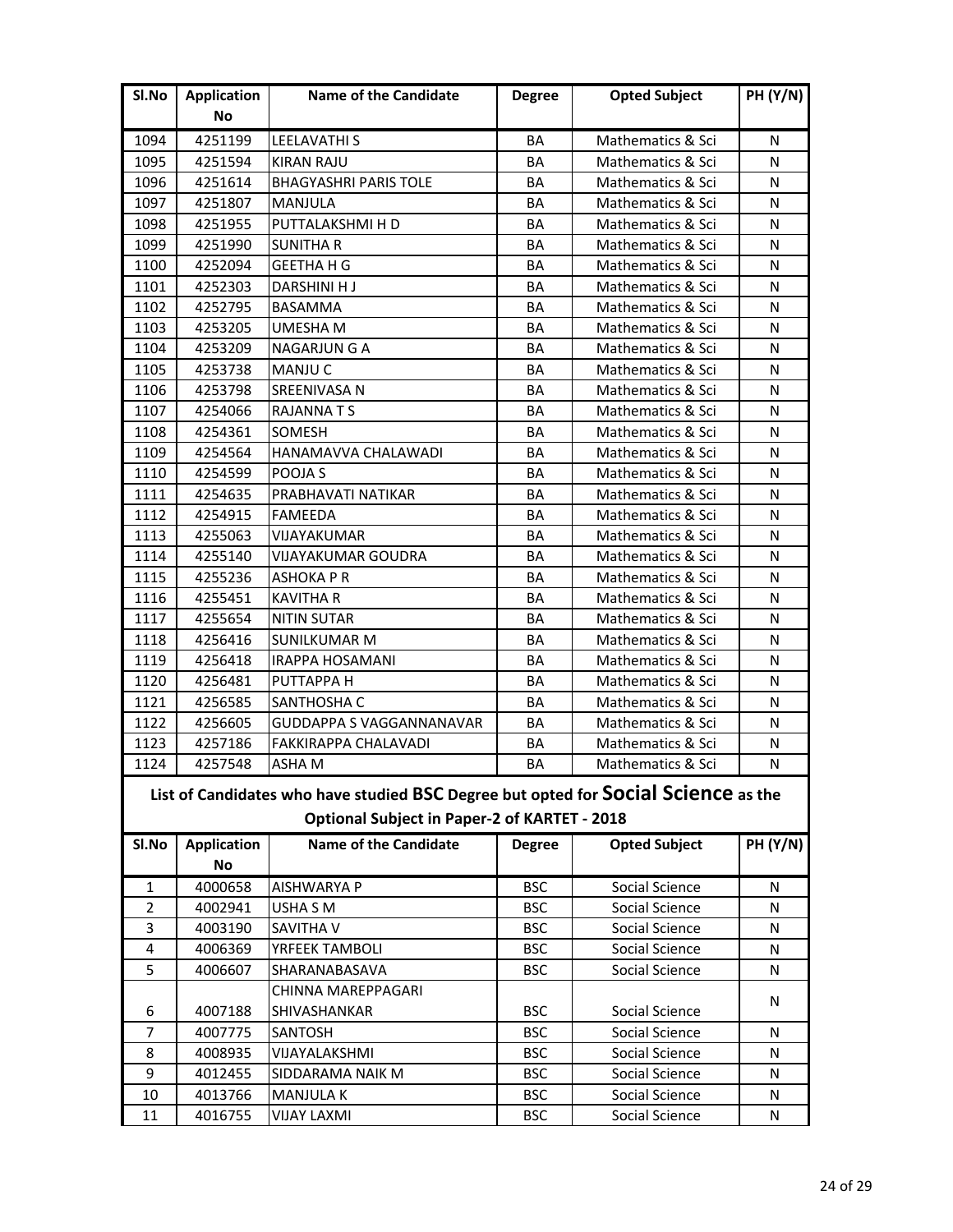| Sl.No | <b>Application</b> | <b>Name of the Candidate</b> | <b>Degree</b> | <b>Opted Subject</b> | <b>PH (Y/N)</b> |
|-------|--------------------|------------------------------|---------------|----------------------|-----------------|
|       | No                 |                              |               |                      |                 |
| 12    | 4017344            | <b>SHRUTI</b>                | <b>BSC</b>    | Social Science       | N               |
| 13    | 4017438            | <b>JAIPRAKASH</b>            | <b>BSC</b>    | Social Science       | N               |
| 14    | 4019048            | SUJATA DHAREPPA SAVADI       | <b>BSC</b>    | Social Science       | N               |
| 15    | 4019277            | <b>ANNAPURNA</b>             | <b>BSC</b>    | Social Science       | N               |
| 16    | 4019918            | SANTHOSHMA K M               | <b>BSC</b>    | Social Science       | N               |
| 17    | 4020308            | <b>VEENA HADIMANI</b>        | <b>BSC</b>    | Social Science       | N               |
| 18    | 4020511            | <b>ASRA TARANNUM</b>         | <b>BSC</b>    | Social Science       | N               |
| 19    | 4023045            | <b>GANGADHARAIAH K G</b>     | <b>BSC</b>    | Social Science       | N               |
| 20    | 4024481            | <b>TEJASWINI S</b>           | <b>BSC</b>    | Social Science       | N               |
| 21    | 4027149            | SAVITRI HIREMANI             | <b>BSC</b>    | Social Science       | N               |
| 22    | 4027303            | <b>VIDYA</b>                 | <b>BSC</b>    | Social Science       | N               |
| 23    | 4028526            | <b>MAHALINGAPPA NAGATHAN</b> | <b>BSC</b>    | Social Science       | N               |
| 24    | 4031104            | ASHA G M                     | <b>BSC</b>    | Social Science       | N               |
| 25    | 4032101            | HANUMANTHA GOVINDAPPANAR     | <b>BSC</b>    | Social Science       | N               |
| 26    | 4032735            | MEENAKSHI                    | <b>BSC</b>    | Social Science       | N               |
| 27    | 4034373            | <b>SHRUTHI S</b>             | <b>BSC</b>    | Social Science       | N               |
| 28    | 4035537            | <b>PRITI</b>                 | <b>BSC</b>    | Social Science       | N               |
| 29    | 4036617            | <b>ASMA ANJUM</b>            | <b>BSC</b>    | Social Science       | N               |
| 30    | 4038024            | <b>ASHRAF DESHPAIK</b>       | <b>BSC</b>    | Social Science       | N               |
| 31    | 4038109            | <b>SANTOSH PAWAR</b>         | <b>BSC</b>    | Social Science       | N               |
| 32    | 4038797            | <b>BIBI RASHIDA ASSADI</b>   | <b>BSC</b>    | Social Science       | N               |
| 33    | 4038918            | SINDHUJA.S                   | <b>BSC</b>    | Social Science       | N               |
| 34    | 4040567            | BHAGYASHREE KALAL            | <b>BSC</b>    | Social Science       | N               |
| 35    | 4040903            | <b>VINODH N</b>              | <b>BSC</b>    | Social Science       | Y               |
| 36    | 4041216            | <b>VIJAYKUMAR ZALAKE</b>     | <b>BSC</b>    | Social Science       | N               |
| 37    | 4042264            | MALLIPOOLA BHARGAV           | <b>BSC</b>    | Social Science       | N               |
| 38    | 4043776            | SYEDA SUBIYA NAUSHEEN        | <b>BSC</b>    | Social Science       | N               |
| 39    | 4044329            | <b>SHRUTHIYH</b>             | <b>BSC</b>    | Social Science       | N               |
| 40    | 4044743            | SHIVAKUMAR                   | <b>BSC</b>    | Social Science       | N               |
| 41    | 4045169            | <b>MAMATA PAWAR</b>          | <b>BSC</b>    | Social Science       | N               |
| 42    | 4045581            | SHIVAKUMAR KOULAGI           | <b>BSC</b>    | Social Science       | N               |
| 43    | 4045926            | VANITA                       | <b>BSC</b>    | Social Science       | N               |
| 44    | 4045944            | <b>JOYTI NATIKAR</b>         | <b>BSC</b>    | Social Science       | N               |
| 45    | 4048130            | <b>SHRUTHI S</b>             | <b>BSC</b>    | Social Science       | N               |
| 46    | 4048212            | <b>KAVYA K</b>               | <b>BSC</b>    | Social Science       | N               |
| 47    | 4048695            | <b>SWATI</b>                 | <b>BSC</b>    | Social Science       | N               |
| 48    | 4049784            | VENKATARAVANAPPA G A         | <b>BSC</b>    | Social Science       | N               |
| 49    | 4051443            | <b>SUVITA</b>                | <b>BSC</b>    | Social Science       | N               |
| 50    | 4052647            | <b>SHRUTHIHD</b>             | <b>BSC</b>    | Social Science       | N               |
| 51    | 4053499            | ADARSHKUMAR C R              | <b>BSC</b>    | Social Science       | N               |
| 52    | 4054317            | PARASURAM                    | <b>BSC</b>    | Social Science       | N               |
| 53    | 4055747            | AISHA SIDDIKA T S            | <b>BSC</b>    | Social Science       | N               |
| 54    | 4056301            | MEHTRE SAVITRI DATTATRYA     | <b>BSC</b>    | Social Science       | N               |
| 55    | 4056480            | <b>MAHESHWARI</b>            | <b>BSC</b>    | Social Science       | N               |
| 56    | 4056547            | ANUPAMA                      | <b>BSC</b>    | Social Science       | N               |
| 57    | 4056745            | <b>MAHANANDA</b>             | <b>BSC</b>    | Social Science       | N               |
| 58    | 4057726            | <b>VEENA BIJAGUPPI</b>       | <b>BSC</b>    | Social Science       | N               |
| 59    | 4058207            | AMBIKA                       | <b>BSC</b>    | Social Science       | N               |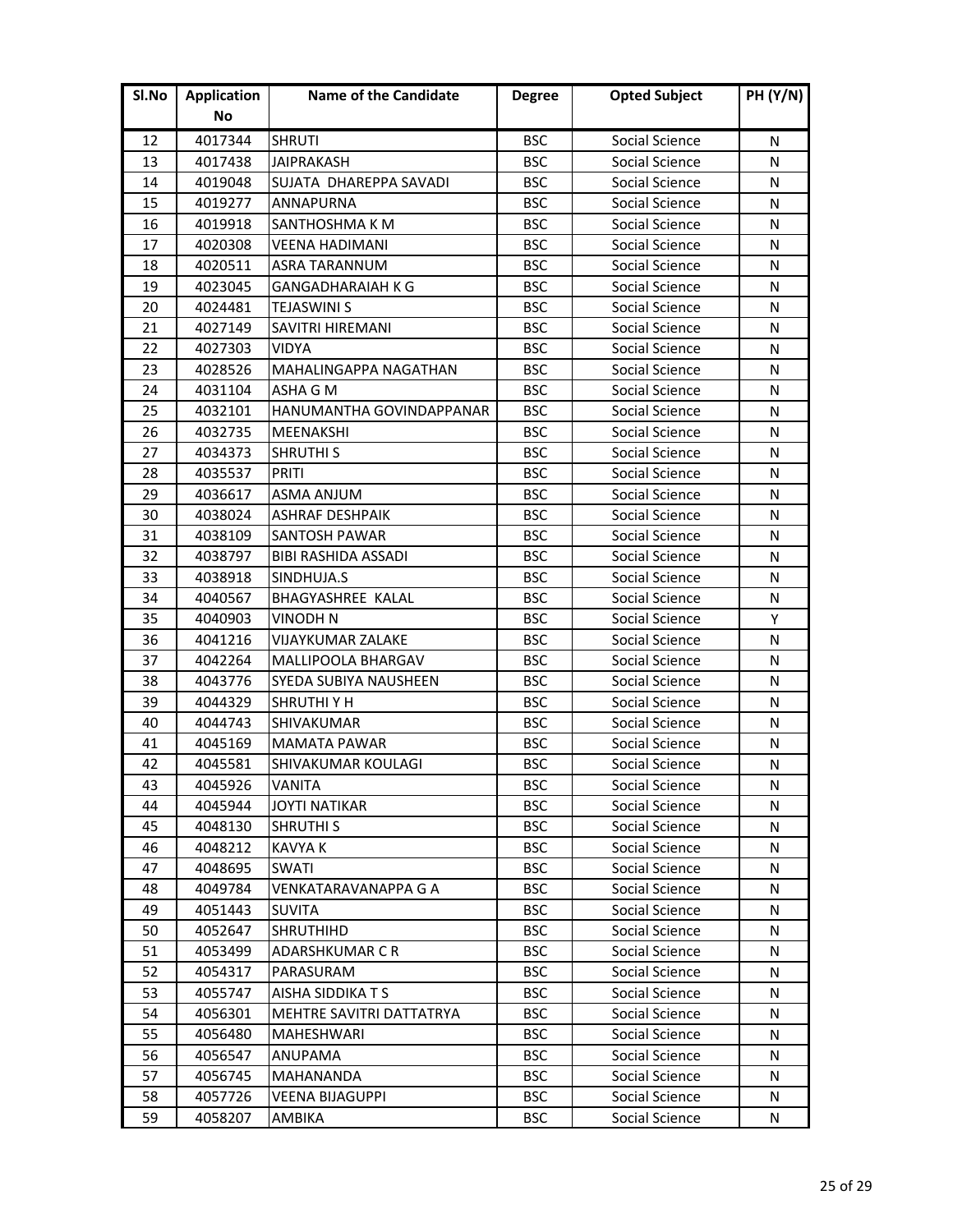| Sl.No | <b>Application</b> | <b>Name of the Candidate</b> | <b>Degree</b> | <b>Opted Subject</b> | <b>PH (Y/N)</b> |
|-------|--------------------|------------------------------|---------------|----------------------|-----------------|
|       | No                 |                              |               |                      |                 |
| 60    | 4058443            | <b>KAVITHA GT</b>            | <b>BSC</b>    | Social Science       | N               |
| 61    | 4061648            | THIPPESWAMY D                | <b>BSC</b>    | Social Science       | N               |
| 62    | 4062370            | <b>BHAVANI K R</b>           | <b>BSC</b>    | Social Science       | N               |
| 63    | 4062885            | <b>VANIB</b>                 | <b>BSC</b>    | Social Science       | N               |
| 64    | 4065050            | RADHIKA                      | <b>BSC</b>    | Social Science       | N               |
| 65    | 4065204            | <b>TABASSUM</b>              | <b>BSC</b>    | Social Science       | N               |
| 66    | 4066664            | <b>LAXMEE NAVI</b>           | <b>BSC</b>    | Social Science       | N               |
| 67    | 4067715            | <b>PAVITRA</b>               | <b>BSC</b>    | Social Science       | N               |
| 68    | 4068792            | <b>SHEELATAI S KUTRE</b>     | <b>BSC</b>    | Social Science       | N               |
| 69    | 4078778            | <b>MEETA PEEDAKAR</b>        | <b>BSC</b>    | Social Science       | Υ               |
| 70    | 4079536            | <b>RAMYA G</b>               | <b>BSC</b>    | Social Science       | N               |
| 71    | 4083758            | <b>CHAITHRAK</b>             | <b>BSC</b>    | Social Science       | N               |
| 72    | 4083958            | NAGARAJA B K                 | <b>BSC</b>    | Social Science       | N               |
| 73    | 4085375            | <b>AFRIN PARVIN</b>          | <b>BSC</b>    | Social Science       | N               |
| 74    | 4085970            | <b>RAVI</b>                  | <b>BSC</b>    | Social Science       | N               |
| 75    | 4086470            | PUSHPAVATHI D K              | <b>BSC</b>    | Social Science       | N               |
| 76    | 4086669            | <b>MEGHABAIPR</b>            | <b>BSC</b>    | Social Science       | N               |
| 77    | 4088149            | <b>MAHALAKSHMI K</b>         | <b>BSC</b>    | Social Science       | N               |
| 78    | 4089098            | <b>ANUSHA A C</b>            | <b>BSC</b>    | Social Science       | N               |
| 79    | 4091585            | ABDULKHADAR BAGALI           | <b>BSC</b>    | Social Science       | N               |
| 80    | 4092380            | <b>SUMA H K</b>              | <b>BSC</b>    | Social Science       | N               |
| 81    | 4092498            | <b>SOUBHAGYA S</b>           | <b>BSC</b>    | Social Science       | N               |
| 82    | 4094007            | VIJAYALAXMI KAJAGAR          | <b>BSC</b>    | Social Science       | N               |
| 83    | 4094201            | POOJA                        | <b>BSC</b>    | Social Science       | N               |
| 84    | 4097327            | <b>SHANKARA</b>              | <b>BSC</b>    | Social Science       | N               |
| 85    | 4099042            | <b>KEERTI</b>                | <b>BSC</b>    | Social Science       | N               |
| 86    | 4099062            | <b>VANI SHREE N</b>          | <b>BSC</b>    | Social Science       | N               |
| 87    | 4102079            | RANJITA VAISHYAR             | <b>BSC</b>    | Social Science       | N               |
| 88    | 4103567            | SANDHYALAKSHMI B R           | <b>BSC</b>    | Social Science       | N               |
| 89    | 4104208            | SOWMYA J K                   | <b>BSC</b>    | Social Science       | N               |
| 90    | 4104805            | <b>SUNITHA M M</b>           | <b>BSC</b>    | Social Science       | N               |
| 91    | 4104998            | SHILPAKARUNA                 | <b>BSC</b>    | Social Science       | N               |
| 92    | 4106344            | MADHUSUDANA M C              | <b>BSC</b>    | Social Science       | N               |
| 93    | 4106823            | <b>CHANDRASHEKHAR</b>        | <b>BSC</b>    | Social Science       | N               |
| 94    | 4107240            | <b>AMBIKA K</b>              | <b>BSC</b>    | Social Science       | N               |
| 95    | 4110875            | PARASHURAMAPPA NAGANNANAV    | <b>BSC</b>    | Social Science       | N               |
| 96    | 4113010            | SHREEDEVI CHOLACHAGUDDA      | <b>BSC</b>    | Social Science       | N               |
| 97    | 4114887            | <b>SIDDARAM</b>              | <b>BSC</b>    | Social Science       | Y               |
| 98    | 4115062            | JAYASHREE MULLUR             | <b>BSC</b>    | Social Science       | N               |
| 99    | 4116374            | <b>SAHANA R</b>              | <b>BSC</b>    | Social Science       | N               |
| 100   | 4116633            | RAJASHREE                    | <b>BSC</b>    | Social Science       | N               |
| 101   | 4117284            | <b>MANJUNATHA D V</b>        | <b>BSC</b>    | Social Science       | N               |
| 102   | 4118045            | KEERTIKUMARI                 | <b>BSC</b>    | Social Science       | N               |
| 103   | 4118637            | SANTHOSHKUMAR G              | <b>BSC</b>    | Social Science       | N               |
| 104   | 4119408            | RAGHAVENDRA G                | <b>BSC</b>    | Social Science       | N               |
| 105   | 4119935            | THEJASWINI C                 | <b>BSC</b>    | Social Science       | N               |
| 106   | 4120013            | <b>ASHARANI S</b>            | <b>BSC</b>    | Social Science       | N               |
| 107   | 4120356            | <b>SANJEEV RATHOD</b>        | <b>BSC</b>    | Social Science       | N               |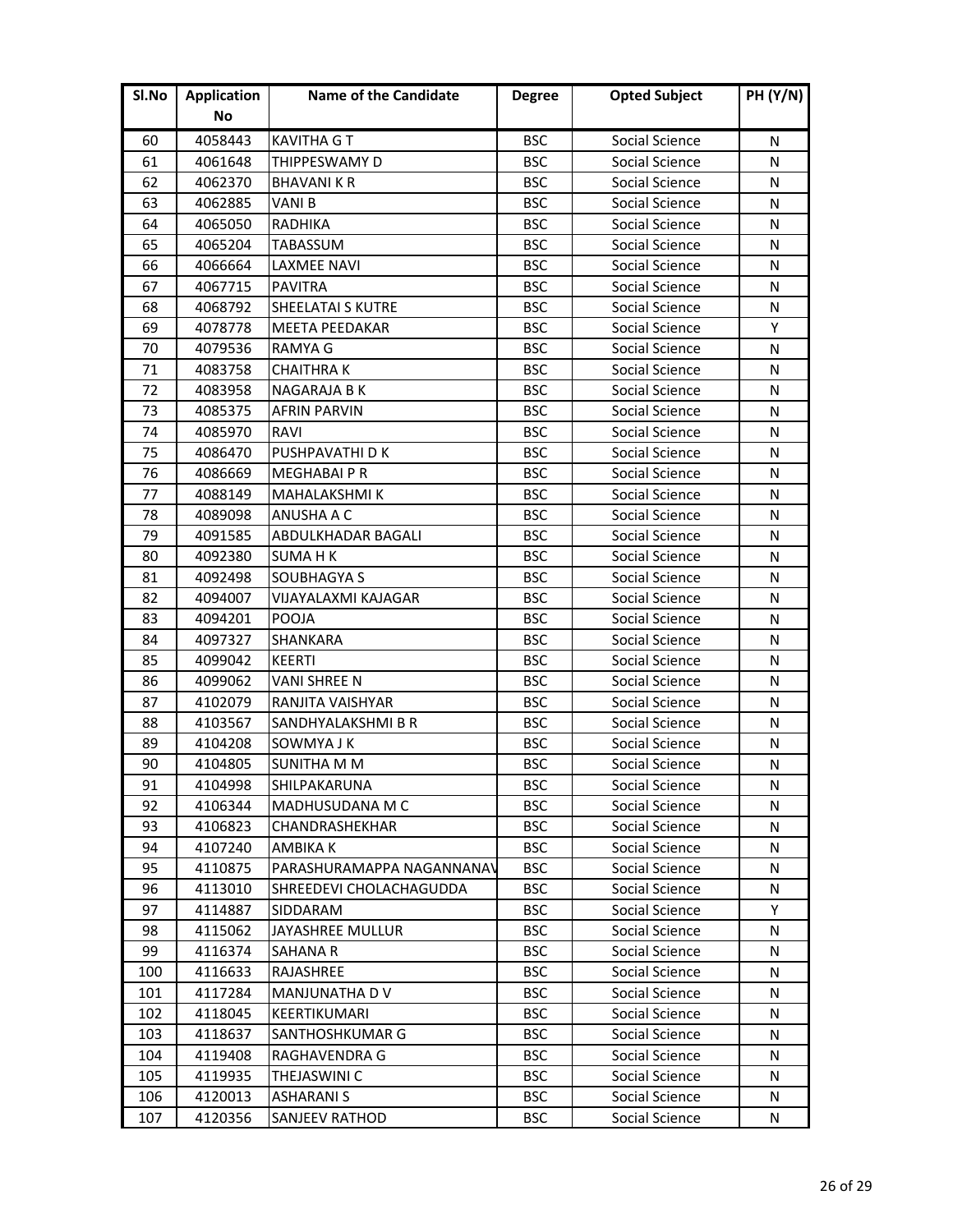| Sl.No | <b>Application</b> | <b>Name of the Candidate</b>  | <b>Degree</b> | <b>Opted Subject</b> | <b>PH (Y/N)</b> |
|-------|--------------------|-------------------------------|---------------|----------------------|-----------------|
|       | No                 |                               |               |                      |                 |
| 108   | 4120431            | <b>SRINATHA KN</b>            | <b>BSC</b>    | Social Science       | N               |
| 109   | 4120704            | <b>KHASIMBEE</b>              | <b>BSC</b>    | Social Science       | N               |
| 110   | 4121861            | MAIMUN KUTBUDDIN TAHASHILDA   | <b>BSC</b>    | Social Science       | N               |
| 111   | 4121951            | VIJAYALAXMI                   | <b>BSC</b>    | Social Science       | N               |
| 112   | 4122270            | NETHRAVATHI R S               | <b>BSC</b>    | Social Science       | N               |
| 113   | 4124615            | <b>JAKIRHUSEN M P</b>         | <b>BSC</b>    | Social Science       | N               |
| 114   | 4125834            | VARSHA                        | <b>BSC</b>    | Social Science       | N               |
| 115   | 4126089            | SHIVALINGAMMA E               | <b>BSC</b>    | Social Science       | N               |
| 116   | 4126260            | LATA                          | <b>BSC</b>    | Social Science       | N               |
| 117   | 4127620            | <b>ASHWINI S B</b>            | <b>BSC</b>    | Social Science       | N               |
| 118   | 4130697            | <b>GEETHATS</b>               | <b>BSC</b>    | Social Science       | N               |
| 119   | 4131722            | ASHA B M                      | <b>BSC</b>    | Social Science       | N               |
| 120   | 4133368            | <b>RUHEELA SABA</b>           | <b>BSC</b>    | Social Science       | Y               |
| 121   | 4134003            | PENNAIAHGARI GANGADHAR NAIK   | <b>BSC</b>    | Social Science       | N               |
| 122   | 4134972            | REEMA VERONA RODRIGUES        | <b>BSC</b>    | Social Science       | N               |
| 123   | 4136353            | LONAR ASHWINI RAMESH          | <b>BSC</b>    | Social Science       | N               |
| 124   | 4138647            | SOUMYA NARAGUND               | <b>BSC</b>    | Social Science       | N               |
| 125   | 4138995            | <b>FRANCIS PERIANAYAGAM R</b> | <b>BSC</b>    | Social Science       | N               |
| 126   | 4140698            | NETRAVATI P DODAWAD           | <b>BSC</b>    | Social Science       | N               |
| 127   | 4141176            | <b>VARSHA R PATIL</b>         | <b>BSC</b>    | Social Science       | N               |
| 128   | 4141468            | VANISHREE                     | <b>BSC</b>    | Social Science       | N               |
| 129   | 4144253            | <b>JANARDHAN</b>              | <b>BSC</b>    | Social Science       | N               |
| 130   | 4145918            | SARASWATI                     | <b>BSC</b>    | Social Science       | N               |
| 131   | 4146212            | <b>PRATIKA</b>                | <b>BSC</b>    | Social Science       | N               |
| 132   | 4147169            | <b>BHARATI LANGUTI</b>        | <b>BSC</b>    | Social Science       | N               |
| 133   | 4147628            | <b>GEETA SOMANNA BADIGER</b>  | <b>BSC</b>    | Social Science       | N               |
| 134   | 4149492            | JAMSHIDKHAN                   | <b>BSC</b>    | Social Science       | Y               |
| 135   | 4149658            | <b>VIKRAM G V</b>             | <b>BSC</b>    | Social Science       | N               |
| 136   | 4152108            | ASHWINI MUNDEWADI             | <b>BSC</b>    | Social Science       | N               |
| 137   | 4155824            | ROOPA CD                      | <b>BSC</b>    | Social Science       | N               |
| 138   | 4156444            | <b>SRINIVAS RAO</b>           | <b>BSC</b>    | Social Science       | N               |
| 139   | 4156521            | ANUSHA L                      | <b>BSC</b>    | Social Science       | N               |
| 140   | 4157300            | <b>MANJUNATH TONDIKATTI</b>   | <b>BSC</b>    | Social Science       | N               |
| 141   | 4157484            | SHIRIN MUJAWAR                | <b>BSC</b>    | Social Science       | N               |
| 142   | 4158109            | <b>KAVYASHREE M P</b>         | <b>BSC</b>    | Social Science       | N               |
| 143   | 4158267            | <b>MALASHRI DUMMAGOL</b>      | <b>BSC</b>    | Social Science       | N               |
| 144   | 4159015            | <b>PREETI HOLI</b>            | <b>BSC</b>    | Social Science       | N               |
| 145   | 4159111            | <b>MAMATHA V</b>              | <b>BSC</b>    | Social Science       | N               |
| 146   | 4159234            | <b>SARITHA</b>                | <b>BSC</b>    | Social Science       | N               |
| 147   | 4159794            | DEEPANJALI                    | <b>BSC</b>    | Social Science       | N               |
| 148   | 4160443            | LASKHMI M                     | <b>BSC</b>    | Social Science       | N               |
| 149   | 4162789            | <b>SHILPA</b>                 | <b>BSC</b>    | Social Science       | N               |
| 150   | 4164575            | SANTHOSHA ACHARYA             | <b>BSC</b>    | Social Science       | N               |
| 151   | 4165425            | RANJITA PRALHAD HATTI         | <b>BSC</b>    | Social Science       | N               |
| 152   | 4166481            | HAJIRA SAMREEN                | <b>BSC</b>    | Social Science       | N               |
| 153   | 4167206            | <b>ASHARANI G V</b>           | <b>BSC</b>    | Social Science       | N               |
| 154   | 4168935            | SADHANA N                     | <b>BSC</b>    | Social Science       | N               |
| 155   | 4169465            | LAXMAPPA                      | <b>BSC</b>    | Social Science       | N               |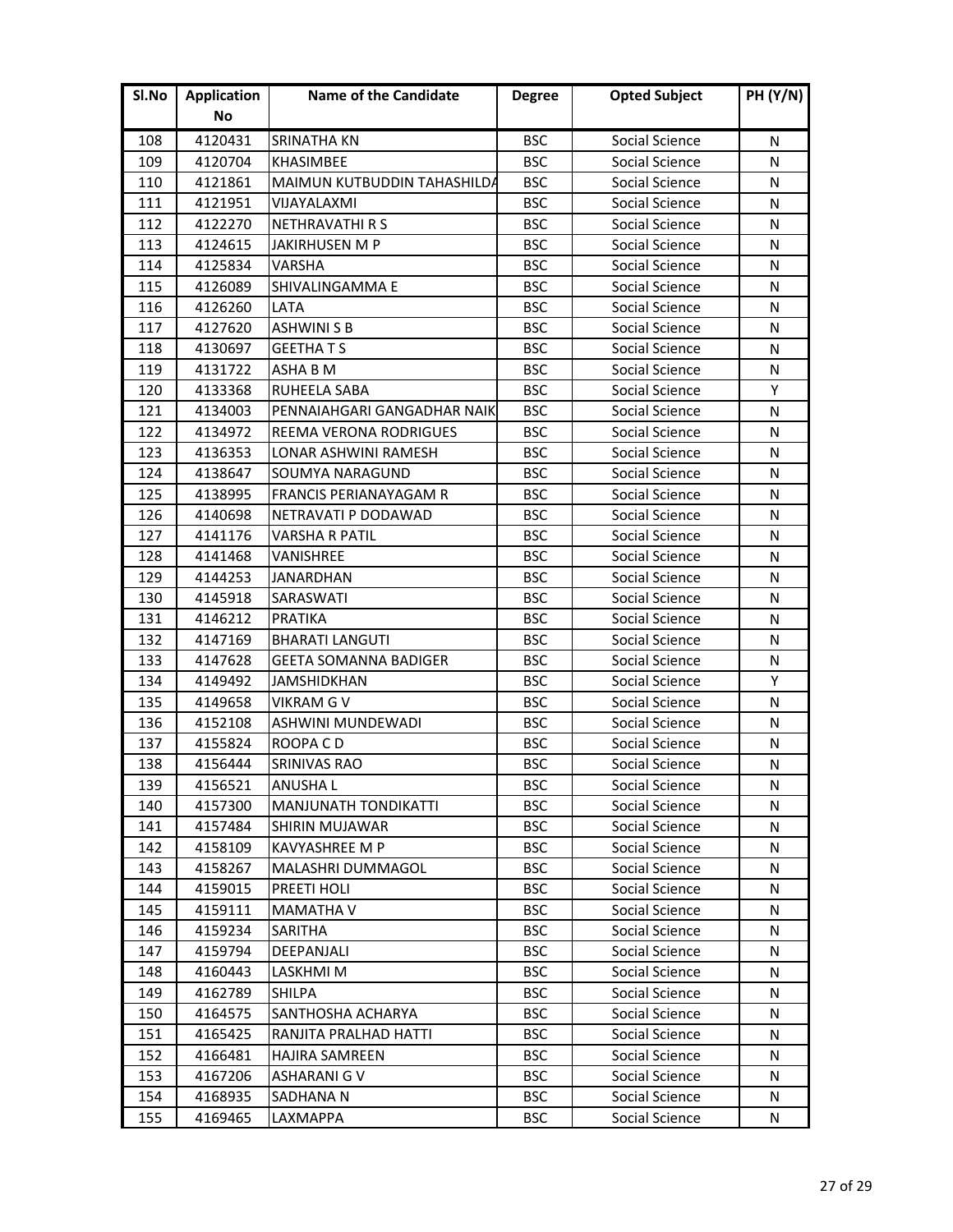| Sl.No | <b>Application</b> | <b>Name of the Candidate</b>  | <b>Degree</b> | <b>Opted Subject</b> | <b>PH (Y/N)</b> |
|-------|--------------------|-------------------------------|---------------|----------------------|-----------------|
|       | No                 |                               |               |                      |                 |
| 156   | 4170525            | SOUMYA                        | <b>BSC</b>    | Social Science       | N               |
| 157   | 4172132            | SYEDA SADIYA QIZRA            | <b>BSC</b>    | Social Science       | N               |
| 158   | 4172865            | <b>HASEENA BEGUM</b>          | <b>BSC</b>    | Social Science       | N               |
| 159   | 4172914            | <b>MAHESHAK</b>               | <b>BSC</b>    | Social Science       | N               |
| 160   | 4173428            | VIJAYALAXMI                   | <b>BSC</b>    | Social Science       | N               |
| 161   | 4173964            | SIDDIQA AKTHAR                | <b>BSC</b>    | Social Science       | N               |
| 162   | 4174510            | <b>GOURAMMA P</b>             | <b>BSC</b>    | Social Science       | N               |
| 163   | 4174930            | <b>JNANADEVA SHALDAR</b>      | <b>BSC</b>    | Social Science       | N               |
| 164   | 4177956            | SWALEHA BEGUM GOLANDAZ        | <b>BSC</b>    | Social Science       | N               |
| 165   | 4178054            | NIZAMUDDIN ABDUL GAFAR        | <b>BSC</b>    | Social Science       | Υ               |
| 166   | 4178168            | <b>MANJUNATHA M</b>           | <b>BSC</b>    | Social Science       | N               |
| 167   | 4178268            | <b>SHRINIVAS S GUBACHE</b>    | <b>BSC</b>    | Social Science       | N               |
| 168   | 4178572            | <b>FATHIMA JABEEN</b>         | <b>BSC</b>    | Social Science       | N               |
| 169   | 4178942            | <b>NANDKUMAR</b>              | <b>BSC</b>    | Social Science       | N               |
| 170   | 4179036            | <b>DIVYASHREE B S</b>         | <b>BSC</b>    | Social Science       | N               |
| 171   | 4181366            | <b>SOWMYA B</b>               | <b>BSC</b>    | Social Science       | N               |
| 172   | 4181514            | <b>GUJIGONI PUSHPALATHA</b>   | <b>BSC</b>    | Social Science       | N               |
| 173   | 4182849            | PUJA SHIVAJI NALAWADE         | <b>BSC</b>    | Social Science       | N               |
| 174   | 4182889            | <b>REKHA MADIVALAR</b>        | <b>BSC</b>    | Social Science       | N               |
| 175   | 4183370            | <b>SANGEETHA T</b>            | <b>BSC</b>    | Social Science       | N               |
| 176   | 4183521            | ARUNKUMARA B T                | <b>BSC</b>    | Social Science       | N               |
| 177   | 4183944            | <b>MANOHARA</b>               | <b>BSC</b>    | Social Science       | N               |
| 178   | 4186351            | DIVYA D M                     | <b>BSC</b>    | Social Science       | N               |
| 179   | 4186661            | <b>BASAVARAJ</b>              | <b>BSC</b>    | Social Science       | N               |
| 180   | 4186919            | <b>GIRIJA G</b>               | <b>BSC</b>    | Social Science       | N               |
| 181   | 4187439            | <b>MOUNAD</b>                 | <b>BSC</b>    | Social Science       | N               |
| 182   | 4188462            | <b>DURUGAPPA</b>              | <b>BSC</b>    | Social Science       | N               |
| 183   | 4188833            | <b>DEEPIKA</b>                | <b>BSC</b>    | Social Science       | N               |
| 184   | 4189156            | <b>GURUDEVI PATTANASHETTI</b> | <b>BSC</b>    | Social Science       | N               |
| 185   | 4189446            | <b>SHREEKANT</b>              | <b>BSC</b>    | Social Science       | N               |
| 186   | 4189632            | <b>SHAYEENBANU JAKATI</b>     | <b>BSC</b>    | Social Science       | N               |
| 187   | 4190600            | PANDHARINATH                  | <b>BSC</b>    | Social Science       | N               |
| 188   | 4191587            | <b>ASHWINI MANGALORE</b>      | <b>BSC</b>    | Social Science       | N               |
| 189   | 4193568            | LAKSHMI A M                   | <b>BSC</b>    | Social Science       | N               |
| 190   | 4195521            | <b>GIRISH KAMBALE</b>         | <b>BSC</b>    | Social Science       | N               |
| 191   | 4197258            | PUNEETHA S N                  | <b>BSC</b>    | Social Science       | N               |
| 192   | 4199145            | <b>DEEPA MASAGUPPIMATH</b>    | <b>BSC</b>    | Social Science       | N               |
| 193   | 4201349            | LAXMI                         | <b>BSC</b>    | Social Science       | N               |
| 194   | 4204338            | ROOPA H S                     | <b>BSC</b>    | Social Science       | N               |
| 195   | 4205845            | <b>RUKMANI G</b>              | <b>BSC</b>    | Social Science       | N               |
| 196   | 4206444            | <b>SANDYA R B</b>             | <b>BSC</b>    | Social Science       | N               |
| 197   | 4208510            | <b>GURUBASAVARAJA G</b>       | <b>BSC</b>    | Social Science       | N               |
| 198   | 4208871            | <b>KHEZRA TABASUM</b>         | <b>BSC</b>    | Social Science       | N               |
| 199   | 4208986            | <b>SANTOSH DODMANI</b>        | <b>BSC</b>    | Social Science       | N               |
| 200   | 4210150            | SHIVLEELA                     | <b>BSC</b>    | Social Science       | N               |
| 201   | 4212353            | <b>CHETANKUMAR S M</b>        | <b>BSC</b>    | Social Science       | N               |
| 202   | 4214341            | CHANDANKUMAR M R              | <b>BSC</b>    | Social Science       | N               |
| 203   | 4214630            | <b>SUMANGALA G P</b>          | <b>BSC</b>    | Social Science       | N               |